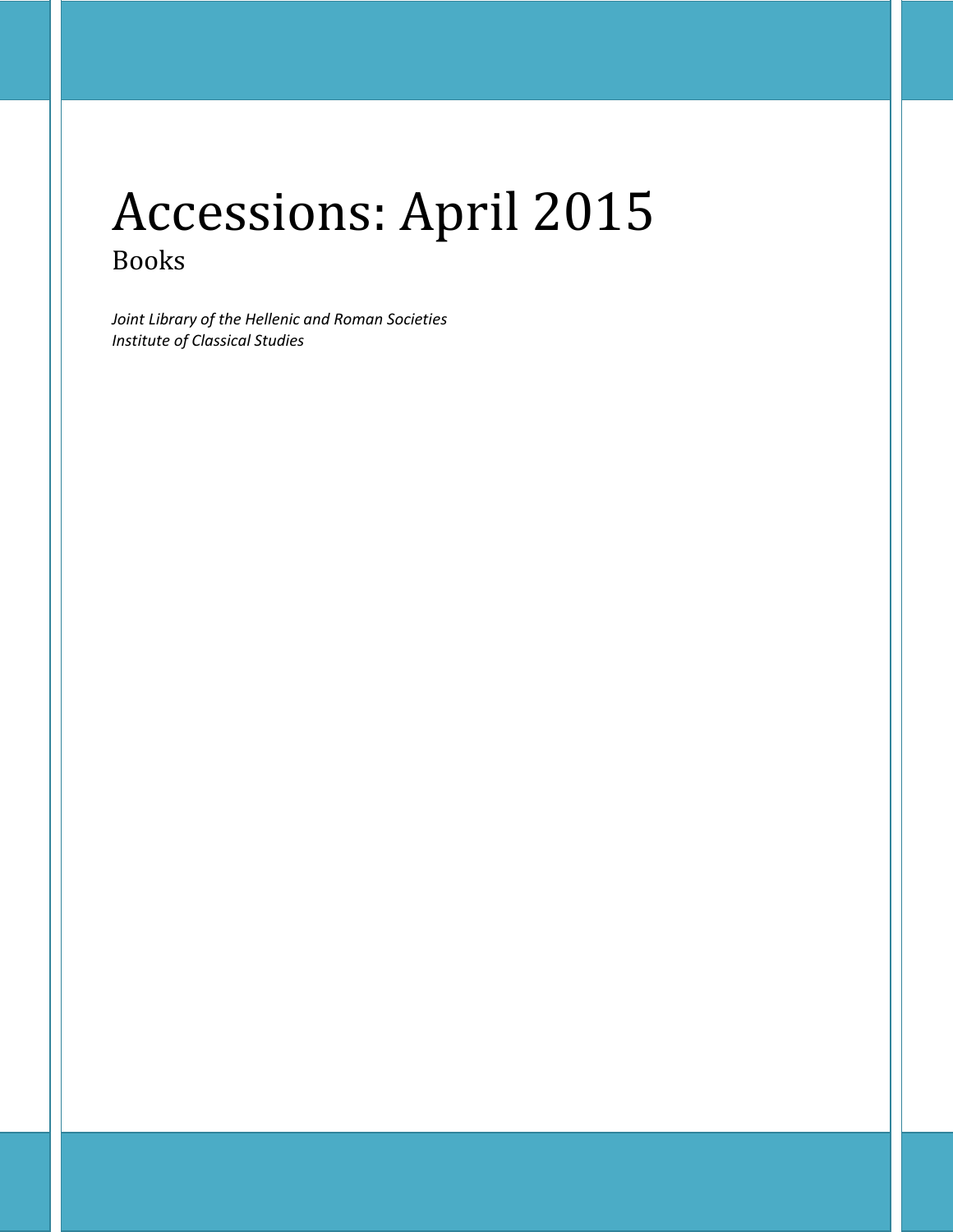## **Table of Contents**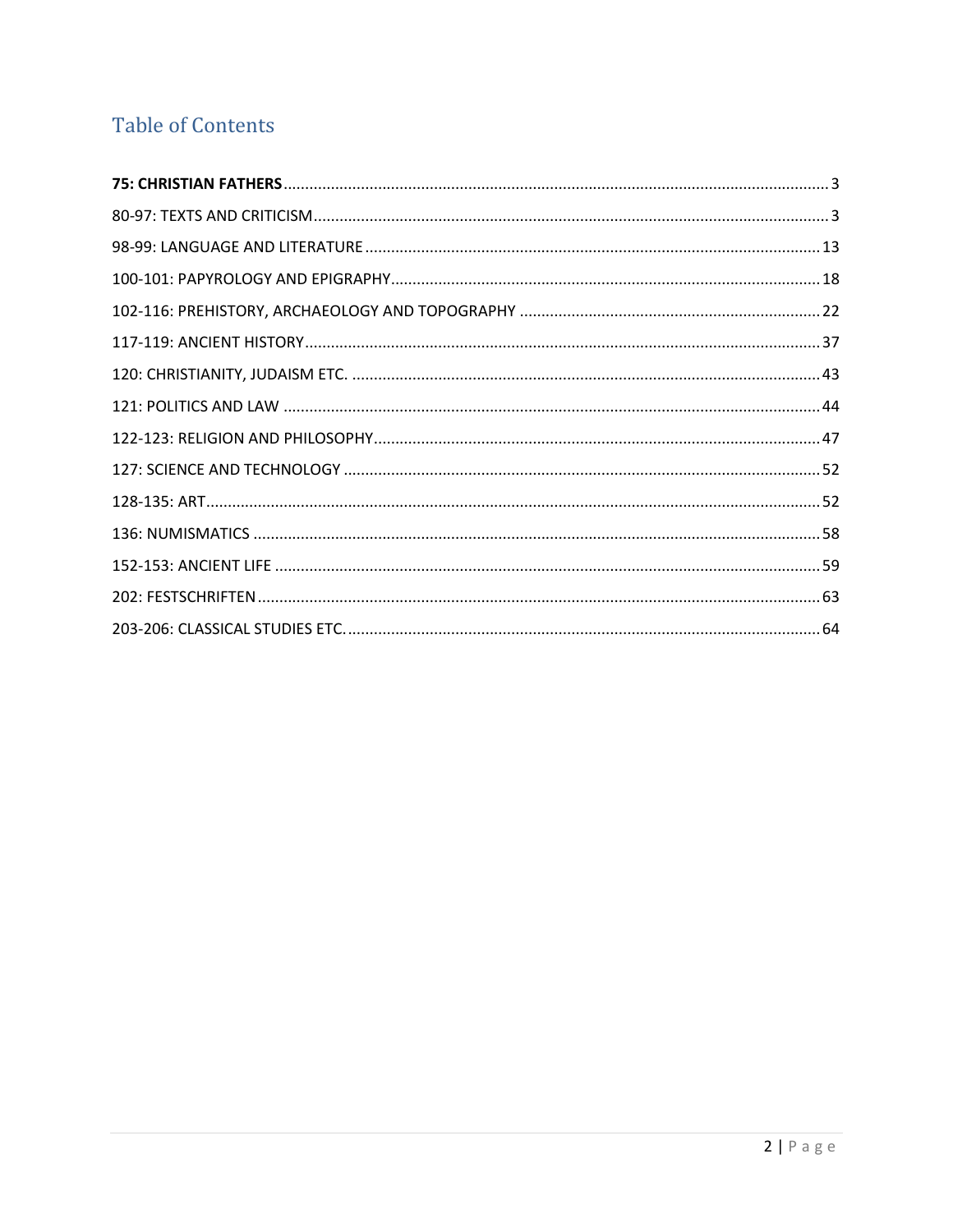#### <span id="page-2-0"></span>**75: CHRISTIAN FATHERS**

75: BOE. Blackwood, Stephen. The Consolation of Boethius as poetic liturgy / Stephen Blackwood. Oxford early Christian studies. Oxford : Oxford University Press, 2015. xxi, 338 p. ; 24 cm. 0198718314 (hbk.). 9780198718314 (hbk.) : £75.00. R.

75: CON. Lateran Council (649). The Acts of the Lateran Synod of 649 / translated with notes by Richard Price ; with contributions by Phil Booth and Catherine Cubitt. Translated texts for historians ; v. 61. Liverpool : Liverpool University Press, 2014. xiv, 462 p. : maps ; 22 cm. 1781380392 (hbk.). 9781781380390 (hbk.) : £85.00.

75: JER. Jerome, Saint, -419 or 420. Jerome, Vita Malchi : introduction, text, translation, and commentary / by Christa Gray. 1st ed. Oxford classical monographs. Oxford : Oxford University Press, 2015. xv, 365 p. : map ; 23 cm. 0198723725 (hbk.). 9780198723721 (hbk.) : £70.00. R.

## <span id="page-2-1"></span>**80-97: TEXTS AND CRITICISM**

80.6F.2. Aeschylus. Prometheus bound / Aeschylus ; translated and with an introduction by Joel Agee. New York Review Books classics. New York : New York Review Books, 2014. xxxvii, 73 p. ; 21 cm. 1590178602 (pbk.). 9781590178607 (pbk.) : £7.99 / \$12.95 / Can.\$15.95. H.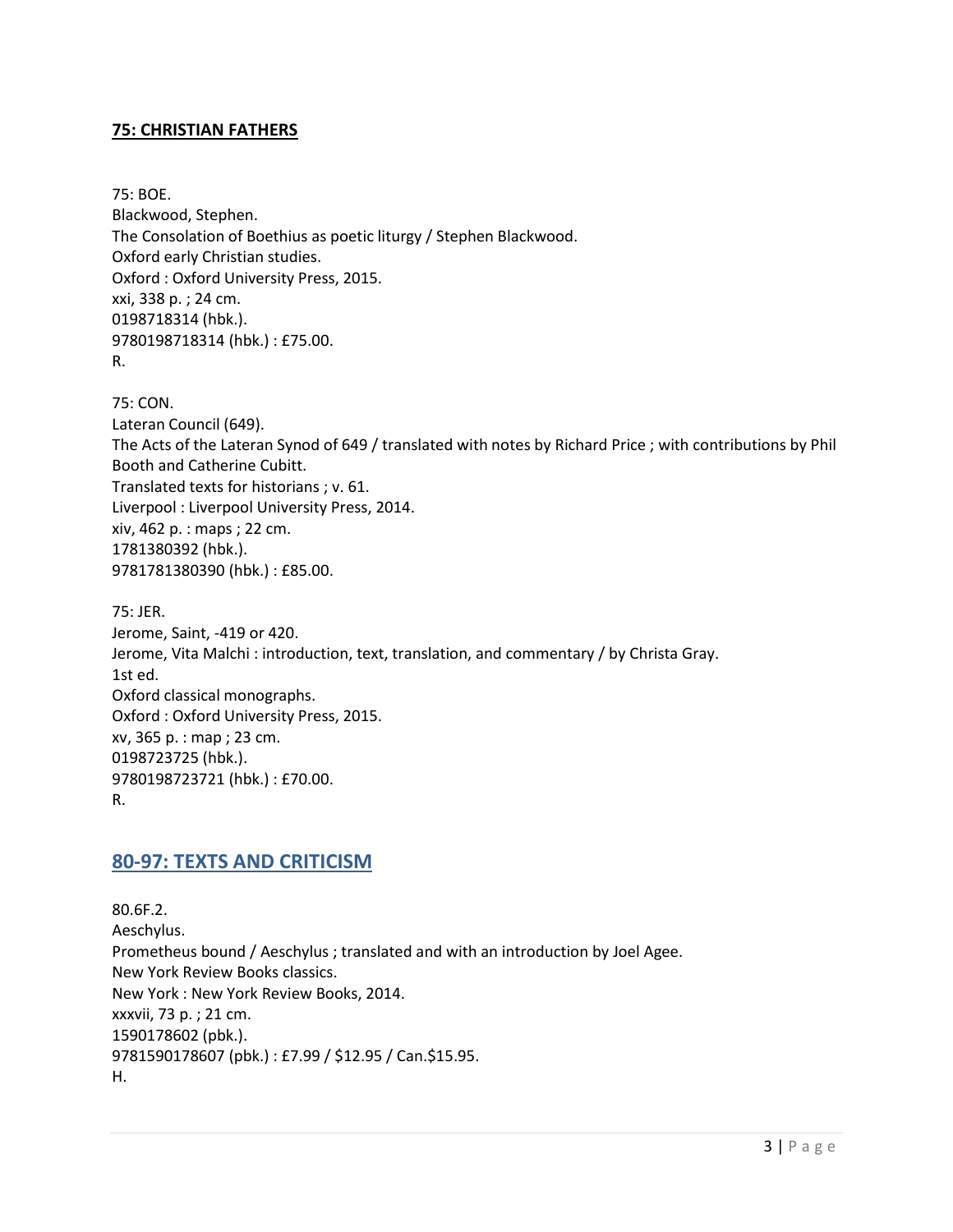80.8A: BOT.

Bottler, Heike. Pseudo-Plutarch und Stobaios : eine synoptische Untersuchung / Heike Bottler. Hypomnemata ; Band 198. Göttingen : Vandenhoeck & Ruprecht, 2014. 552 p. ; 24 cm. 3525253052 (hbk.). 9783525253052 (hbk.) : €99.99.

82R: POD. Poddighe, Elisabetta. Aristotele, Atene e le metamorfosi dell'idea democratica : da Solone a Pericle (594-451 a.C.) / Elisabetta Poddighe. 1a ed. Biblioteca di testi e studi ; 934. Roma : Carocci editore, 2014. 374 p. ; 22 cm. 8843059149 (pbk.). 9788843059140 (pbk.) : €34.00.

83.27D: BIO. Il Liber di Catullo : tradizione, modelli e Fortleben / raccolta di saggi a cura di Giuseppe Gilberto Biondi. Quaderni di "Paideia" ; 14. Cesena : Stilgraf Editrice, 2011. 210 p. ; 24 cm. 8896240182 (pbk.). 9788896240182 (pbk.): €38.00.

83.34: AMA. Discorso pubblico e declamazione scolastica a Gaza nella tarda antichità : Coricio di Gaza e la sua opera : atti della giornata di studio, Nantes 6 giugno 2014 / a cura di Eugenio Amato, Lucie Thévenet, Gianluca Ventrella. Due punti ; 38. Bari : Edizioni di Pagina, 2014. viii, 287 p. : facs. ; 22 cm. 8874704046 (pbk.). 9788874704040 (pbk.) : €16.00.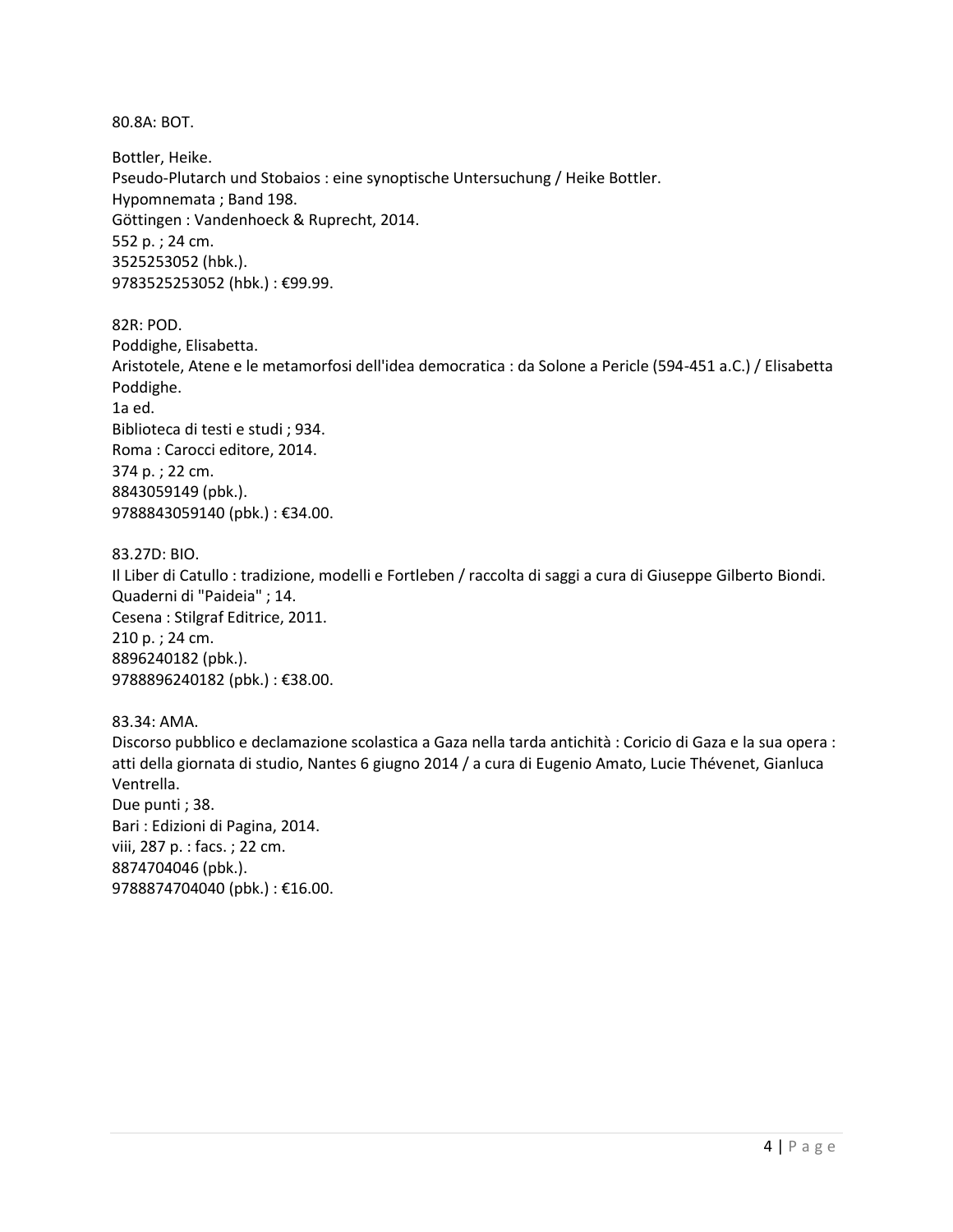84.3X.

Cicero, Marcus Tullius.

Cicero's de Provinciis Consularibus Oratio / introduction and commentary by Luca Grillo. American philological association text and commentary series. American philological association text and commentary series. Oxford : Oxford University Press, 2015. xv, 345 p. : maps, plans ; 24 cm. 0190224592 (pbk.). 9780190224592 (pbk.) : £19.99. R.

X85.51. Eupolis, ca. 446-411 B.C. I Kolakes di Eupoli : introduzione, traduzione, commento / Michele Napolitano. Studia comica ; Bd. 4. Mainz : Verlag Antike, 2012. 342 p. ; 23 cm. 3938032502 (hbk.). 9783938032503 (hbk.) : €69.90.

### 87.11.

Galen. L'anima e il dolore / Galeno ; a cura di Ivan Garofalo e Alessandro Lami. 1. ed. BUR classici greci e latini. BUR Rizzoli. Classici greci e latini. Milano : RCS libri, 2012. xlv, 182 p. ; 18 cm. 8817054984 (pbk.). 9788817054980 (pbk.) : €9.90.

X87.27. Hermogenes, 2nd cent. Stil-Lehre / Hermogenes ; eingeleitet, übersetzt und erläutert von Ulrich Lempp. Bibliothek der griechischen Literatur ; Bd. 73. Stuttgart : Hiersemann, 2012. xxxvi, 204 p. ; 24 cm. 3777212156 (hbk.). 9783777212159 (hbk.) : €174.00.

87.31E: MAN. Mansour, Karim. L'Enquête d'Hérodote : une poétique du premier prosateur grec / Karim Mansour. Collection Kubaba. Série Antiquité. Paris : Harmattan : Association Kubaba, 2014. 517 p. ; 24 cm. 2343050112 (pbk.). 9782343050119 (pbk.) : €49.00.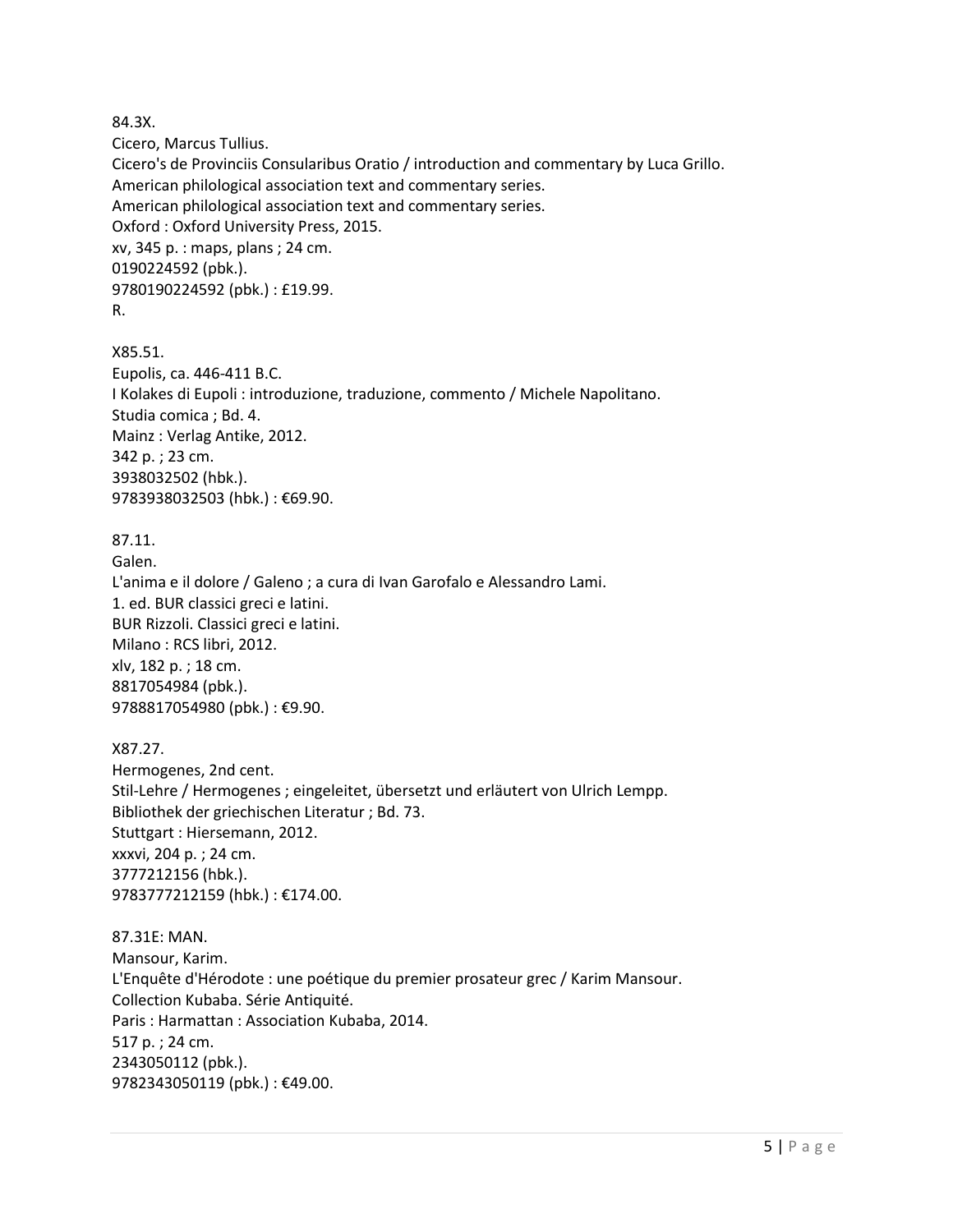87.3B: AMA.

Le traité Sur l'exil de Favorinos d'Arles : papyrologie, philologie et littérature / sous la direction de Eugenio Amato et Marie-Hélène Marganne. Interférences. Rennes : Presses universitaires de Rennes, 2015. 206 p. : map ; 21 cm. 2753540063 (pbk.). 9782753540064 (pbk.) : €18.00. H. and R.

88M: GON. González, José Miguel, 1966- The epic rhapsode and his craft : Homeric performance in a diachronic perspective / José M. González. Hellenic studies ; 47. Washington, D.C. : Center for Hellenic Studies ; Cambridge, Mass. ; London : Distributed by Harvard University Press, 2013. xii, 821 p. ; 23 cm. 0674055896 (pbk.). 9780674055896 (pbk.) : £20.95.

88M: PRO. Proscurcin Junior, Pedro. Der Begriff "ēthos" bei Homer : Beitrag zu einer philosophischen Interpretation / Pedro Proscurcin Junior. Beiträge zur Philosophie. Neue Folge. Heidelberg : Universitätsverlag Winter, 2014. 323 p. ; 22 cm. 3825363392 (hbk.). 9783825363390 (hbk.) : €55.00.

88M: SOL. Soler, Jean. Le sourire d'Homère / Jean Soler. Paris : Fallois, 2014. 235 p. ; 22 cm. 2877068765 (pbk.). 9782877068765 (pbk.) : €18.00.

89.1G: HAS. Hassan, Rachele. La poesia e il diritto in Orazio : tra autore e pubblico / Rachele Hassan. Pubblicazioni del Dipartimento di scienze giuridiche, Università degli studi di Roma "La Sapienza" ; 91. Napoli : Jovene editore, 2014. xvi, 200 p. : 24 cm. 8824323227 (pbk.). 9788824323222 (pbk.) : €20.00.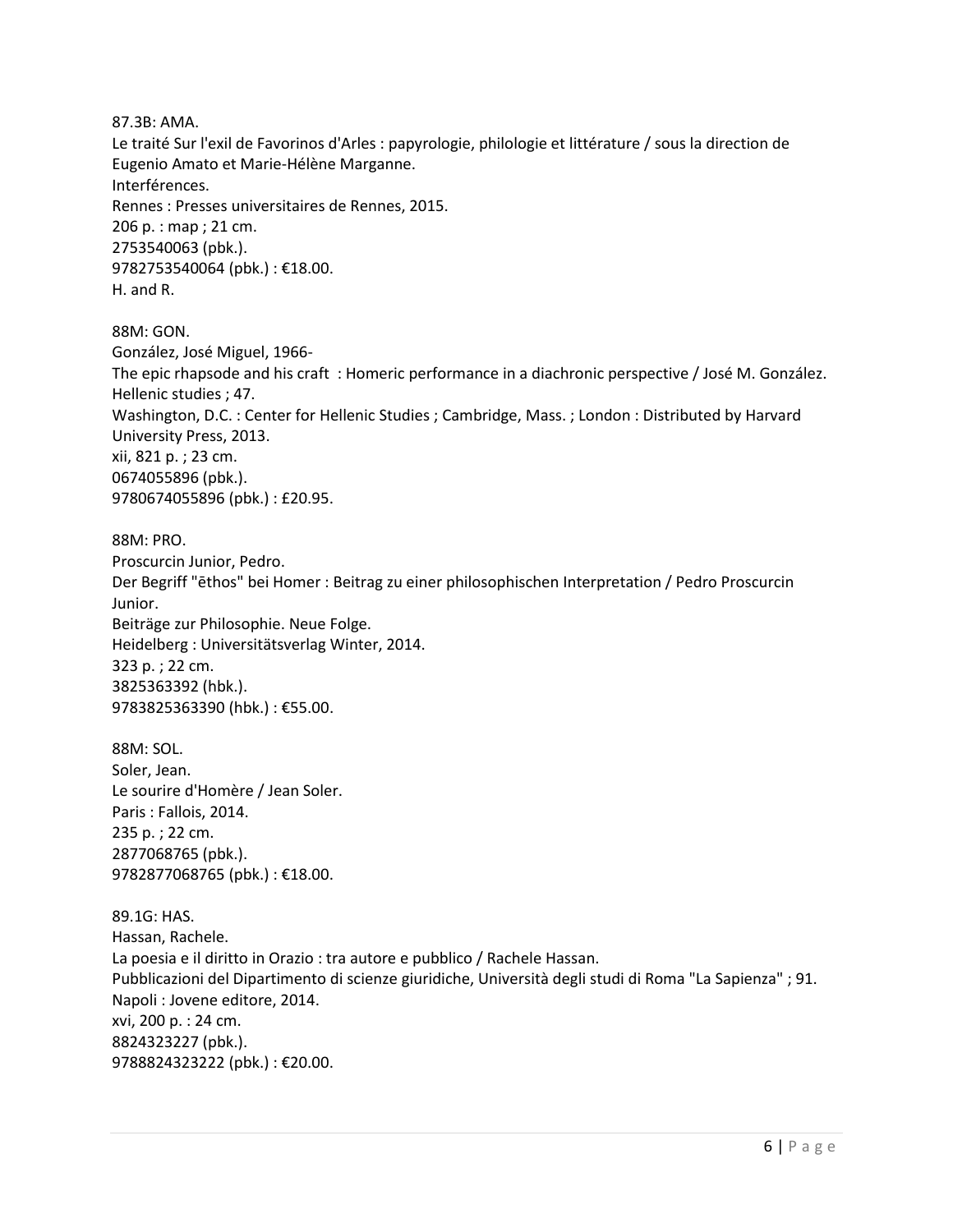89.34E: MIN. A companion to Livy / edited by Bernard Mineo. Blackwell companions to the ancient world. Ancient history. Chichester, West Sussex, UK : Wiley Blackwell, 2015. xxxix, 462 p. ; 26 cm. 1118301285 (hbk.). 9781118301289 (hbk.) : £130.00. R.

90.7. Martial. Epigrammi / Marziale ; a cura di Pietro Rapezzi, introduzione, traduzione e note ; testo latino a fronte. Materiali. Urbino : QuattroVenti, 2013. 293 p. ; 21 cm. 8839209670 (pbk.). 9788839209672 (pbk.) : €32.00.

91.5.

Ruggiu, Luigi. Parmenide : nostos : l'essere e gli enti / Luigi Ruggiu. Ed. riv. e ampliata. La scala e l'album ; n. 14. Milano : Mimesis, 2014. iv, 516 p. ; 21 cm. 8857523810 (pbk.). 9788857523811 (pbk.) : €32.00.

91.15: BER. Lupus in fabula : Fedro e la favola latina tra antichità e Medioevo : studi offerti a Ferruccio Bertini / a cura di Caterina Mordeglia. 1a ed. Testi e manuali per l'insegnamento universitario del latino ; Nuova serie, 131. Bologna : Pàtron editore, 2014. 340 p. : ill. (some col.), facs. ; 22 cm. 8855532804 (pbk.). 9788855532808 (pbk.) : €36.00.

91.25D: MOR. Morgan, Kathryn A. Pindar and the construction of Syracusan monarchy in the fifth century B.C. / Kathryn A. Morgan. Greeks overseas. Oxford ; New York : Oxford University Press, 2015. xix, 460 p. : ill., map, plan ; 24 cm. 0199366853 (hbk.). 9780199366859 (hbk.) : £55.00. H.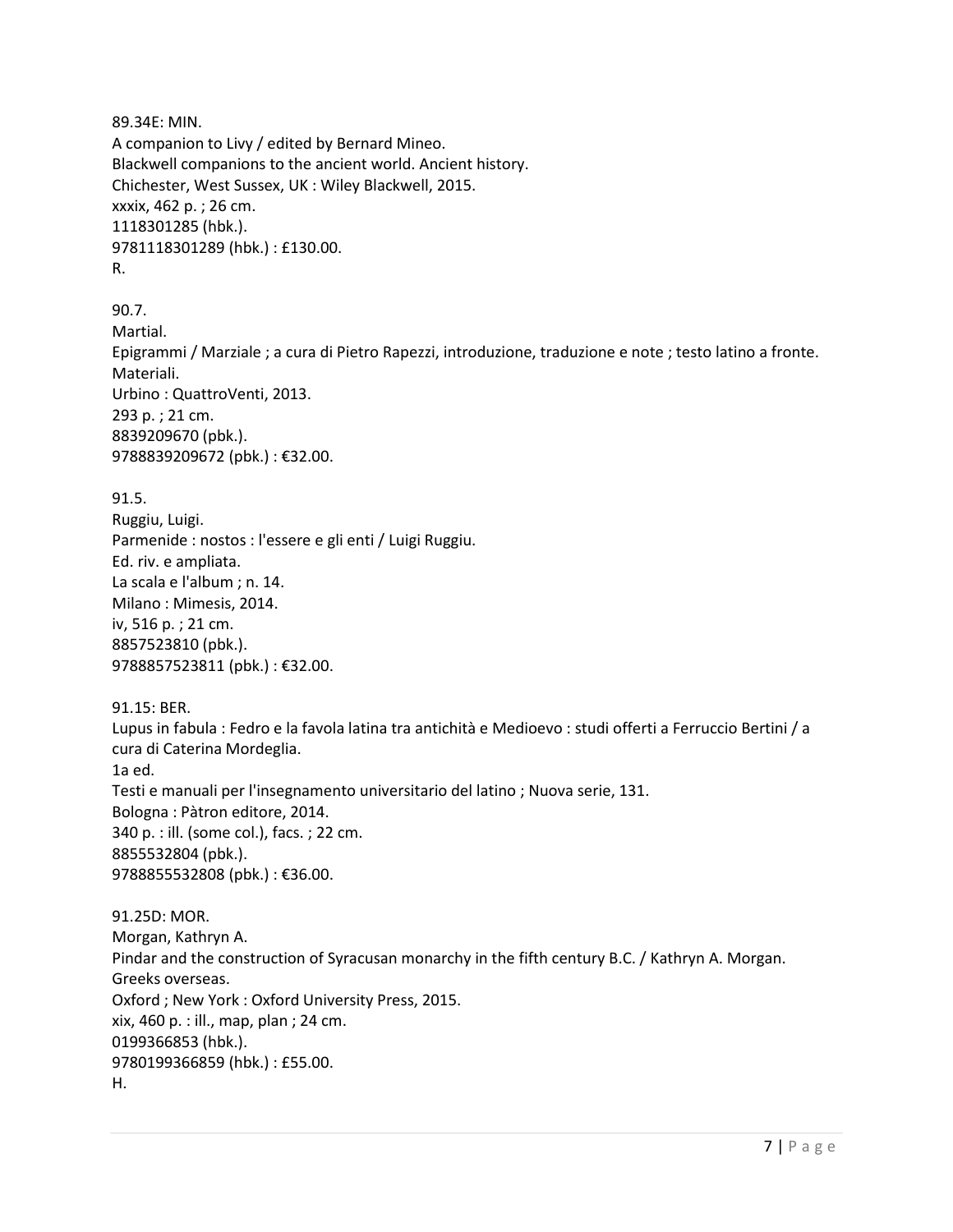92.1N. Plato. Euthyphron / Platon ; Übersetzung und Kommentar von Maximilian Forschner. Platon Werke : Übersetzung und Kommentar ; I, 1. Göttingen ; Bristol, CT : Vandenhoeck & Ruprecht, 2013. 212 p. ; 25 cm. 3525304005 (hbk.). 9783525304006 (hbk.) : €74.99.

92.1P: LIE. Liebersohn, Yosef Z. Who is afraid of the rhetor? : an analysis and exegesis of Socrates and Gorgias' conversation in Plato's Gorgias / Yosef Z. Liebersohn. Gorgias studies in classical and late antiquity ; 16. Piscataway, NJ : Gorgias Press, 2014. x, 169 p. ; 24 cm. 146320258X (hbk.). 9781463202583 (hbk.) : \$169.00.

92.2C: RAP. Rapp, Jennifer R. Ordinary oblivion and the self unmoored : reading Plato's Phaedrus and writing the soul / Jennifer R. Rapp. 1st ed. New York : Fordham University Press, 2014. xi, 205 p. ; 24 cm. 0823257436 (hbk.). 9780823257430 (hbk.) : £39.00 / \$55.00.

92.2E: ELM. El Murr, Dimitri. Savoir et gouverner : essai sur la science politique platonicienne / par Dimitri El Murr. Tradition de la pensée classique. Paris : Vrin, 2014. 336 p. ; 22 cm. 2711625869 (pbk.). 9782711625864 (pbk.) : €29.00.

92.2F: SHA. Shaw, J. Clerk, 1977- Plato's anti-hedonism and the Protagoras / J. Clerk Shaw. Cambridge : Cambridge University Press, 2015. viii, 222 p. ; 24 cm. 1107046653 (hbk.). 9781107046658 (hbk.) : £65.00.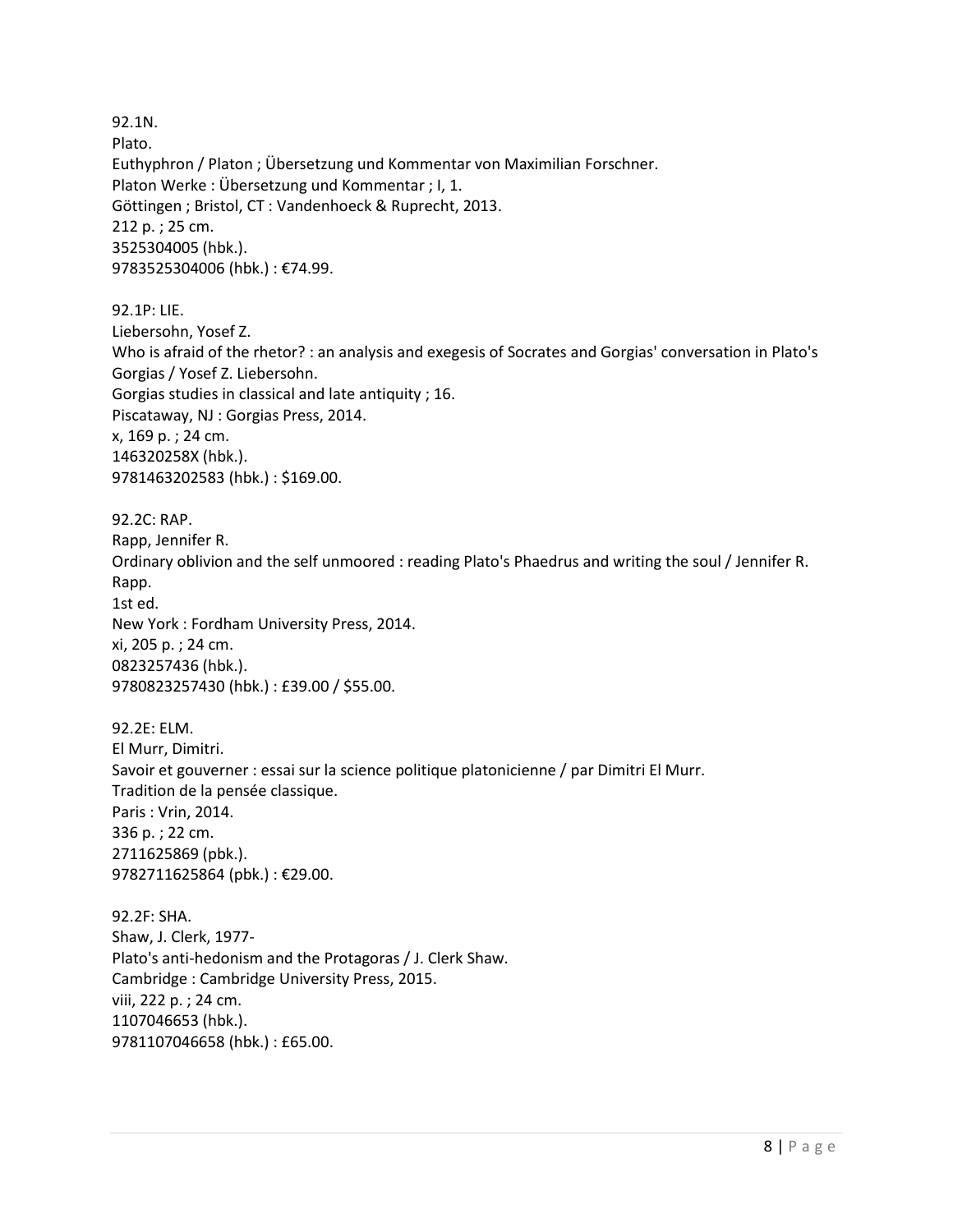92.2J. Ambuel, David. Turtles all the way down : on Plato's Theaetetus, a commentary and translation / David Ambuel. 1. Aufl. Sankt Augustin : Academia Verlag, 2015. 315 p. ; 21 cm. 3896656406 (pbk.). 9783896656407 (pbk.) : €29.50.

92.2K. Calcidius. Traducción y comentario del "Timeo" de Platón / Calcidio ; introducción, traducción y notas, Cristóbal Macías Villalobos. Zaragoza : Libros Pórtico, 2014. 423 p. : ill. ; 24 cm. 8479561343 (pbk.). 9788479561345 (pbk.) : €30.00.

92.3: PÉR. Périllié, Jean-Luc. Mystères socratiques et traditions orales de l'eudémonisme dans les Dialogues de Platon / Jean-Luc Périllié ; préface de Thomas A. Szlezák ; ouvrage publié avec le concours de l'Université Paul Valéry, Montpellier III. 2., überarb. Aufl. Academia Philosophical Studies ; 49. Sankt Augustin : Academia Verlag, 2015. 524 p. : ill. ; 23 cm. 3896656651 (pbk.). 9783896656650 (pbk.) : €49.00.

93.1P: CON. Lecturae Plautinae Sarsinates. XVII, Rudens (Sarsina, 28 settembre 2013) / a cura di Renato Raffaelli e Alba Tontini. Ludus philologiae. Lecturae Plautinae Sarsinates ; 17. Urbino : QuattroVenti, 2014. 123 p. : facs. ; 22 cm. 8839209891 (pbk.). 9788839209894 (pbk.) : €25.00.

93.1U: RAF. TuttoPlauto : un profilo dell'autore e delle commedie / a cura di Renato Raffaelli ; scritti di Cesare Questa e Renato Raffaelli. Letteratura e antropologia ; 13. Urbino : QuattroVenti, 2014. 152 p. ; 22 cm. 883920993X (pbk.). 9788839209931 (pbk.) : €24.00.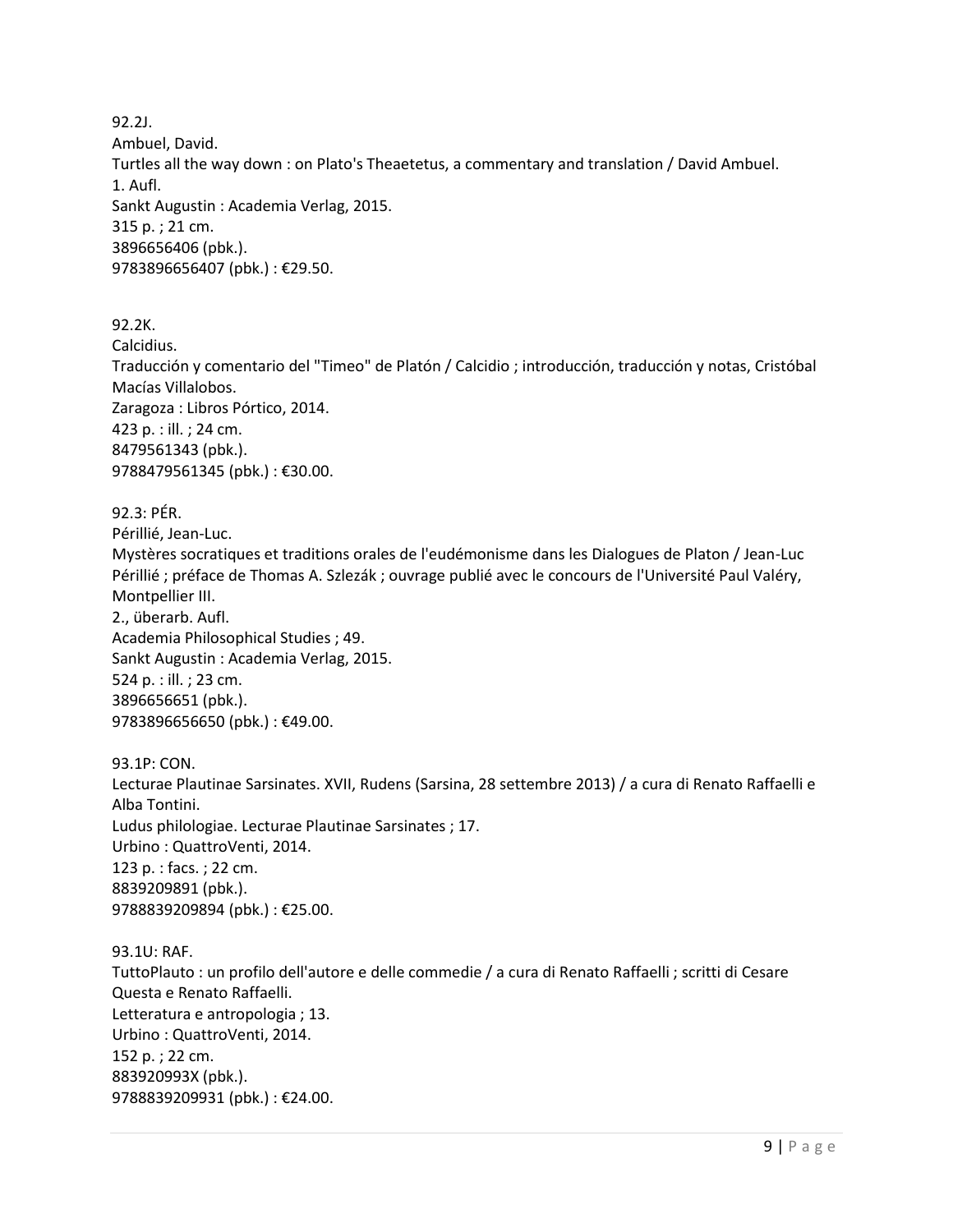93.4C: HO. Ho, Pao-Shen, 1980- Plotinus' mystical teaching of henosis : an interpretation in the light of the metaphysics of the one / Pao-Shen Ho. Frankfurt am Main ; Oxford : Peter Lang Edition, 2015. xv, 172 p. : ill. ; 22 cm. 3631656734 (hbk.). 9783631656730 (hbk.) : £30.00 / €37.30.

X93.5B.

Schrott, Paul. Plutarchs Philopoimen und Titus Quinctius Flamininus : eine philologisch-historische Kommentierung / Paul Schrott. Schriftenreihe altsprachliche Forschungsergebnisse ; Bd. 10. Hamburg : Verlag Dr. Kovač, 2014. 2 v. (854 p.) : ill. ; 21 cm. 383008109X (set : pbk.). 9783830081098 (set : pbk.) : €149.80.

93.5G: BRO. Brouillette, Xavier. La philosophie delphique de Plutarque : [l'itinéraire des Dialogues pythiques] / par Xavier Brouillette. Collection d'études anciennes. Série grecque ; 148. Paris : Les Belles Lettres, 2014. 268 p. ; 24 cm. 2251403329 (pbk.). 9782251403328 (pbk.) : €55.00.

93.20B. Propertius, Sextus. A Propertius reader : eleven selected elegies / P. Lowell Bowditch. BC Latin readers. Mundelein, Illinois, USA : Bolchazy-Carducci Publishers, Inc., 2014. xliv, 186 p. : ill., maps ; 20 cm. 0865167230 (pbk.). 9780865167230 (pbk.) : \$19.00.

93.20D: BON. Properzio e l'età augustea : cultura, storia, arte : proceedings of the Nineteenth International Conference on Propertius, Assisi, Perugia 25-27 May 2012 / edited by Giorgio Bonamente, Roberto Cristofoli, Carlo Santini. Studi di poesia latina ; 19. Turnhout : Brepols ; Assisi : Academia Properziana del Subasio, 2014. xxxv, 466 p. : ill. ; 24 cm. 250355301X (pbk.). 9782503553016 (pbk.) : €105.00.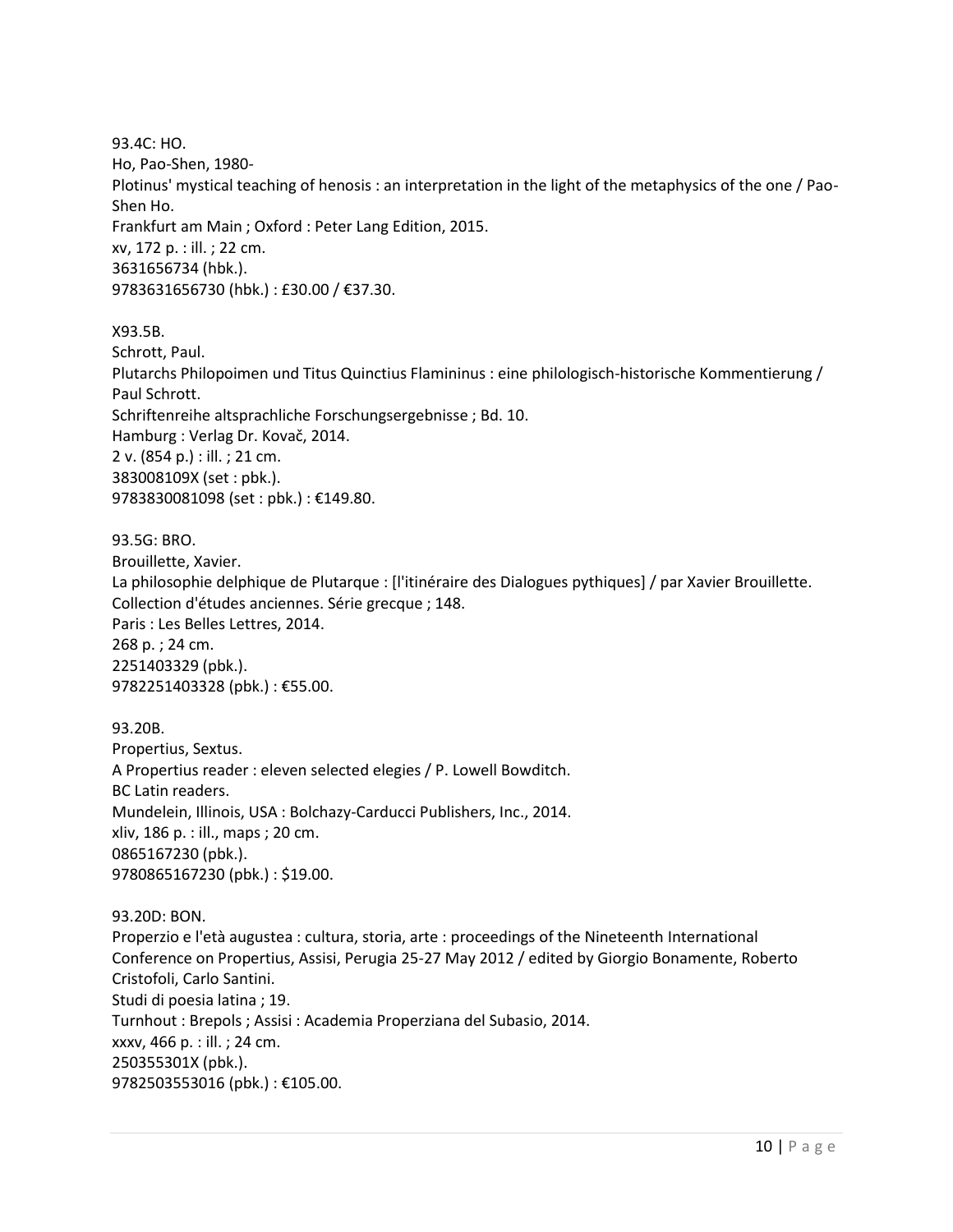93.28.

Quintilian.

Il ricco accusato di tradimento (Declamazioni maggiori, 11) : Gli amici garanti (Declamazioni maggiori, 16) / Quintiliano ; [a cura di] Biagio Santorelli. Collana di studi umanistici ; 6. Cassino : Edizioni Università di Cassino, 2014. 347 p. ; 24 cm. 8883170741 (pbk.). 9788883170744 (pbk.) : €30.00.

94.2G: WIN. Winter, Kathrin. Artificia mali : das Böse als Kunstwerk in Senecas Rachetragödien / Kathrin Winter. Bibliothek der klassischen Altertumswissenschaften ; n.F., 2. Reihe, Bd. 145. Heidelberg : Universitätsverlag Winter, 2014. 340 p. ; 24 cm. 3825363511 (hbk.). 9783825363512 (hbk.) : €56.00. R.

94.23G. Tacitus, Cornelius. Le storie / Tacito ; a cura di Francesca Nenci. Oscar Classici greci e latini ; 171. Milano : Oscar Mondadori, 2014. LV, 791 p. ; 20 cm. 8804639954 (pbk.). 9788804639954 (pbk.) : €15.00.

95.7M: SAC. Sachpekidēs, Antōnēs. Ho Peloponnēsiakos polemos ston 21o aiōna : anazētōntas ta aitia tōn synchronōn synkrouseōn mesa apo tē dieisdytikē matia tou Thukydidē / Antōnēs Sachpekidēs. 1. ekd. Athēna : Hellēnoekdotikē, 2014. 445 p. ; 21 cm. 9605630478 (pbk.). 9789605630478 (pbk.) : €30.00.

95.19S. Gagliardi, Paola. Commento alla decima ecloga di Virgilio / Paola Gagliardi. Spudasmata ; Bd. 161. Hildesheim : Georg Olms Verlag, 2014. 303 p. ; 22 cm. 3487151847 (pbk.). 9783487151847 (pbk.) : €39.80. R.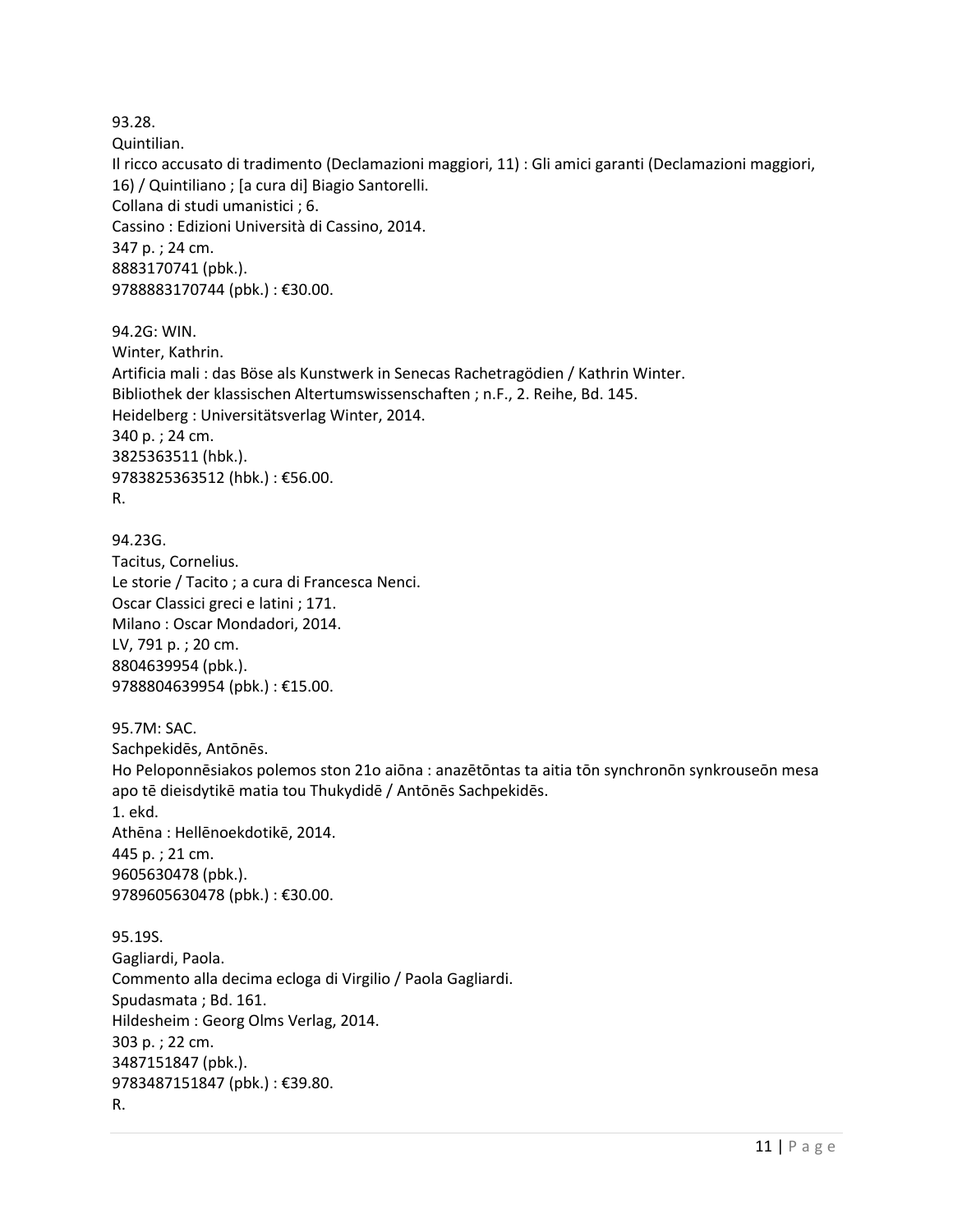95.22. Xenophanes, approximately 570 B.C.-approximately 478 B.C. Œuvre poétique / Xénophane de Colophon ; éditée, traduite et commentée par Laetitia Reibaud. Fragments ; 16. Paris : Belles lettres, 2012. 112 p. ; 21 cm. 225174214X (pbk.). 9782251742144 (pbk.) : €35.00.

96.3.

Constellation myths with Aratus's 'Phaenomena' / Eratosthenes and Hyginus ; translated with an introduction and notes by Robin Hard. Oxford world's classics. Oxford : Oxford University Press, 2015. xlii, 210 p. : ill., maps ; 20 cm. 0198716982 (pbk.). 9780198716983 (pbk.) : £8.99 / \$15.95.

96.25D: CON. Historiae Augustae Colloquium Nanceiense / édités par Cécile Bertrand-Dagenbach & François Chausson. Historiae Augustae Colloquia. Nova series ; 12. Munera ; 39. Bari : Edipuglia, 2014. 528 p. : ill. ; 25 cm. 8872287278 (hbk.). 9788872287279 (hbk.) : €80.00.

97.5.

Appianus, of Alexandria. Dodenlijst : Appianus en Cassius Dio over de verschrikkingen van de proscripties / vertaling [uit het Grieks] Willem van Maanen & Marco Poelwijk. Zenobiareeks ; 3. Hilversum : Verloren, 2014. 84 p. ; 22 cm. 9087044925 (pbk.). 9789087044923 (pbk.) : €10.00.

97.16: NYV. Nyvlt, Mark J., 1969- Aristotle and Plotinus on the intellect : monism and dualism revisited / Mark J. Nyvlt. Lanham, Md. ; Plymouth : Lexington Books, 2012. xiv, 263 p. ; 24 cm. 0739167758 (hbk.). 9780739167755 (hbk.) : £44.95. 0739167766 (electronic). 9780739167762 (electronic).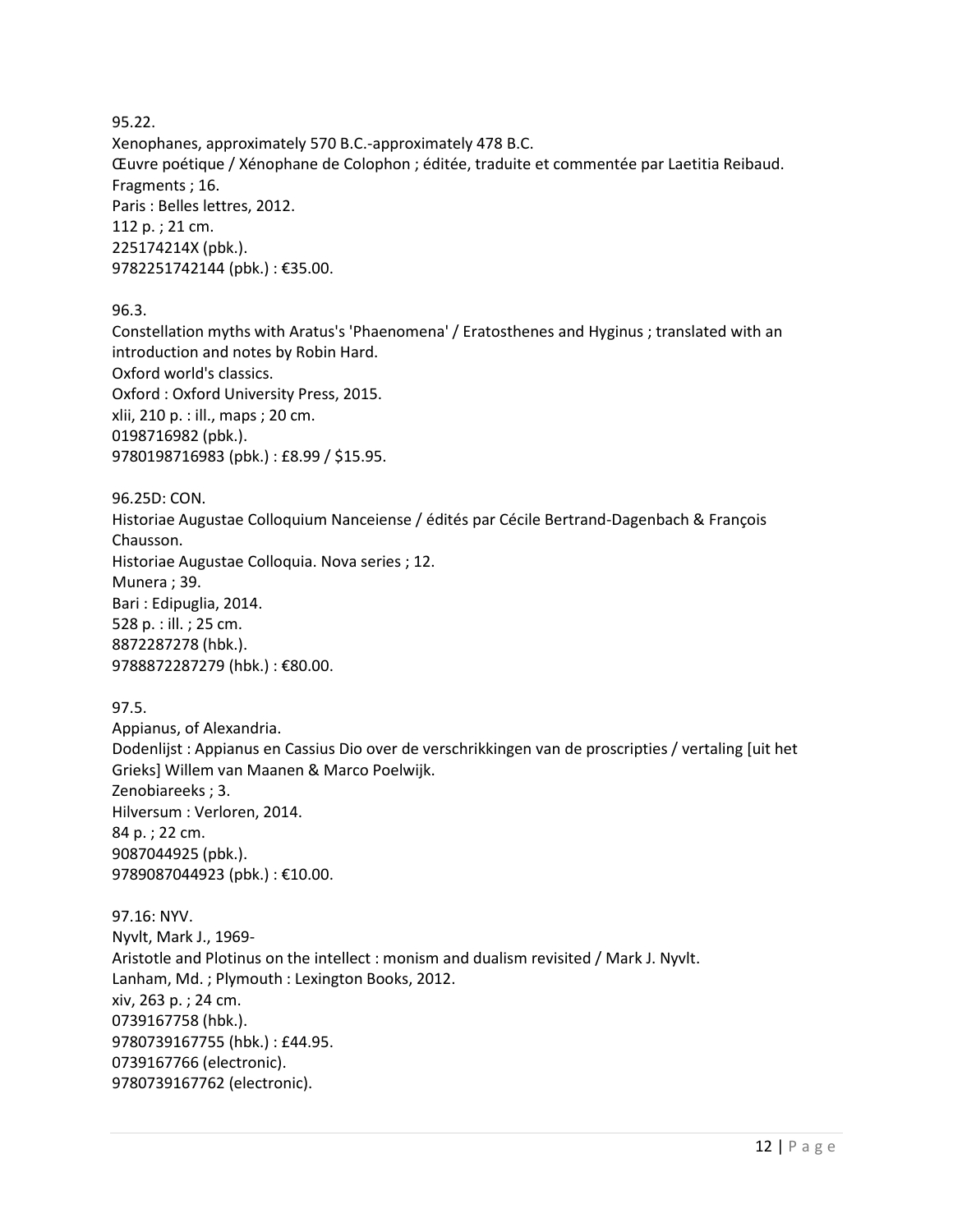97.16: SCO. Scott, Dominic. Levels of argument : a comparative study of Plato's Republic and Aristotle's Nicomachean ethics / Dominic Scott. 1st ed. Oxford : Oxford University Press, 2015. vi, 235 p. ; 23 cm. 0199249644 (hbk.). 9780199249640 (hbk.) : £40.00. H.

97.60D: DAL. The harp of prophecy : early Christian interpretation of the Psalms / edited by Brian E. Daley, S.J., and Paul R. Kolbet. Christianity and Judaism in antiquity ; v. 20. Notre Dame, Indiana : University of Notre Dame Press, 2015. xvi, 332 p. ; 23 cm. 026802619X (pbk.). 9780268026196 (pbk.) : £30.95 / \$39.00. H. or R.

97.61J: ALE. Alexanderson, Bengt, 1932- Problems in the New Testament : old manuscripts and papyri, the New Genealogical Method (CBGM) and the Editio Critica Maior (ECM) / by Bengt Alexanderson. Acta Regiae Societatis Scientiarum et Litterarum Gothoburgensis. Humaniora ; 48. Göteborg : Kungl. Vetenskaps- och Vitterhets-Samhället, 2014. 146 p. : ill. ; 24 cm. 919804205X (pbk.). 9789198042054 (pbk.) : Sw.kr.150.

## <span id="page-12-0"></span>**98-99: LANGUAGE AND LITERATURE**

98C.1: BEE. Beekes, R. S. P. (Robert Stephen Paul). Pre-Greek : phonology, morphology, lexicon / By Robert S.P. Beekes ; edited by Stefan Norbruis. Brill introductions to Indo-European languages ; v. 2. Leiden ; Boston : Brill, 2014. xii, 181 p. ; 24 cm. 9004279385 (pbk.). 9789004279384 (pbk.) : €37.00 / \$48.00. 9789004279445 ((e-book) : alk. paper). H.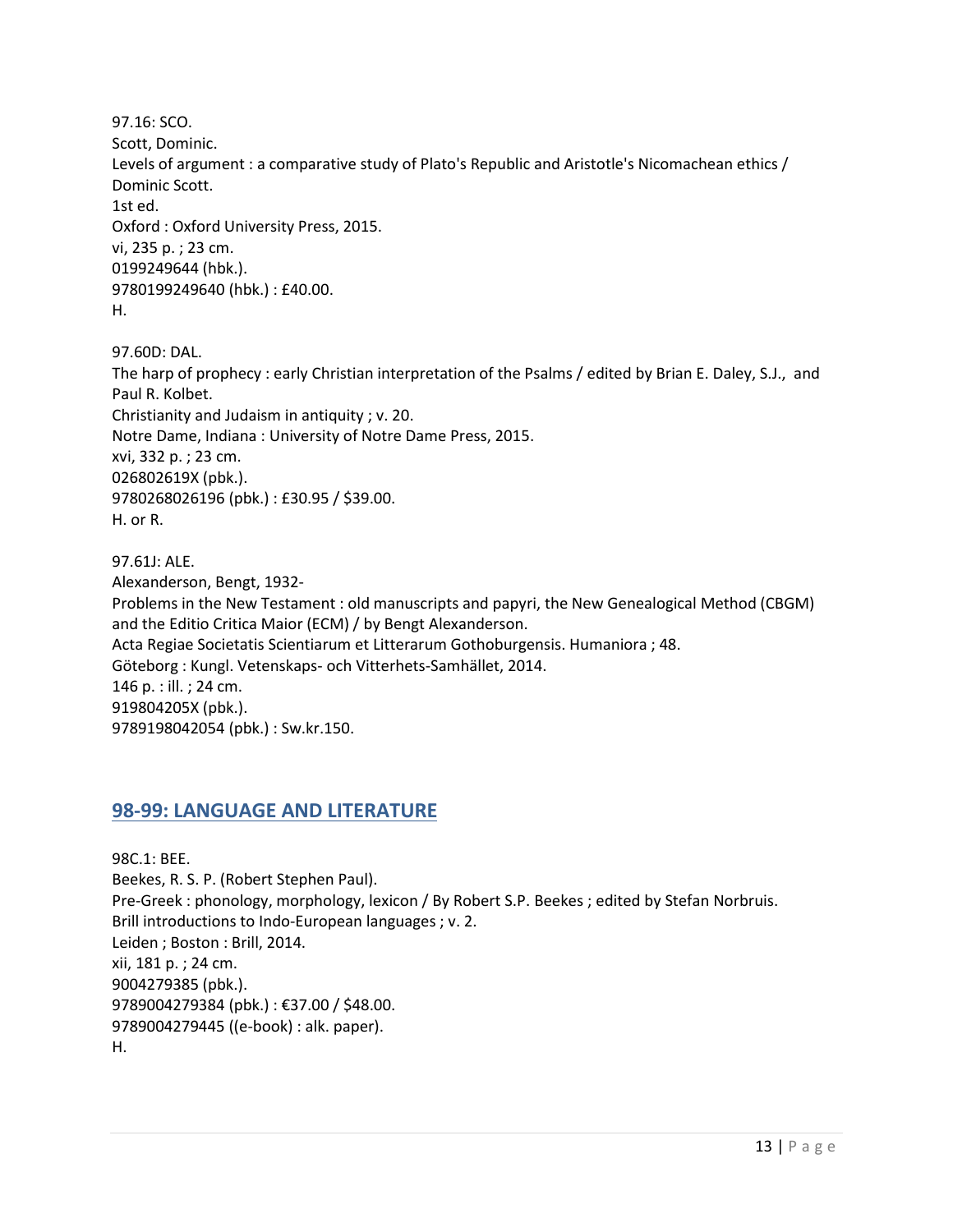98G: JOU. Colloque Charmer, convaincre : la rhétorique dans l'histoire : actes / Jacques Jouanna, Laurent Pernot et Michel Zink éd. Cahiers de la villa "Kérylos" ; no 25. Paris : Académie des inscriptions et belles-lettres, 2014. xi, 350 p. : ill. (some col.) ; 24 cm. 2877543188 (pbk.). 9782877543187 (pbk.) : €35.00.

98G: LEN. Lentano, Mario, 1964- Retorica e diritto : per una lettura giuridica della declamazione latina / Mario Lentano. Lecce : Edizioni Grifo, 2014. 140 p. ; 21 cm. 8898175744 (pbk.). 9788898175741 (pbk.) : €14.00.

98G: RAM. Rambourg, Camille. Topos : les premières méthodes d'argumentation dans la rhétorique grecque des Ve-IVe siècles / Camille Rambourg. Textes et traditions ; 25. Paris : J. Vrin, 2014. 400 p. ; 24 cm. 2711626075 (pbk.). 9782711626076 (pbk.) : €45.00.

98i: HUM. Humbach, Helmut, 1921- Herodotus's Scythians and Ptolemy's Central Asia : semasiological and onomasiological studies / Helmut Humbach and Klaus Faiss. Wiesbaden : Reichert Verlag, 2012. xii, 91 p. ; 25 cm. 3895008877 (hbk.). 9783895008870 (hbk.) : €39.00.

99A.1: CAR. Carmona, David. La escena típica de la epipólesis : de la épica a la historiografía / David Carmona. Quaderni dei seminari romani di cultura greca ; 17. Roma : Edizioni Quasar, 2014. [vii], 288 p. ; 24 cm. 8871405633 (pbk.). 9788871405636 (pbk.) : €31.00.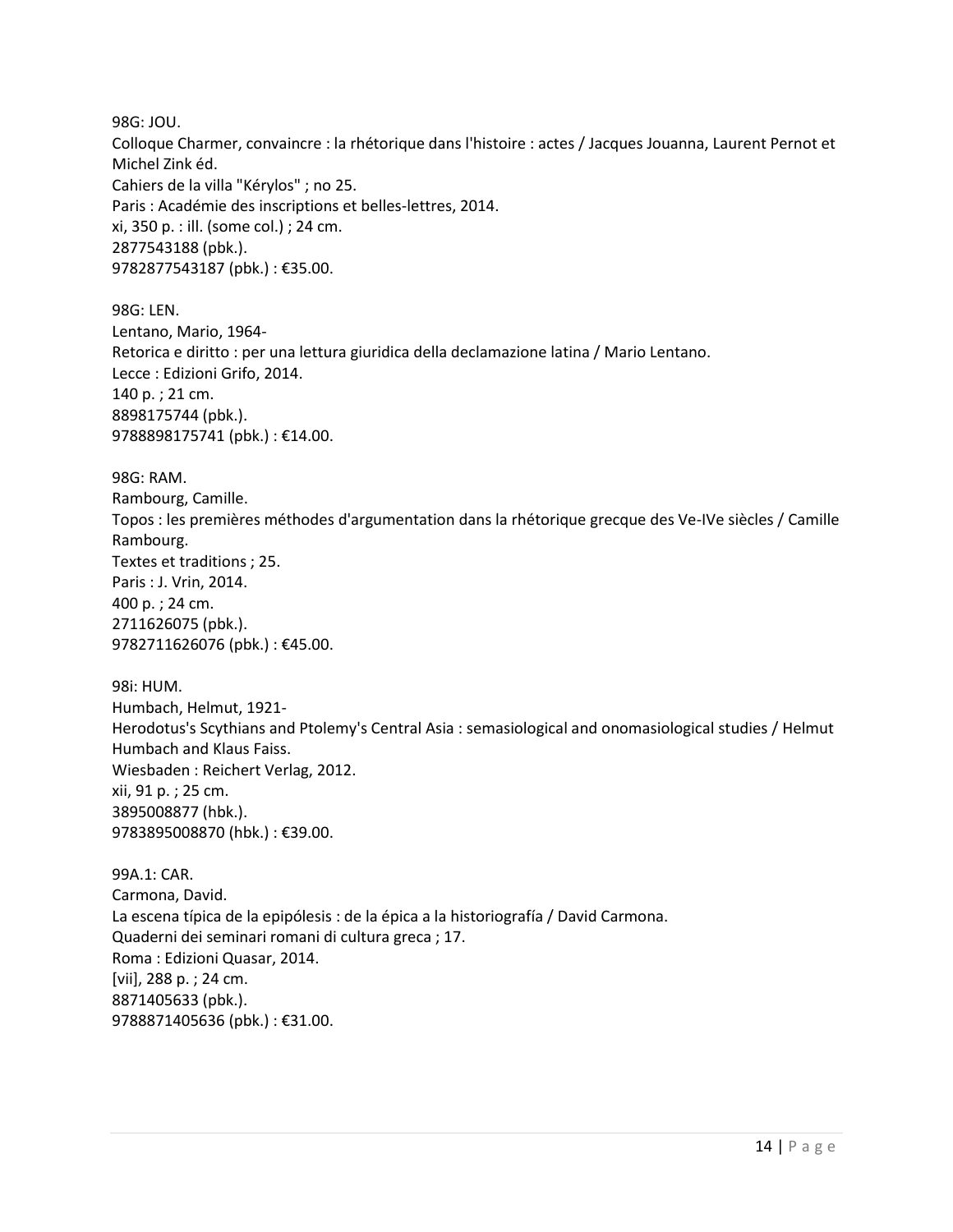99A.1: DEP.

Extravagances : écarts et normes dans les textes grecs et latins : actes du colloque de Louvain-la-Neuve, 16-17 mai 2013 / réunis par Paul-Augustin Deproost. Collection "Structures et pouvoirs des imaginaires". Paris : Harmattan, 2014. 336 p. : maps ; 24 cm. 2343047464 (pbk.). 9782343047461 (pbk.) : €35.00.

99A.1: FUT. The ancient novel and the frontiers of genre / edited by Marilia P. Futre Pinheiro, Gareth Schmeling, Edmund P. Cueva. Ancient narrative. Supplementum ; 18. Eelde : Barkhius, 2014. xii, 233 p. ; 25 cm. 9491431668 (hbk.). 9789491431661 (hbk.) : €84.80.

99A.1 Copy 3: HAN. Images and texts : papers in honour of Professor Eric Handley CBE FBA / edited by Richard Green & Mike Edwards. Bulletin of the Institute of Classical Studies. Supplement ; 129. London : Institute of Classical Studies, School of Advanced Study, University of London, 2015. x, 135 p. : ill. (some col.), facs, port. ; 25 cm. 1905670567 (pbk.). 9781905670567 (pbk.) : £32.00. H.

99A.1: MUE. Müller, Roman. Antike Dichtungslehre : Themen und Theorien / Roman Müller. Tübingen : Francke Verlag, 2012. 270 p. ; 23 cm. 3772084621 (pbk.). 9783772084621 (pbk.) : €58.00.

99A.1: PAR. L'aparté dans le théâtre antique : un procédé dramatique à redécouvrir / sous la direction de Pascale Paré-Rey. Théâtres du monde. Saint-Denis : Presses universitaires de Vincennes, 2014. 360 p. ; 24 cm. 2842924193 (pbk.). 9782842924195 (pbk.) : €26.00.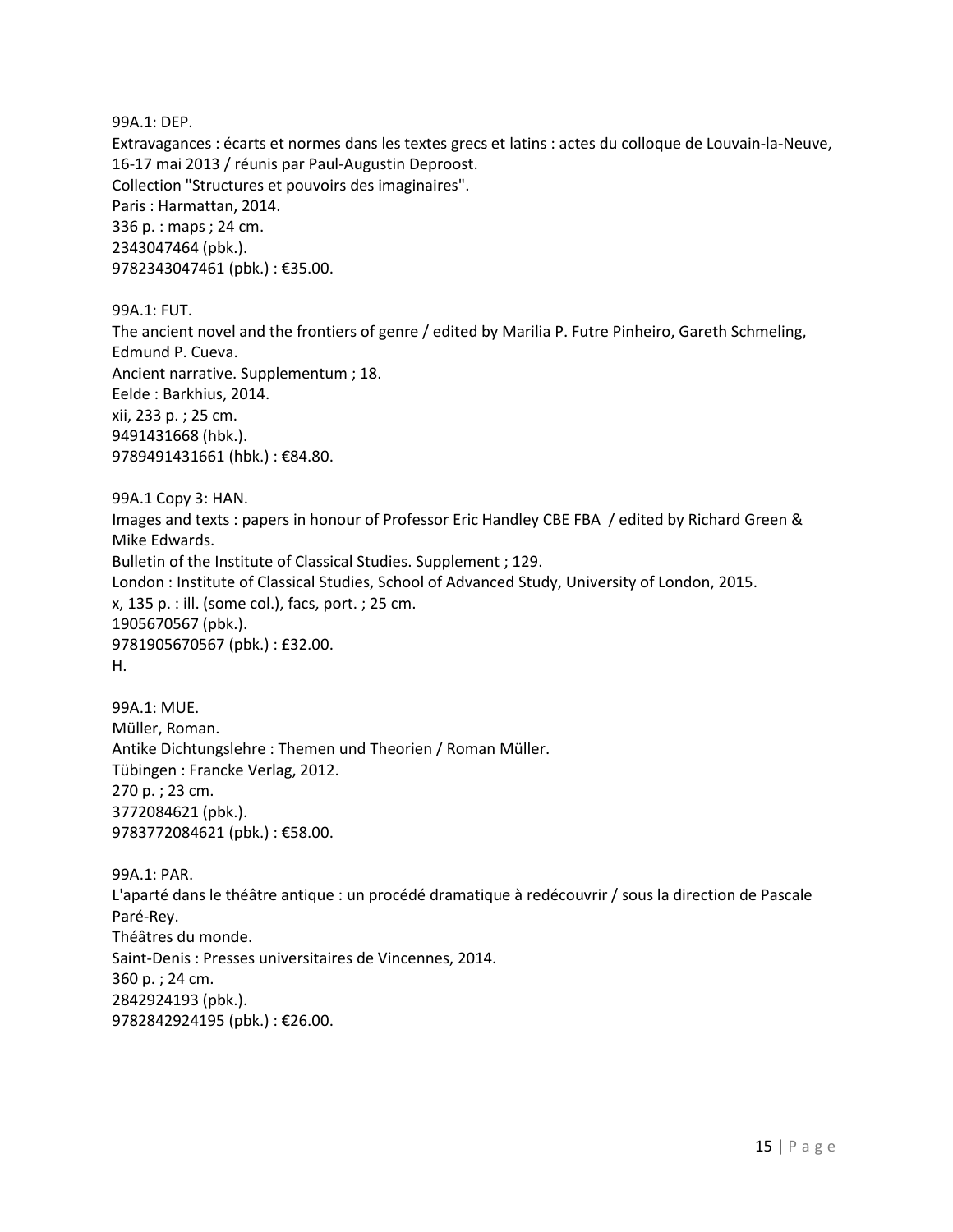online. Rursus (Online). Nice : REVEL Nice. Annual. Began with 1 (2006). 1951-669X.

99A.1: SAL. Salanitro, Giovanni. Scritti di filologia greca e latina / Giovanni Salanitro. Catania : C.u.e.c.m., 2014. 358 p. ; 24 cm. 8866001139 (pbk.). 9788866001133 (pbk.) : €30.00.

99A.1: WEL. Welsh, Alexander. The humanist comedy / Alexander Welsh. New Haven ; London : Yale University Press, 2014. [ix], 266 p. ; 24 cm. 0300197519 (pbk.). 9780300197518 (pbk.) : £14.99 / \$25.00.

99A.2: CER.

Jornada de Filologia Grega : homenatge al Dr. Manuel Cerezo : 17 de novembre de 2009, Sala Víctor Siurana, Universitat de Lleida, Facultat de Lletres / [Matías López López (ed.)] ; Josep Maria Solé Sabate [pròleg], Carles Miralles ... [et al.]. [Lleida] : Arts Gràfiques de la Diputació de Lleida, 2011. 162 p. : col. ports ; 24 cm. 8469436627 (pbk.). 9788469436622 (pbk.) : €20.00.

99F: BER. Bernard, Floris. Writing and reading Byzantine secular poetry, 1025-1081 / Floris Bernard. 1st ed. Oxford studies in Byzantium. Oxford : Oxford University Press, 2014. xvi, 376 p. : 6 facs. ; 22 cm. 0198703740 (hbk.). 9780198703747 (hbk.) : £85.00.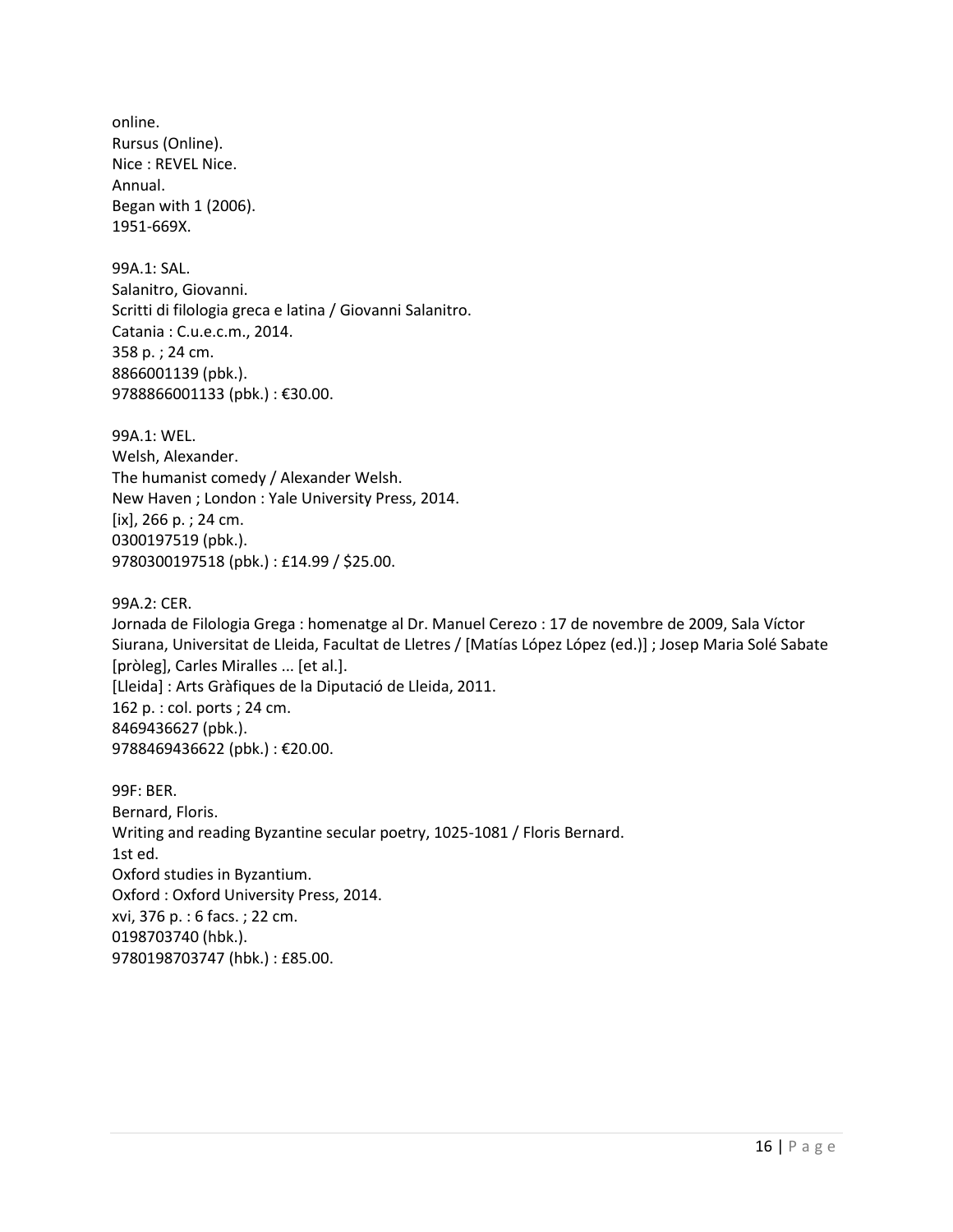99G: DUB. Dubreuil, Philippe. Le marché aux injures à Rome : injures et insultes dans la littérature latine / Philippe Dubreuil ; préface de Joël Thomas. Collection "Structures et pouvoirs des imaginaires". Paris : L'Harmattan, 2013. 468 p. ; 24 cm. 2343002371 (pbk.). 9782343002378 (pbk.): €46.50.

99H: EST.

Tradition et innovation dans l'épopée latine, de l'Antiquité au Moyen Âge / édité par Aline Estèves et Jean Meyers. Scripta Receptoria ; 1. Bordeaux : Ausonius ; Paris : diff. de Boccard, 2014. 234 p. : ill. ; 24 cm. 2356131205 (pbk.). 9782356131201 (pbk.) : €25.00.

99i: DUT. Women in Roman Republican drama / edited by Dorota Dutsch, Sharon L. James, and David Konstan. Wisconsin studies in classics. Madison, Wisconsin : The University of Wisconsin Press, 2015. vii, 260 p. ; 23 cm. 0299303144 (pbk.). 9780299303143 (pbk.) : \$55.00. 9780299303136 (e-book). R.

99J: KLE. Kleinschmidt, Anika Lisa. Ich-Entwürfe in spätantiker Dichtung : Ausonius, Paulinus von Nola und Paulinus von Pella / Anika Lisa Kleinschmidt. Bibliothek der klassischen Altertumswissenschaften ; n.F., 2. Reihe, Bd. 138. Heidelberg : Universitätsverlag Winter, 2013. 364 p. ; 24 cm. 3825361217 (hbk.). 9783825361211 (hbk.) : €45.00.

99L: ROG. Classical traditions in science fiction / Brett M. Rogers and Benjamin Eldon Stevens [editors]. Classical presences. Oxford ; New York : Oxford University Press, 2015. xiii, 380 p. ; 22 cm. 0199988412 (hbk.). 9780199988419 (hbk.) : £64.00. 0190228334 (pbk.). 9780190228330 (pbk.) : £22.95.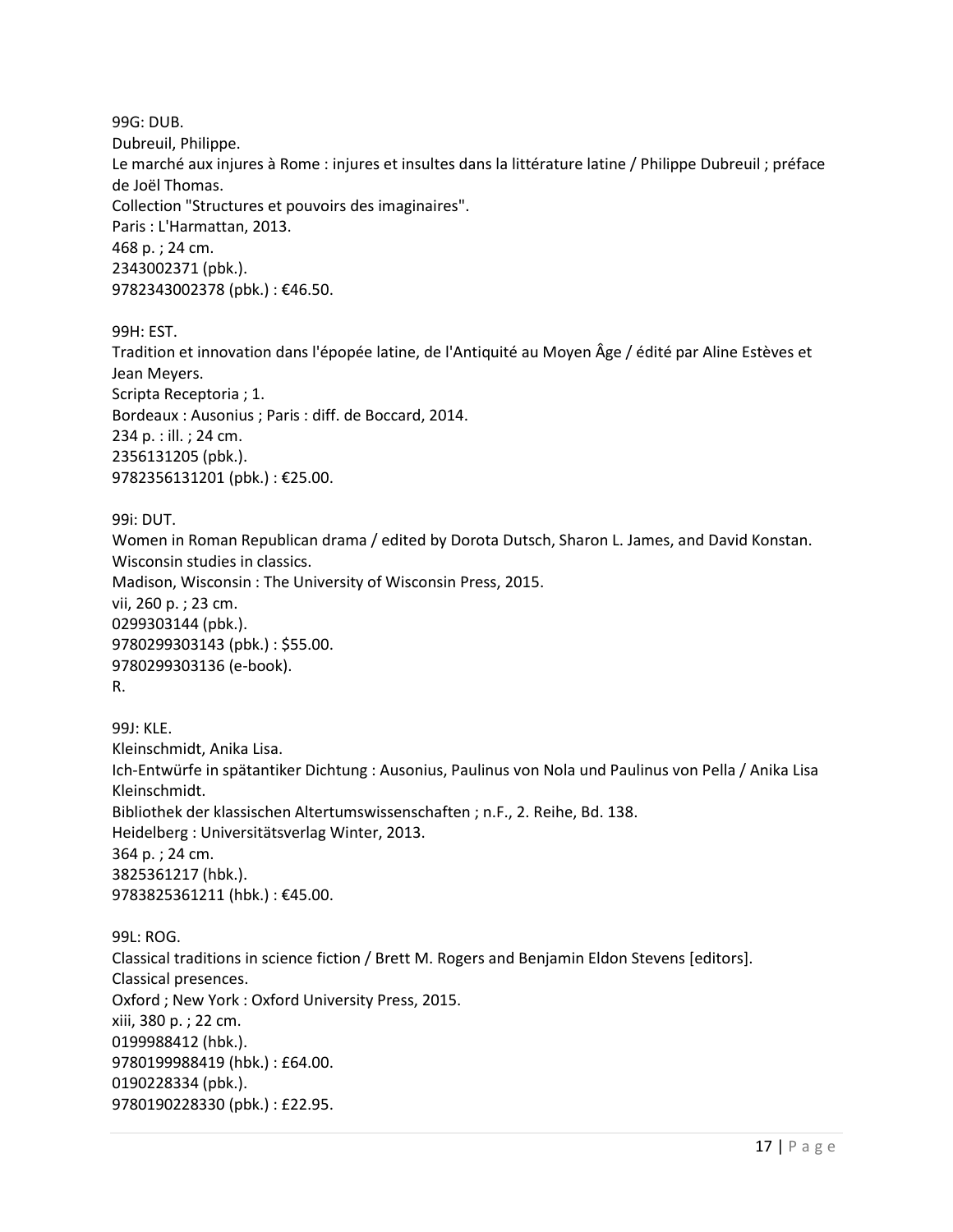99L: OXF.

The Oxford history of classical reception in English literature. Volume 3, 1660-1790 / edited by David Hopkins and Charles Martindale. Oxford : Oxford University Press, 2012. xi, 735 p. ; 24 cm. 0199219818 (hbk.). 9780199219810 (hbk.) : £140.00.

99L: POW. Power, Henry. Epic into novel : Henry Fielding, Scriblerian satire, and the consumption of classical literature / Henry Power. 1st ed. Oxford : Oxford University Press 2015. xiv, 232 p. : 3 facs. ; 23 cm. 0198723873 (hbk.). 9780198723875 (hbk.) : £49.50.

ST.17. Re-creation : musical reception of classical antiquity / co-editors, Peter Green and Craig A. Gibson. Syllecta classica ; vol. 23. Iowa City : Classics Department at the University of Iowa, [2013]. 178 p. ; 23 cm.

## <span id="page-17-0"></span>**100-101: PAPYROLOGY AND EPIGRAPHY**

100B: SCH. Schipke, Renate. Das Buch in der Spätantike : Herstellung, Form, Ausstattung und Verbreitung in der westlichen Reichshälfte des Imperium Romanum / von Renate Schipke. Wiesbaden : Reichert, 2013. 280 p. ; 25 cm. 389500958X (hbk.). 9783895009587 (hbk.) : €49.80.

X100J: LOU. Capron, Laurent. Codex hagiographiques du Louvre sur papyrus : P. Louvre Hag / Laurent Capron. Papyrologica Parisina ; 2. Paris : Presses de l'université Paris-Sorbonne, 2013. xxv, 188 p., [10] p. of plates : ill., facs. (some col.) ; 29 cm. + 1 DVD (4 ¾ in.). 284050894X (hbk.). 9782840508946 (hbk.) : €100.00.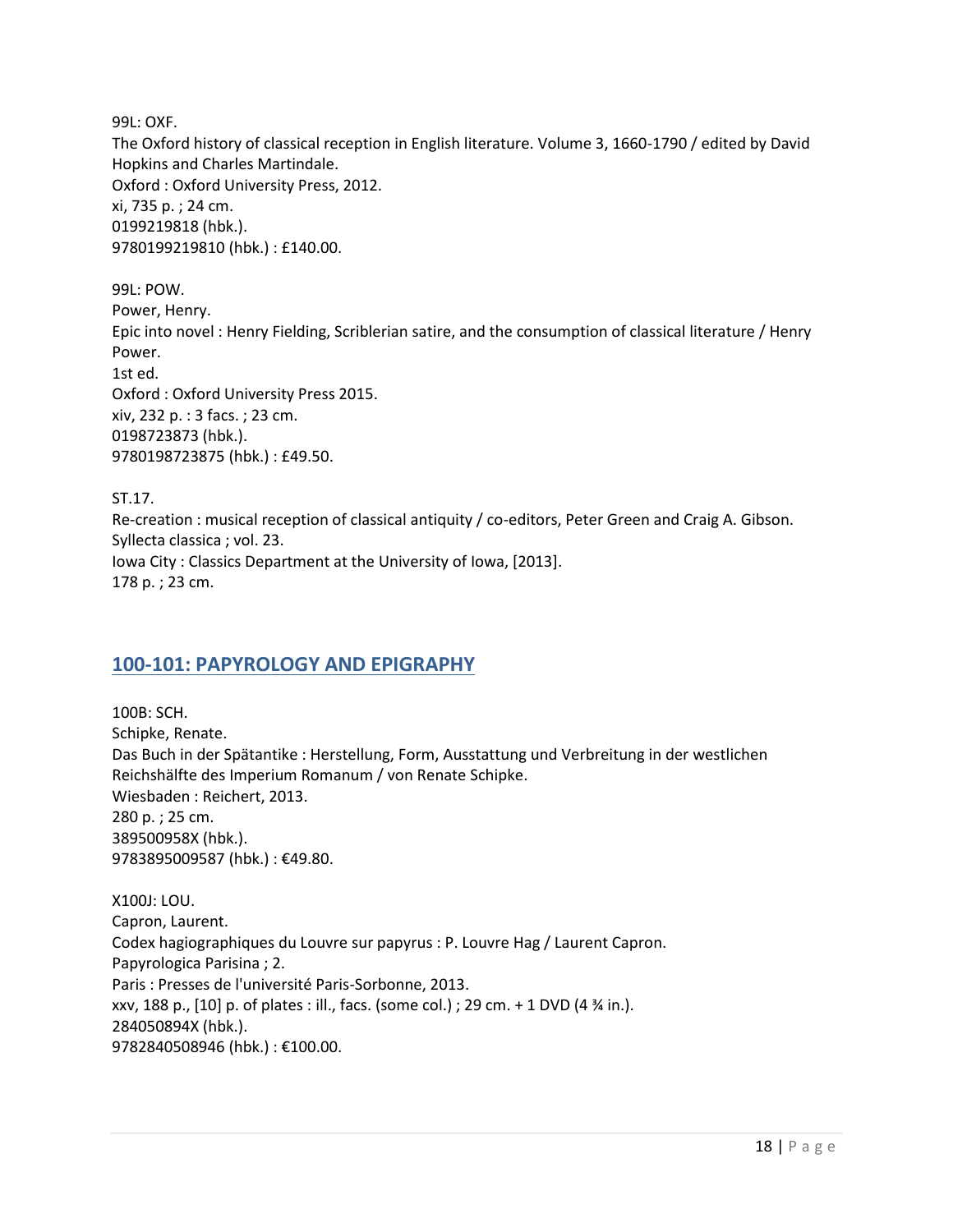100J Copy 1: OXY. The Oxyrhynchus papyri. Vol. 80 / edited with translations and notes by M. Hirt, D. Leith and W.B. Henry ; with contributions by D. Colomo, N. Gonis, L. Tagliapietra. Graeco-Roman memoirs ; no. 101. London : Egypt Exploration Society, 2014. xii, 176 p., 14 p. of plates : facs. ; 26 cm. 0856982229 (hbk.). 9780856982224 (hbk.) : £85.00. H.

101B: BOD.

Ancient documents and their contexts : First North American Congress of Greek and Latin Epigraphy (2011) / edited by John Bodel and Nora Dimitrova. Brill studies in Greek and Roman epigraphy ; v. 5. Leiden : Boston : Brill, 2014. xv, 333 p. : ill., map ; 24 cm. 9004269304 (hbk.). 9789004269309 (hbk.) : €123.00 / \$171.00. 9789004273870 (e-book). H. or R.

X101B: DON.

L'iscrizione e il suo doppio : atti del Convegno Borghesi 2013 / a cura di Angela Donati. Epigrafia e antichità ; 35. Faenza : Fratelli Lega editori, 2014. 428 p. : ill. ; 24 cm. 8875941165 (pbk.). 9788875941161 (pbk.) : €80.00.

X101B: INS.

Instrumenta inscripta V, Signacula ex aere : aspetti epigrafici, archeologici, giuridici, prosopografici, collezionistici : atti del Convegno internazionale (Verona, 20-21 settembre 2012) / a cura di Alfredo Buonopane e Silvia Braito ; con la collaborazione di Cristina Girardi. Roma : Scienze e lettere, 2014. x, 582 p. : ill., maps, plans ; 24 cm. 8866870722 (pbk.). 9788866870722 (pbk.): €60.00.

101D Copy 1: BRU. The Oxford handbook of Roman epigraphy / edited by Christer Bruun and Jonathan Edmondson. Oxford handbooks. Oxford ; New York : Oxford University Press, 2015. xxxiv, 888 p. : ill., maps ; 26 cm. 0195336461 (hbk.). 9780195336467 (hbk.) : £115.00. R.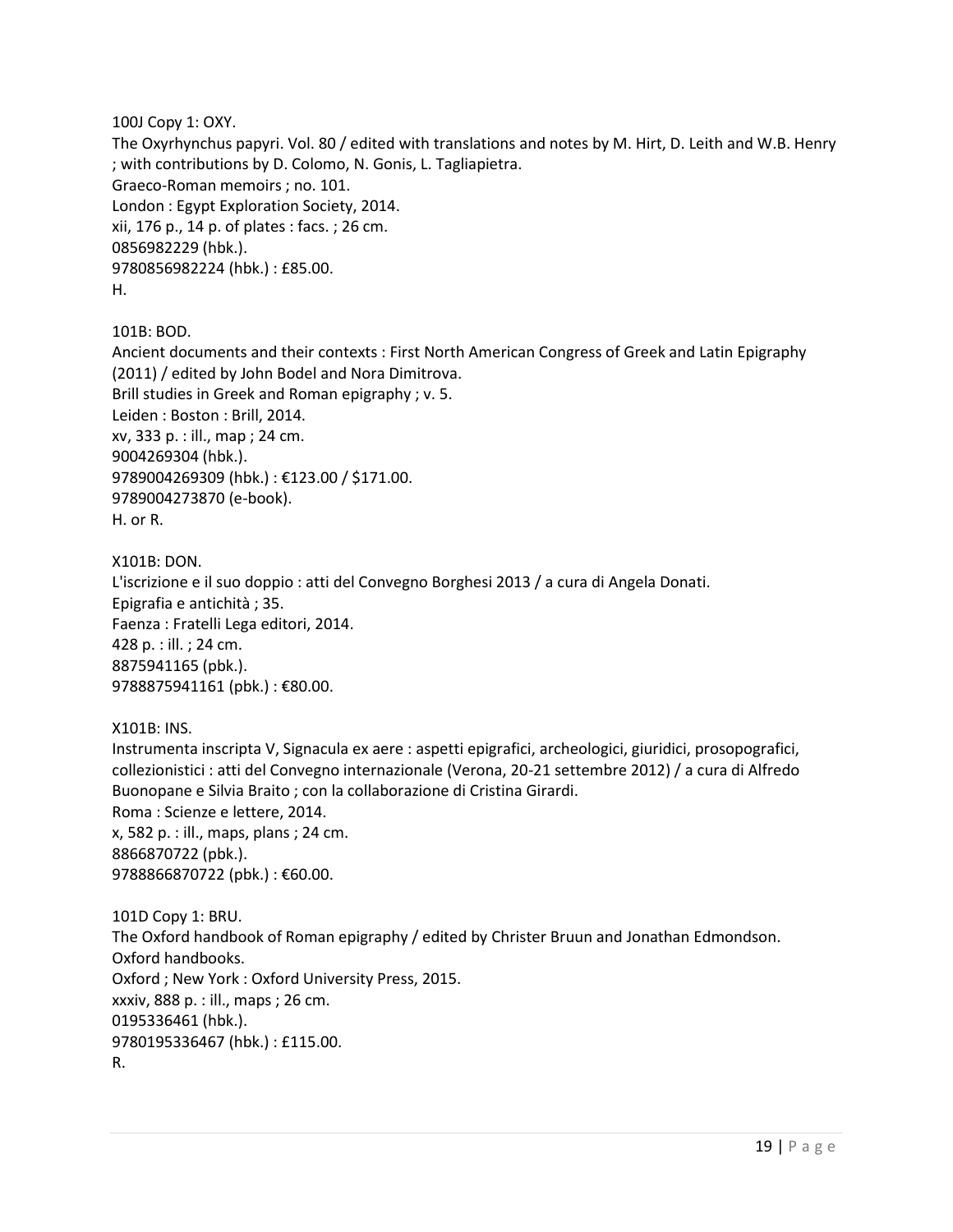X101F: DTM.

Die defixionum tabellae des Mainzer Isis- und Mater Magna-Heiligtums : defixionum tabellae Mogontiacenses (DTM) / Jürgen Blänsdorf ; in Zusammenarbeit mit Pierre-Yves Lambert und Marion Witteyer.

Forschung zur Lotharpassage ; I.

Mainzer archäologische Schriften ; Bd. 9.

Mainz : Generaldirektion Kulturelles Erbe (GDKE), Direktion Landesarchäologie, 2012.

 $x$ , 207 p. : ill. (some col.), map ; 30 cm + 1 CD-ROM in pocket at rear.

3935970099 (hbk.).

9783935970099 (hbk.) €80.00.

X101G.3: PHI. Brélaz, Cédric, 1976- Corpus des inscriptions grecques et latines de Philippes. Tome 2, La colonie romaine. Partie1, La vie publique de la colonie / Cédric Brélaz. Études épigraphiques ; 6. Athènes : Ecole française d'Athènes, 2014. 423 p., 56 p. of plates : ill., maps, plans ; 30 cm. 2869582633 (pbk.). 9782869582637 (pbk.) : €89.00.

101G.6 BOU. Boulay, Thibaut, 1978- Chalkétôr en Carie / Thibaut Boulay et Anne-Valérie Pont ; préface Glen Bowersock. Mémoires de l'Académie des inscriptions et belles-lettres ; nouv. sér., t. 48. Paris : Académie des inscriptions et belles-lettres, 2014. 168 p. : ill. (chiefly col.), col. maps ; 28 cm. 2877543080 (pbk.). 9782877543088 (pbk.) : €30.00.

101H.1: CER. Cresci Marrone, G. (Giovannella). Microstorie di romanizzazione : le iscrizioni del sepolcreto rurale di Cerrione / Giovannella Cresci Marrone, Patrizia Solinas. Antichistica ; 1. Storia ed epigrafia ; 1. Venezia : Ca' Foscari : Cafoscarina, 2013 (2014 printing). 239 p. : ill. (chiefly col.), maps ; 28 cm. 8875433690 (pbk.). 9788875433697 (pbk.) : €35.00.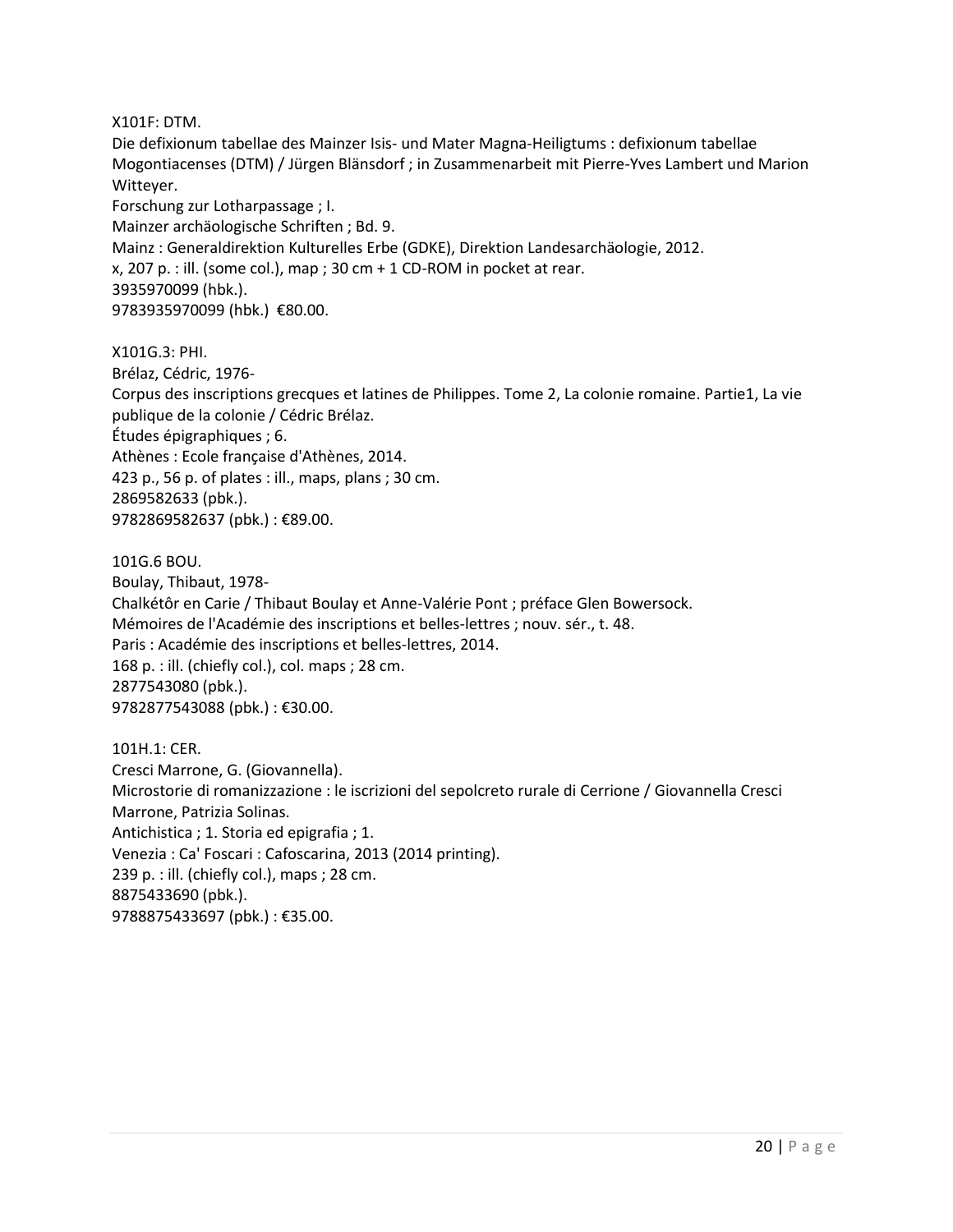101J: CHR. Christian, Timo. Gebildete Steine : zur Rezeption literarischer Techniken in den Versinschriften seit dem Hellenismus / Timo Christian. Hypomnemata ; Bd. 197. Göttingen : Vandenhoeck & Ruprecht, 2015. 416 p. ; 24 cm. 3525253222 (hbk.). 9783525253229 (hbk.) : €89.99.

X101K: PER. Pernin, Isabelle. Les baux ruraux en Grèce ancienne : corpus épigraphique et étude / Isabelle Pernin. Travaux de la Maison de l'Orient et de la Méditerranée ; no 66. Lyon : Maison de l'Orient et de la Méditerranée-Jean Pouilloux, 2014. 631 p. : ill., maps ; 30 cm. 2356680403 (pbk.). 9782356680402 (pbk.) : €75.00.

X101N: CUR. Curty, Olivier. Gymnasiarchika : recueil et analyse des inscriptions de l'époque hellénistique en l'honneur des gymnasiarques / Olivier Curty. De l'archéologie à l'histoire ; 64. Paris : De Boccard, 2015. 386 p. ; 25 cm. 2701803837 (hbk.). 9782701803838 (hbk.) : €109.00. 2701803616 (pbk.). 9782701803616 (pbk.) : €59.00.

X101R: NEW. Greek and Latin inscriptions at New York University / edited by Michael Peachin ; with contributions by Charles Bartlett ... [et al.]. Studia archaeologica ; 199. Publications of the Center for Ancient Studies, New York University ; v. 2. Roma : "L'Erma" di Bretschneider, 2014. vii, 135 p. : ill. ; 24 cm. 8891306347 (pbk.). 9788891306340 (pbk.) : €90.00.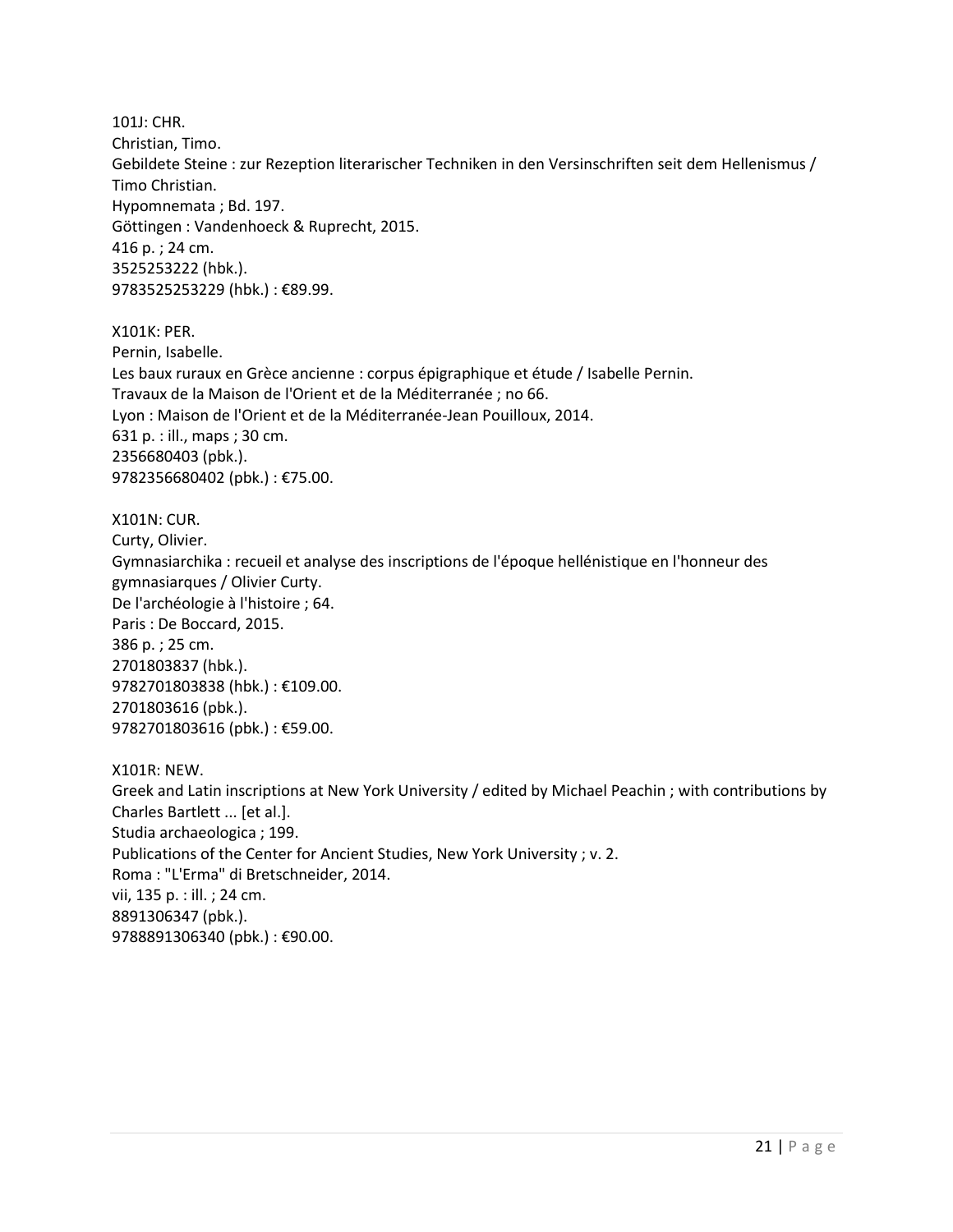101Z: WOU. Woudhuizen, Fred C. The Liber linteus : a word for word commentary to and translation of the longest Etruscan text / Fred C. Woudhuizen. Innsbrucker Beiträge zur Kulturwissenschaft. N.F ; v. 5. Innsbruck : Innsbrucker Beiträge zur Kulturwissenschaft, 2013. 210 p. : ill. ; 24 cm. 3851242319 (hbk.). 9783851242317 (hbk.) : €40.00.

## <span id="page-21-0"></span>**102-116: PREHISTORY, ARCHAEOLOGY AND TOPOGRAPHY**

102D: PAN.

Minoan realities : approaches to images, architecture, and society in the Aegean Bronze Age / Diamantis Panagiotopoulos, Ute Günkel-Maschek. Aegis : actes de colloques ; 05. Louvain-la-Neuve : UCL Presses universitaires de Louvain, 2012. 181 p. : ill. (some col.), charts, plans ; 29 cm. 2875881000 (pbk.). 9782875881007 (pbk.) : €39.00. 9782875881006 paperback. 9782875581013 PDF version. 2875581015 PDF version. 9782875581013 PDF version.

102D: PUG. Puglisi, Dario. Ceramiche tardo minoico I : da Haghia Triada (Creta) : contesti, produzioni, funzioni I, I materiali dai primi scavi (1902-1914) / Dario Puglisi. Thiasos monografie ; 4. Roma : Edizioni Quasar, 2013. xiv, 251 p. : ill., map, plans ; 30 cm. 8871405366 (pbk.). 9788871405360 (pbk.) : €28.00.

103B: BUB. Bubenheimer-Erhart, Friederike. Die Etrusker / Friederike Bubenheimer-Erhart. Darmstadt : Verlag Philipp von Zabern, 2014. 191 p. : col. ill., maps ; 33 cm. 3805348053 (hbk.). 9783805348058 (hbk.) : €49.95.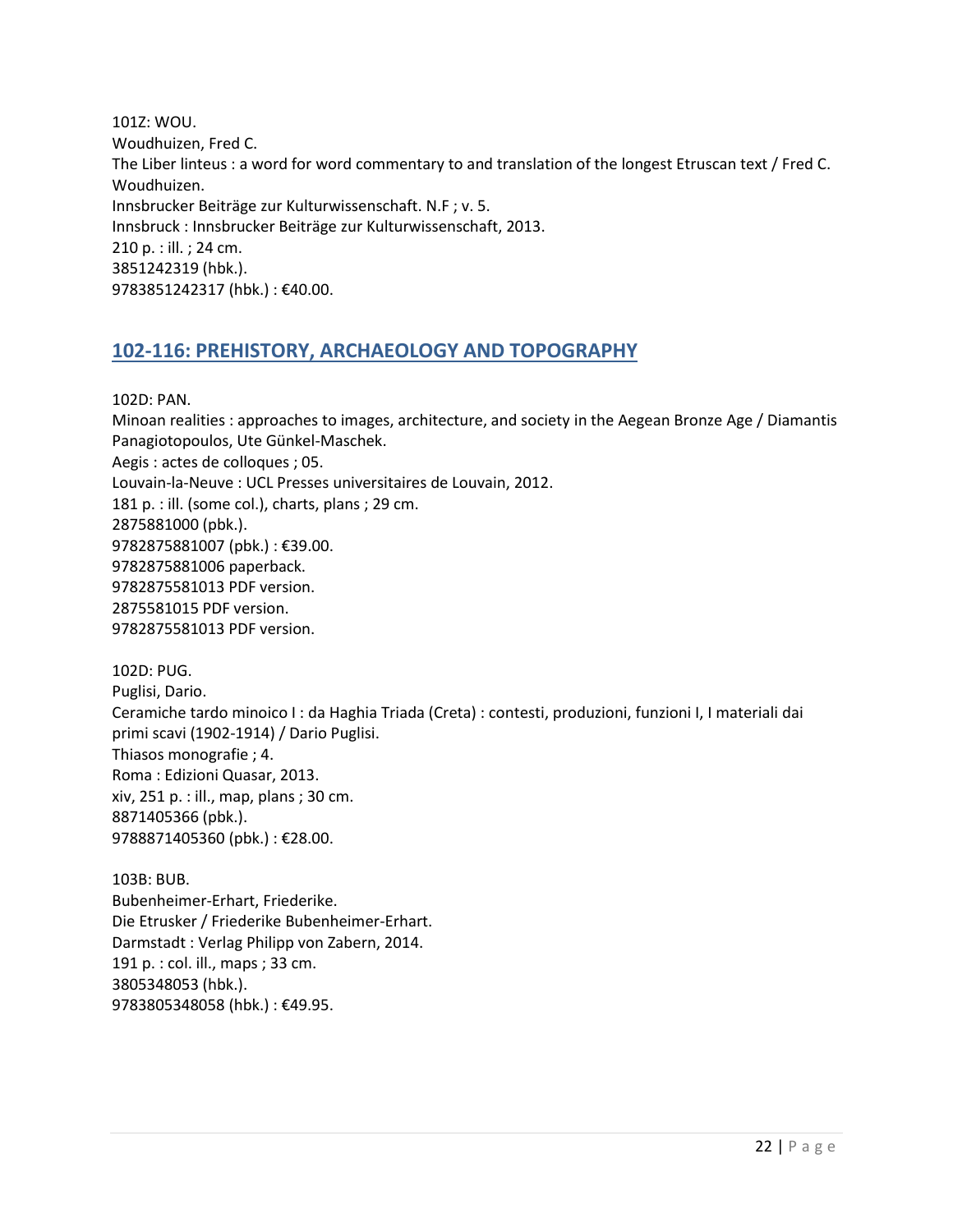103B: JAN.

Étrusques : les plus heureux des hommes : études offertes au professeur Jean-René Jannot / sous la direction de Dominique Frère et Laurent Hugot. Collection "Histoire". Série "Histoire ancienne." Rennes : Presses universitaires de Rennes, 2014. 367 p., xvi p. of plates : ill. (some col.), maps, plans, port. ; 24 cm. 2753534365 (pbk.). 9782753534360 (pbk.) : €21.00.

103D: LÓP. López Montero, Roberto. La expresión del parentesco en lengua etrusca : materiales epigráficos para una reconstrucción / Roberto López Montero. Toledo : Instituto Teológico San Ildefonso, 2013. 408 p. : col. ill. ; 24 cm. 8415669143 (pbk.). 9788415669142 (pbk.) : €16.00.

103E.3: SHI. Shipley, Lucy. Experiencing Etruscan pots : ceramics, bodies and images in Etruria / Lucy Shipley. Archaeopress archaeology. Oxford : Archaeopress, 2015. vi, 155 p. : ill., map ; 30 cm. 1784910562 (pbk.). 9781784910563 (pbk.): £29.00.

103E.3: NER. Tecniche di conservazione e forme di stoccaggio in area tirrenica e Sardegna / a cura di Sara Neri. Officina etruscologia ; 9. Roma : Officina Edizioni, 2014. 126 p. : ill., plans ; 25 cm. 8860491266 (pbk.). 9788860491268 (pbk.) : €15.00.

X104E: BON. Bonnet, Corinne. Les enfants de Cadmos : le paysage religieux de la Phénicie hellénistique / Corinne Bonnet. De l'archéologie à l'histoire ; 63. Paris : Éditions de Boccard, 2015. 606 p. : ill. (some col.), col. maps ; 24 cm. 2701803829 (hbk.). 9782701803821 (hbk.) : €139.00. 2701803713 (pbk.). 9782701803715 (pbk.) : €79.00.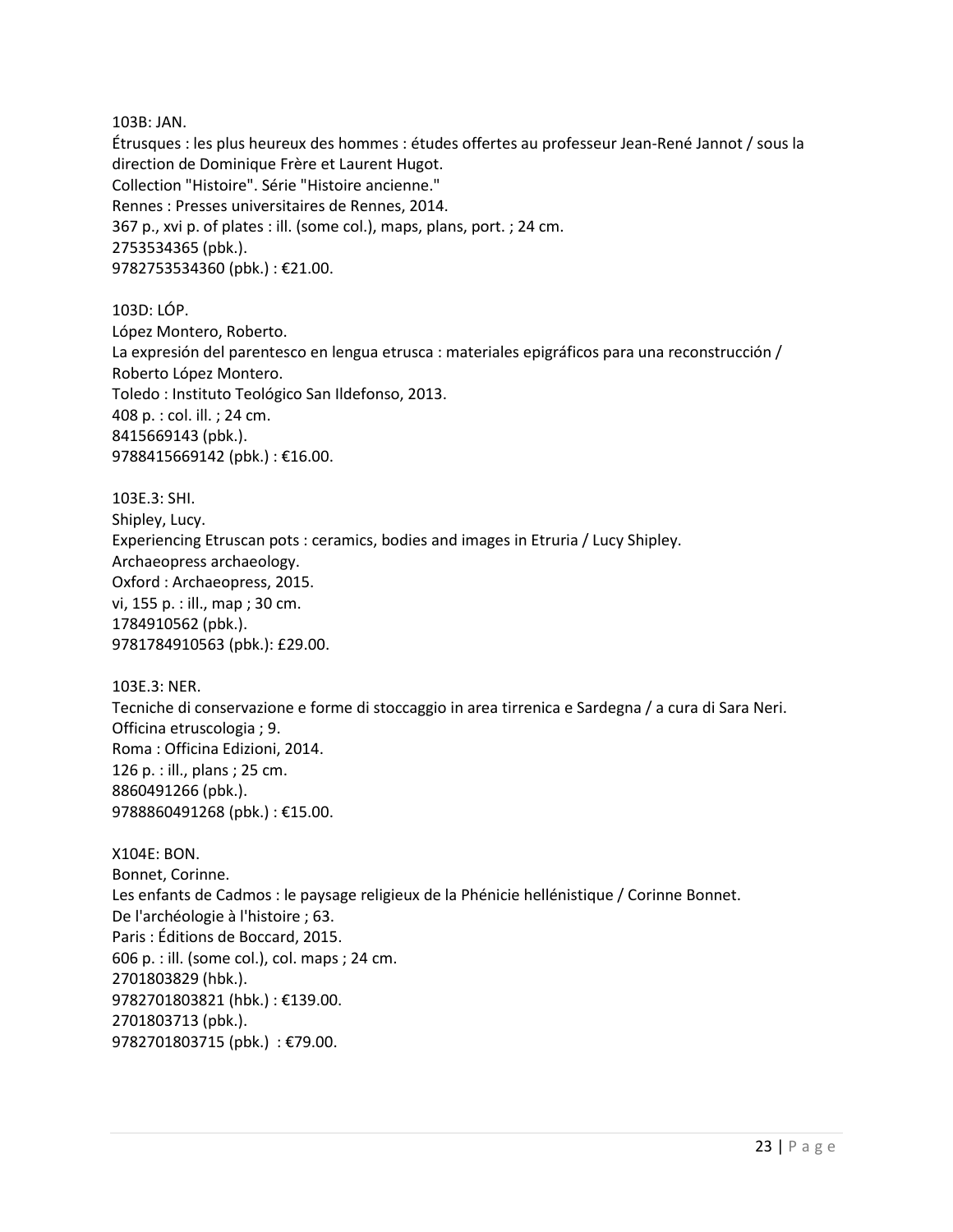105A: SCH.

Art et civilisations de l'Orient hellénisé : rencontres et échanges culturels d'Alexandre aux Sassanides : hommage à Daniel Schlumberger / sous la direction de Pierre Leriche. Paris : Picard, [2014]. 327 p. : ill. (some col.), maps, plans ; 29 cm. 2708409832 (pbk.). 9782708409835 (pbk.) : €65.00.

X105E: APA. Vokaer, Agnès. La Brittle Ware en Syrie : production et diffusion d'une ceramique culinaire de l'epoque hellenistique a l'epoque omeyyade / Agnes Vokaer. Mémoires de la Classe des lettres. Collection in-4 ; 3e sér., t. 3. Fouilles d'Apamée de Syrie ; 2. Bruxelles : Academie Royale de Belgique, 2011. xiii, 196 p., 144 p. of plates : ill. (some col.), maps ; 31 cm. 2803102846 (hbk.). 9782803102846 (hbk.) : €50.00.

105E: PAL. Sartre-Fauriat, Annie. Zénobie : de Palmyre à Rome / Annie et Maurice Sartre. [Paris] : Perrin, 2014. 348 p., [8] p. of col. plates : ill., maps, plan ; 21 cm. 2262040974 (pbk.). 9782262040970 (pbk.) : €23.50.

106E: AÏ K. Francfort, Henri Paul. Il y a 50 ans ... la découverte d'Aï Khanoum : 1964-1978, fouilles de la Délégation archéologique en Afghanistan (DAFA) / Henri-Paul Francfort ... [et al.]. Paris : diff. de Boccard, 2014. 117 p. : col. ill., maps, plans, ports ; 21 cm. 2701804191 (pbk.). 9782701804194 (pbk.) : €15.00.

107D: KLA. Le sanctuaire de Claros et son oracle : actes du colloque international de Lyon, 13-14 janvier 2012 / édités par Jean-Charles Moretti ; avec la collaboration de Liliane Rabatel. Travaux de la Maison de l'Orient et de la Méditerranée ; no 65. Lyon : Maison de l'Orient et de la Méditerranée-Jean Pouilloux, 2014. 258 p. : ill., maps, plans ; 30 cm. 2356680470 (pbk.). 9782356680471 (pbk.) : €31.00.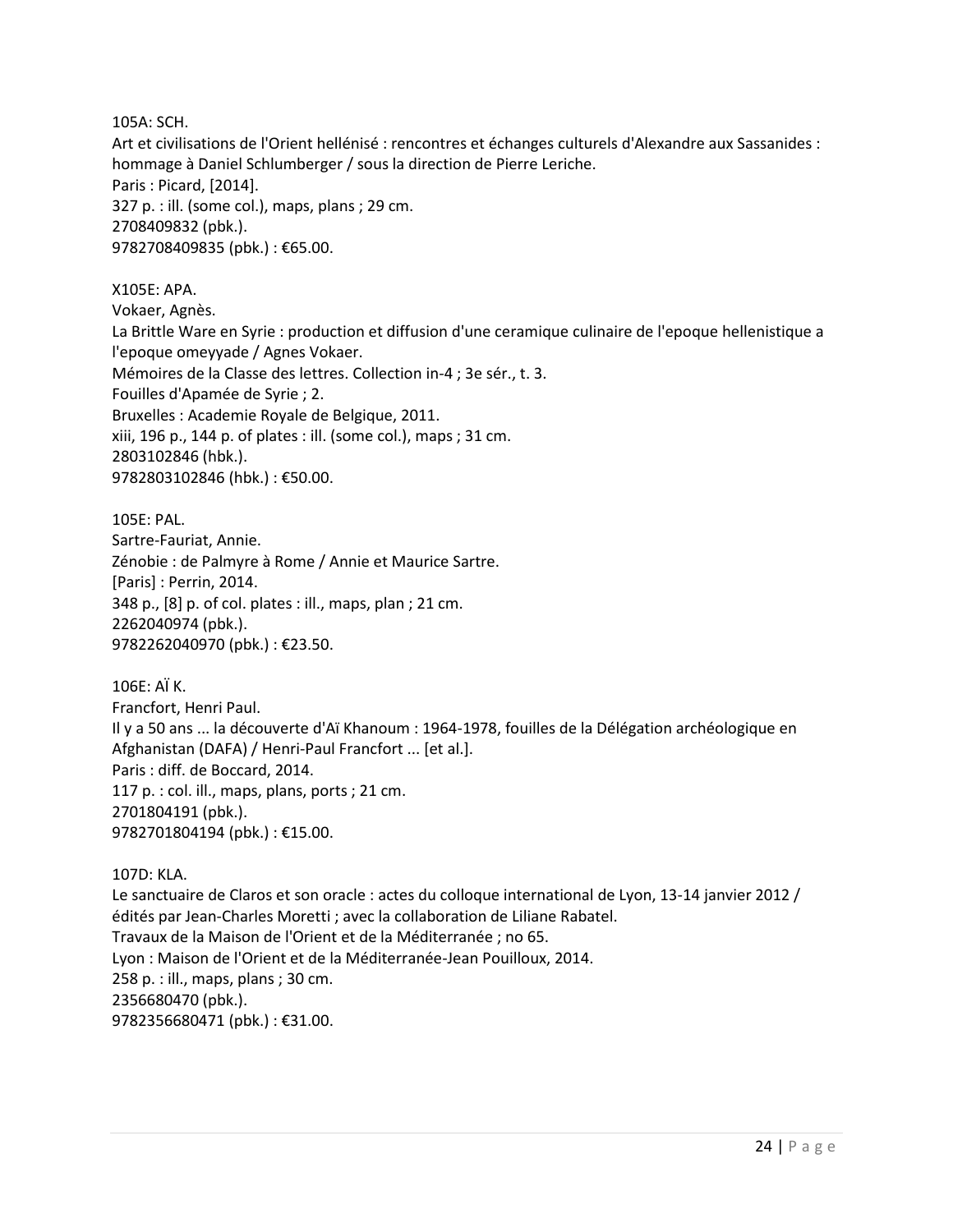108A.1: ARL.

Das Fayyûm in Hellenismus und Kaiserzeit : Fallstudien zu multikulturellem Leben in der Antike / herausgegeben von Carolin Arlt und Martin Andreas Stadler unter Mitarbeit von Ulrike Weinmann. Wiesbaden : Harrassowitz Verlag, 2013. vi, 226 p. : ill., maps, plans ; 24 cm. 3447069252 (pbk.). 9783447069250 (pbk.) : €48.00.

108A.2: OXY. Parsons, Peter John, 1936- La scoperta di Ossirinco : la vita quotidiana in Egitto al tempo dei Romani / Peter Parsons ; ed. italiana a cura di Laura Lulli. Sfere ; 91. Roma : Carocci, 2014. 341 p., [16] p. of plates (some col.) : ill., facs. ; 22 cm. 8843057677 (pbk.). 9788843057672 (pbk.) : €24.00.

108B: LAS. Lassère, Jean-Marie, 1931-2011. Africa, quasi Roma : 256 av. J.-C.-711 ap. J.C. / Jean-Marie Lassère. Etudes d'Antiquités africaines. Paris : CNRS, [2015]. 778 p., [5] p. of col. plates : ill. (some col.), maps, plans ; 24 cm. 2271076730 (pbk.). 9782271076731 (pbk.) : €45.00. R.

X108E: CAR. Karthago. Bd. 4, Die deutschen Ausgrabungen in Karthago : römische und byzantinische Grossbauten am Decumanus Maximus / Deutsches Archäologisches Institut ; von Heimo Dolenz, Christof Flügel ; mit Beiträgen von Hans Roland Baldus ... [et al.]. Mainz am Rhein : P. von Zabern, 2012. x, 254 p., 4 p. of col. plates : ill., map, plans ; 31 cm. 3805344678 (hbk.). 9783805344678 (hbk.) : €89.00.

X108E: THA. Sidi Ali ben Ahmed : Thamusida. 3, I materiali / a cura di Aomar Akerraz, Stefano Camporeale, Emanuele Papi ; testi di Aomar Akerraz ... [et al.] ; redazione Elisabetta Gliozzo. Ricerche archeologiche italo-marocchine. Roma : Quasar, 2013. xxviii, 517 p. : ill. (some col.), maps ; 30 cm. 8871405560 (pbk.). 9788871405568 (pbk.) : €58.00.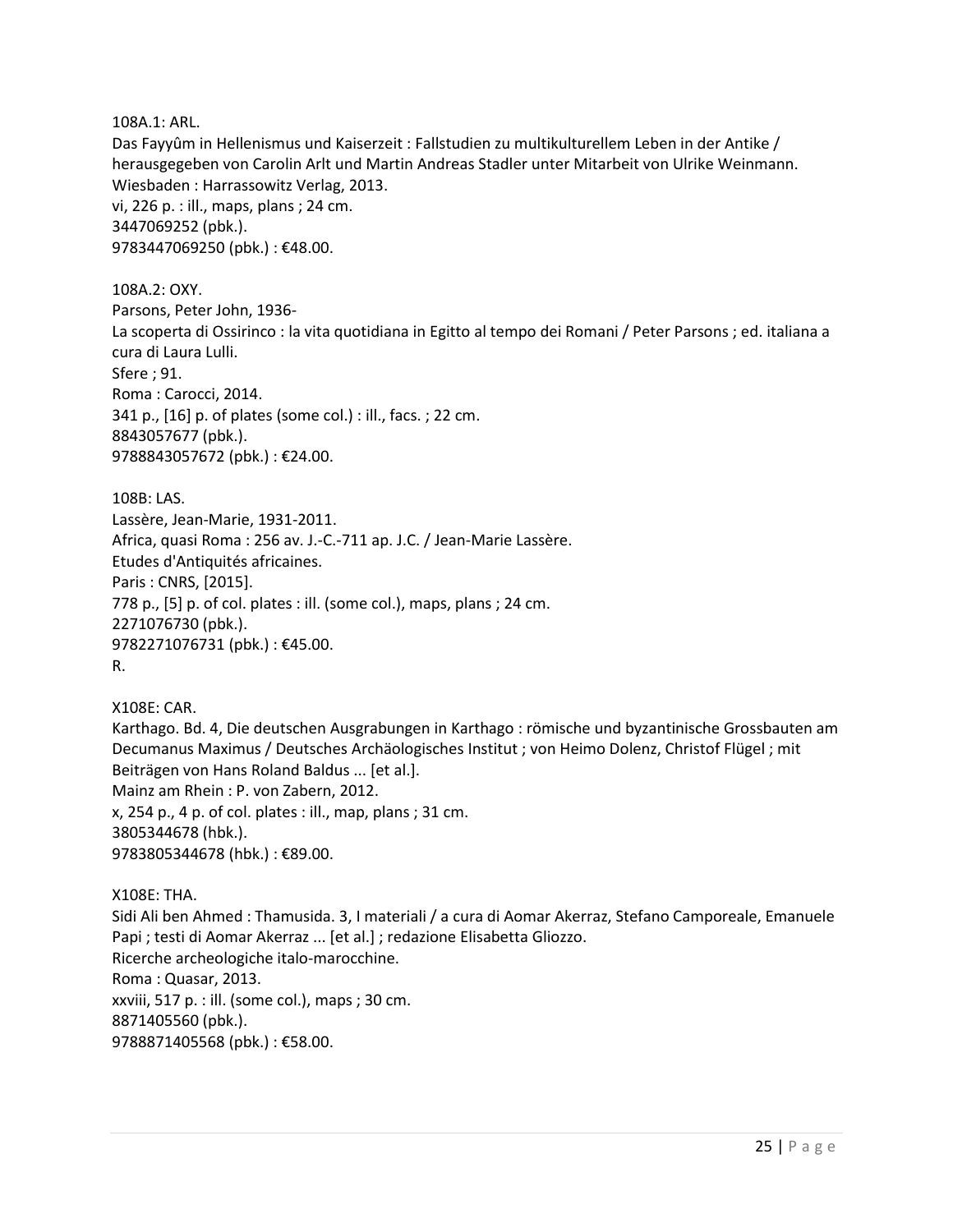109A: STE.

Cyprus and the balance of empires : art and archaeology from Justinian I to the Coeur de Lion / edited by Charles Anthony Stewart, Thomas W. Davis, and Annemarie Weyl Carr ; organized by the Cyprus American Archaeological Research Institute. American Schools of Oriental Research archaeological reports ; no. 20. Cyprus American Archaeological Research Institute monograph series ; v. 5.

Boston, MA : American Schools of Oriental Research, 2014.

xviii, 268 p. : ill. (some col.), maps, plans ; 29 cm.

0897570731 (hbk.).

9780897570732 (hbk.) : £48.00.

R.

X109B: KAL.

Todd, Ian A.

Vasilikos Valley project. 12, The field survey of the Vasilikos Valley. Vol. 3, Human settlement in the Vasilikos Valley / by Ian A. Todd ; with a contribution by Jonathan Mitchell. Studies in Mediterranean archaeology ; v. 71.12. Uppsala : Åströms Förlag, 2013. xxx, 252 p., lxviii p. of plates : ill., maps (some col.), plans ; 30 cm. 9170812519 (hbk.).

9789170812514 (hbk.) : €90.00.

#### X109C: KAR.

Kypriaka in Crete : from the Bronze Age to the end of the Archaic period / editors, Vassos Karageorghis, Athanasia Kanta, Nikolaus Chr. Stampolidis, Yiannis Sakellarakis ; Vassos Karageorghis and Athanasia Kanta,, coordinators, assisted by Maria Kokosali.

Nicosia : [A.G. Leventis Foundation], 2014. 373 p. : ill. (some col.), map, plan ; 29 cm. 9963732046 (pbk.). 9789963732043 (pbk.).

X109D: SIS. Driessen, Jan M. Excavations at Sissi II : preliminary report on the 2009-2010 campaigns / by J. Driessen ... [et al.]. Aegis, rapports de fouilles ; 04. Louvain-La-Neuve : UCL Presses Universitaires de Louvain, 2011. 229 p. : ill. (some col.), plans ; 29 cm. 2874632732 (pbk.). 9782874632730 (pbk.) : €50.00.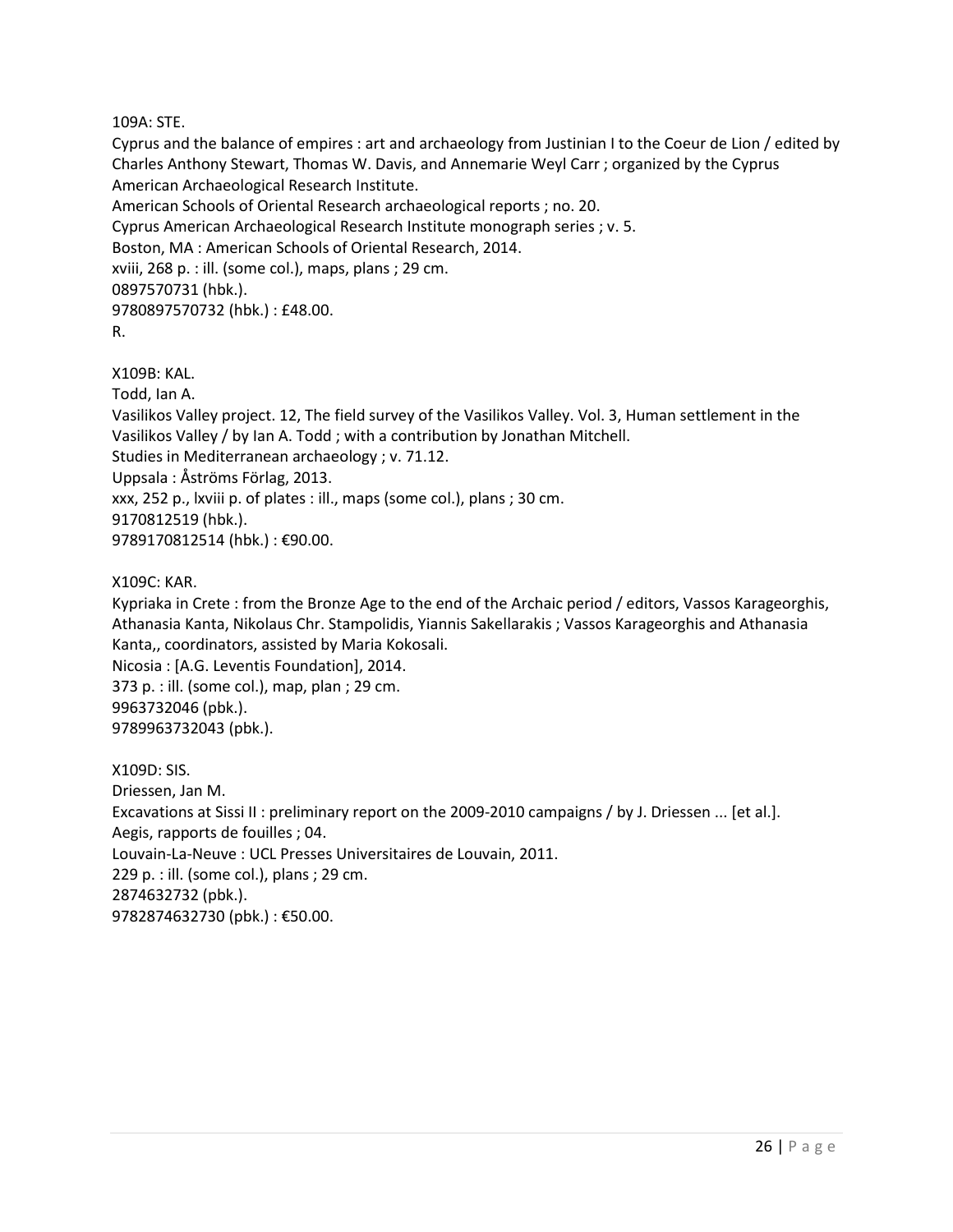X109D: SIS. Driessen, Jan M. Excavations at Sissi III : Preliminary report on the 2011 campaign / by J. Driessen .... [et al.] ; volume set in Adobe InDesign CS3 by Nicolas Kress. Aegis, rapports de fouilles ; 06. Louvain-la-Neuve : UCL, Presses Universitaires de Louvain, 2012. 222 p. : ill. (some col.), plans ; 30 cm. + 1 folded plan in pocket at rear. 2875581066 (pbk.). 9782875581068 (pbk.) : €50.00.

110A.1: TAG. Ricerche archeologiche in Albania : atti dell'Incontro di studi, Cavallino-Lecce, 29-30 aprile 2011 / a cura di Gianluca Tagliamonte. I ed. Roma : Aracne editrice S.r.l., 2014. 416 p. : ill. (chiefly col.) ; 24 cm. 8854872458 (pbk.). 9788854872455 (pbk.) : €26.00.

110A.2: ZER. Zerbini, Livio. Gli italici nella Dacia romana / Livio Zerbini. Università. Soveria Mannelli (Catanzaro) : Rubbettino, 2012. 77 p. : maps ; 21 cm. 8849836392 (pbk.). 9788849836394 (pbk.) : €10.00.

110A.3: PAR. L'épopée des rois thraces : des guerres médiques aux invasions celtes, 479-278 av. J.-C. : découvertes archéologiques en Bulgarie / sous la direction de Jean-Luc Martinez ... [et al.] ; textes de Daniela Agre ... [et al.]. Paris : Somogy : Musée du Louvre, 2015.

399 p. : ill. (chiefly col.), col. maps, plans, geneal. tables ; 31 cm. 2757209329 (hbk. : Somogy). 9782757209325 (hbk. : Somogy). 2350314987 (hbk. : Musée du Louvre). 9782350314983 (hbk. : Musée du Louvre). H.

110B: DRA. Glogović, Dunja. The fifth phase of the Iron Age of Liburnia and the cemetery of the hillfort of Dragišić / Dunja Glogović. BAR international series ; 2689. Oxford : Archaeopress, 2014. vi, 94 p. : ill. (some col.), maps (some col.) ; 30 cm. 1407313371 (pbk.). 9781407313375 (pbk.) : £26.00.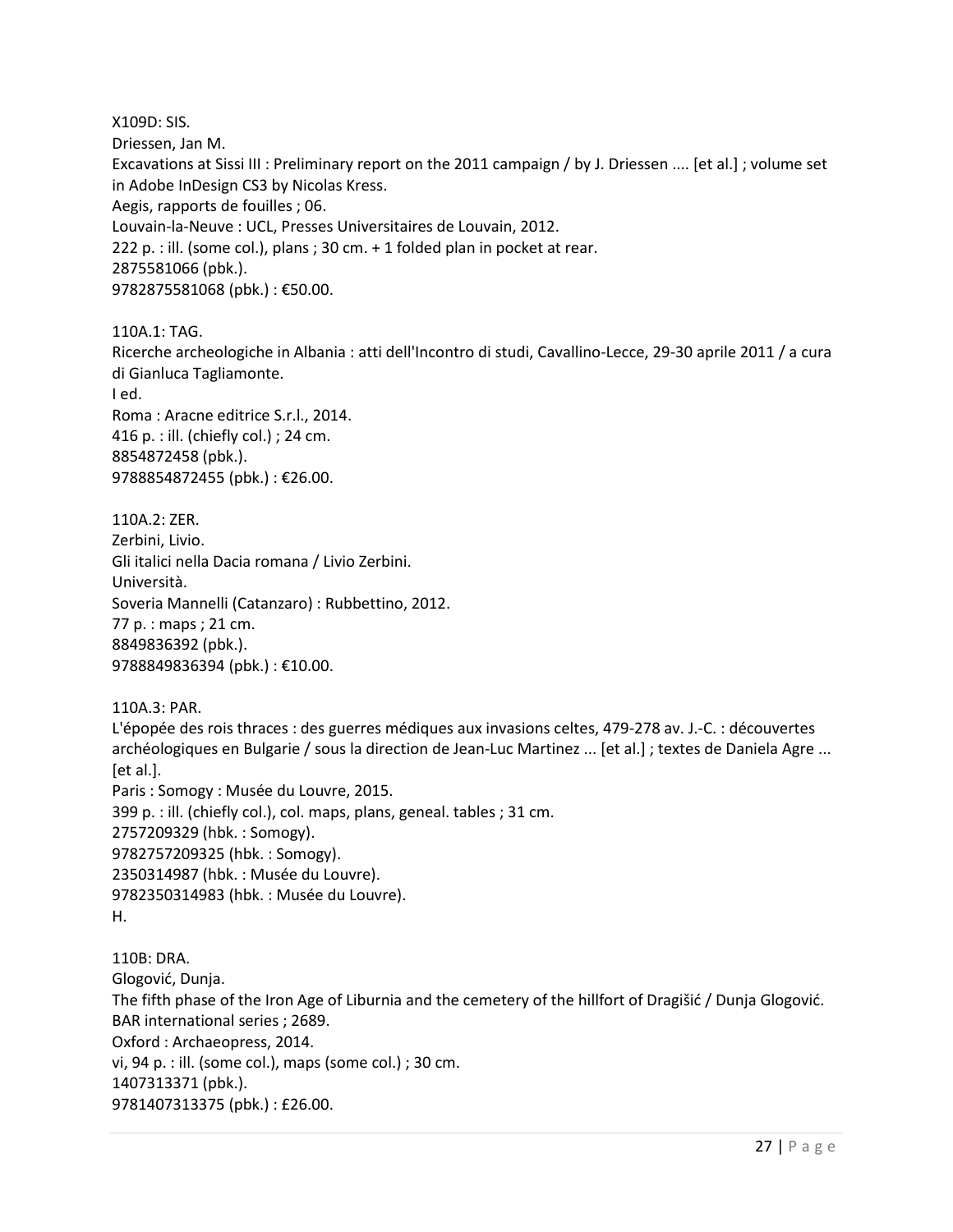112A.1: POD. Podini, Marco. La decorazione architettonica di età ellenistica e romana nell'Epiro del Nord / Marco Podini. 1a ed. Archeologia (Università di Bologna. Dipartimento di storia culture civiltà) ; 5. Bologna : Bononia University Press, 2014. xv, 270 p. : ill. (some col.), maps, plans ; 30 cm. 8873959911 (pbk.). 9788873959915 (pbk.) : €35.00.

112C: HAL.

Reinders, Hendrik Reinder. The city of New Halos and its southeast gate / H. Reinder Reinders ... [et al.]. Groningen archaeological studies ; v. 27. Groningen : Barkhuis Publishing and University of Groningen Library, 2014. 205 p. : col. ill., maps, plans ; 31 cm. 9491431684 (hbk.). 9789491431685 (hbk.) : €67.84.

112C: THE. Russell, Eugenia, 1976- Literature and culture in Late Byzantine Thessalonica / Eugenia Russell. London ; New York : Bloomsbury, 2013. xxix, 201 p. : ill., maps, plan ; 25 cm. 1441161775 (hbk.). 9781441161772 (hbk.) : £65.00. 1472587332 (pbk.). 9781472587336 (pbk.) : £24.95. 1441155848 (PDF ebook). 9781441155849 (PDF ebook). 1441158073 (ePub ebook). 9781441158079 (ePub ebook). H.

112E; ATH KIE. Kienast, Hermann J. Der Turm der Winde in Athen / Hermann J. Kienast ; Deutsches Archäologisches Institut ; mit Beiträgen von Pavlina Karanastasi zu den Reliefdarstellungen der Winde und Karlheinz Schaldach zu den Sonnenuhren. Archäologische Forschungen ; Bd. 30. Wiesbaden : Reichert, 2014. xii, 231 p., 42 p. of plates : ill. (some col.), plans ; 35 cm. 3954900246 (hbk.). 9783954900244 (hbk.) : €98.00.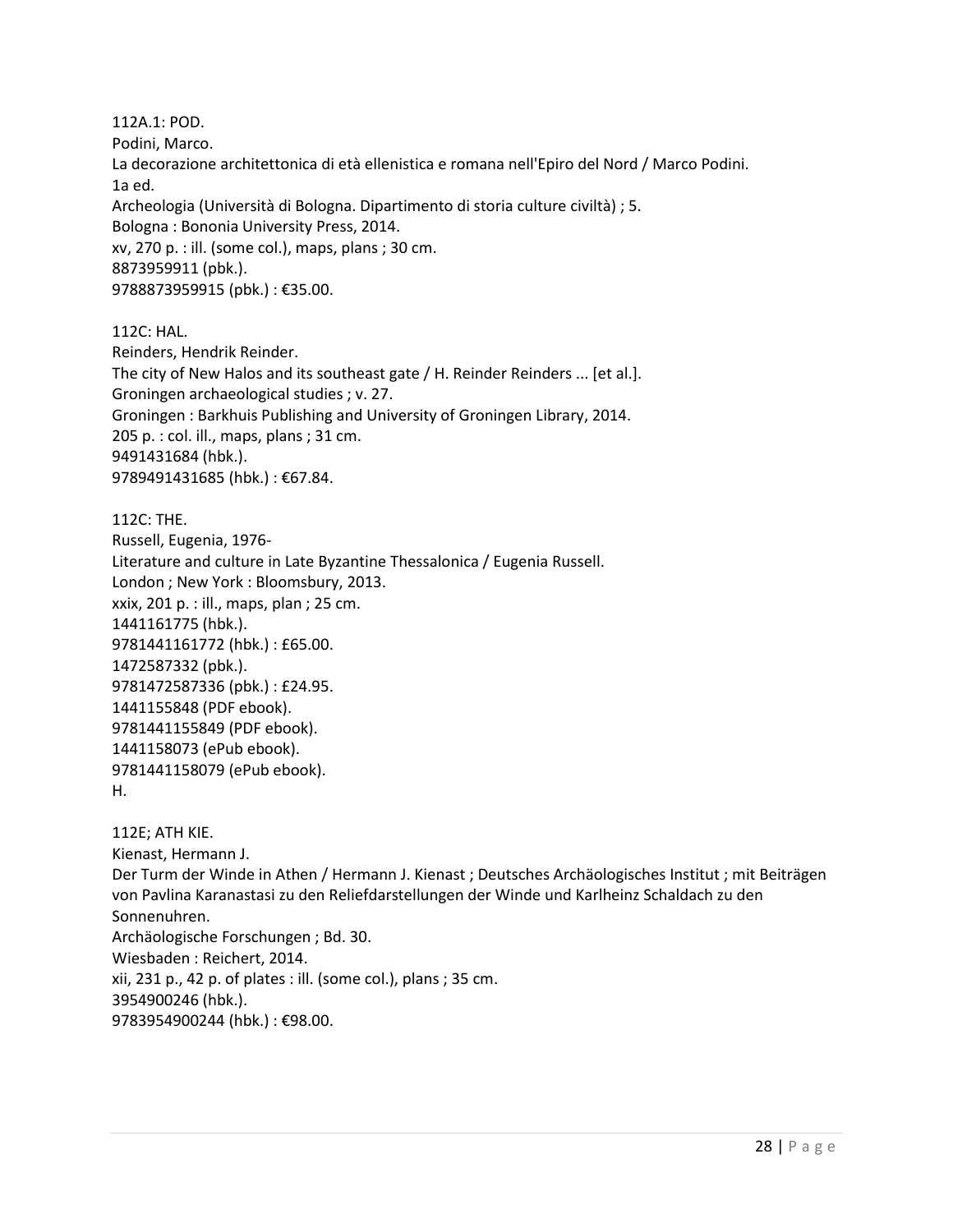X112F: ATH GRE.

Greco, Emanuele, 1945-

Topografia di Atene : sviluppo urbano e monumenti dalle origini al III secolo d.C. Tomo 3, Quartieri a nord e a nord-est dell'Acropoli e Agora del Ceramico / Emanuele Greco, con la collaborazione di Riccardo Di Cesare, Fausto Longo, Daniela Marchiandi.

Studi di Archeologia e di Topografia di Atene e dell'Attica (SATAA) ; 1.

Atene : [Scuola Archeologica Italiana di Atene] ; Paestum : Pandemos, 2014.

2 v. (p. [585]-1210) : ill. (some col.), maps, plans ; 29 cm. + [4] folded plans in pocket at rear of vol. 2. 8887744408 (hbk.).

9788887744408 (set : hbk.) : €180.00.

```
H.
```
X112F: ATH GRE.

Greco, Emanuele, 1945-

Topografia di Atene : sviluppo urbano e monumenti dalle origini al III secolo d.C. Tomo 4, Ceramico, Dipylon e Accademia / Emanuele Greco, con la collaborazione di Daniela Marchiandi, Maria Chiara Monaco ; e di Riccardo Di Cesare e Fausto Longo. Studi di Archeologia e di Topografia di Atene e dell'Attica (SATAA) ; 1. Atene : [Scuola Archeologica Italiana di Atene] ; Paestum : Pandemos, 2014.

p. [1213]-1578) : ill. (some col.), maps, plans ; 29 cm. + [3] folded plans in pocket at rear. 8887744424 (hbk.).

9788887744422 (hbk.) : €90.00.

H.

112H: MES.

Marinatos, Spyridōn, 1901-1974. Anaskaphai Messēnias, 1952-1966 / Spyridōnos Marinatou ; ekdosis-schedia, Spyrou Iakōvidē. Vivliothēkē tēs en Athēnais Archaiologikēs Hetaireias ; ar. 292. Athēnai : Hē en Athēnais Archaiologikē Hetaireia, 2014. xii, 332 p. : ill. (some col.), maps, plans ; 24 cm. 6185047128 (pbk.). 9786185047122 (pbk.) : €38.00.

X113C: CON.

Atti del III Convegno di archeologia subacquea : Manfredonia, 4-6 ottobre 2007 / a cura di Danilo Leone, Maria Turchiano e Giuliano Volpe. Insulae Diomedeae ; 24. Bari : Edipuglia, 2014. 447 p. : ill. (some col.), maps, plans ; 30 cm. 8872286093 (pbk.). 9788872286098 (pbk.) : €90.00.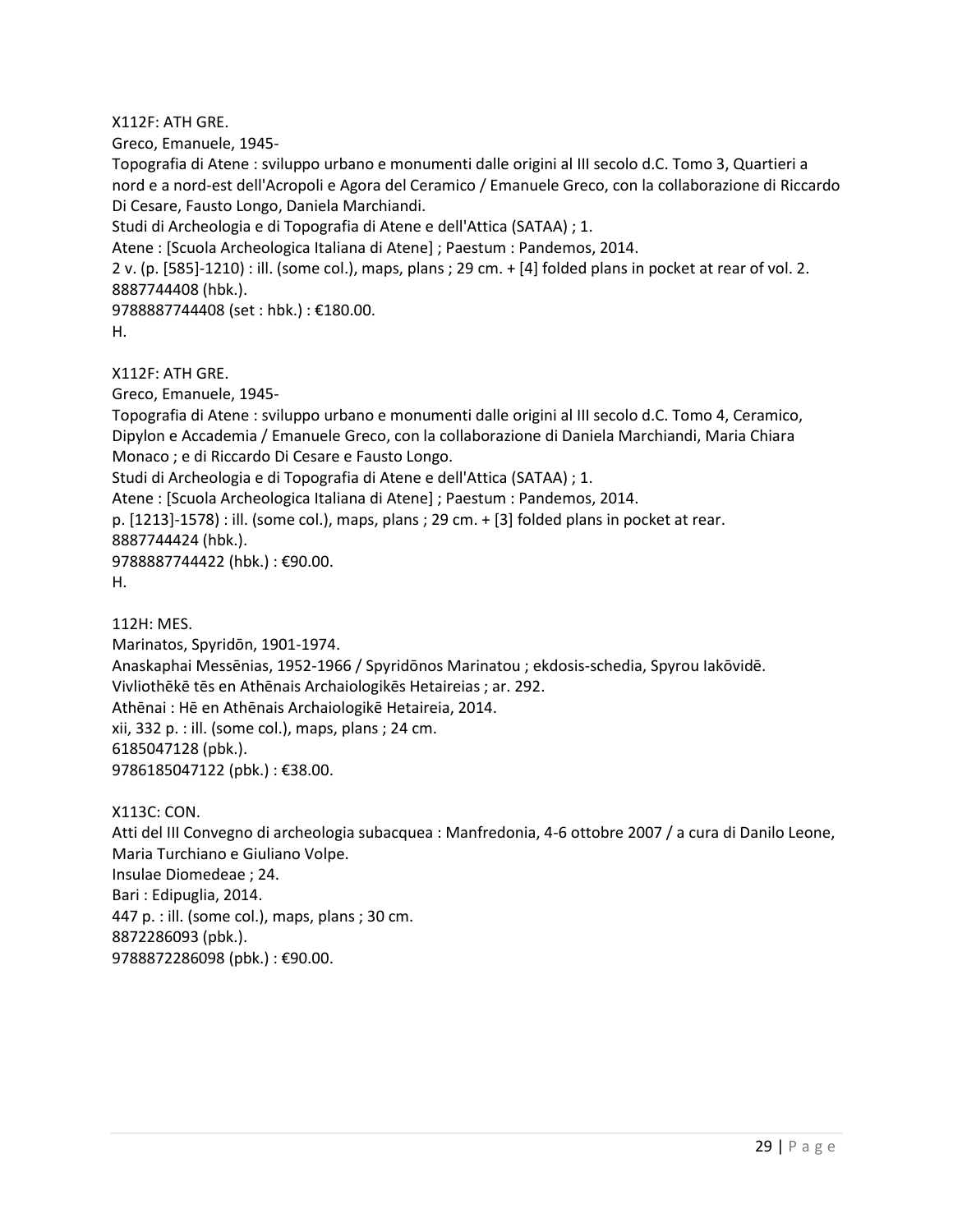X113C: CON LI.

Da Italìa a Italia : le radici di un'identità : atti del cinquantunesimo Convegno di studi sulla Magna Grecia : Taranto, 29 settembre-2 ottobre 2011. Taranto : Istituto per la storia e l'archeologia della Magna Grecia, 2014. 621 p. : ill., maps, plans ; 30 cm. 8898066392 (pbk.). 9788898066391 (pbk.) : €75.00.

113C: SPI. Spini, Giovanni. Figli di Enea : l'invenzione delle origini : eroi e città italiche ai confini tra storia e mito / Giovanni Spini, Enio Pecchioni. 1a ed. Epopee riscoperte ; vol. 4. Firenze : Press & Archeos, 2014. 119 p. : ill., maps ; 21 cm. 8896876419 (hbk.). 9788896876411 (hbk.) : €12.00.

113D.4: PAO. Paolucci, Giulio. Archeologia romantica in Etruria : gli scavi di Alessandro François e Adolphe Noël des Vergers / Giulio Paolucci. Quaderni del Museo civico archeologico di Chianciano Terme ; QC8. Roma : Edizioni Quasar, 2014. 183 p. : ill. ; 29 cm. 8871405773 (pbk.). 9788871405773 (pbk.) : €20.00.

113D.5: SEN. Sena Chiesa, Gemma. Gli asparagi di Cesare : studi sulla Cisalpina romana / Gemma Sena Chiesa. Flos Italiae ; 11. Sesto Fiorentino (FI) : All'Insegna del Giglio, 2014. 606 p. : ill. ; 27 cm. 8878145513 (pbk.). 9788878145511 (pbk.) : €50.00.

113D.6: NIC. Aquino e oltre : studi e scritti sul Lazio meridionale / a cura di Angelo Nicosia. Ager Aquinas ; 6. Aquino : Museo della Città ; [Pontecorvo, Italy] : A. Carrocci, 2012. 157 p. : ill., maps ; 30 cm. 8890646438 (pbk.). 9788890646430 (pbk.) : €30.00.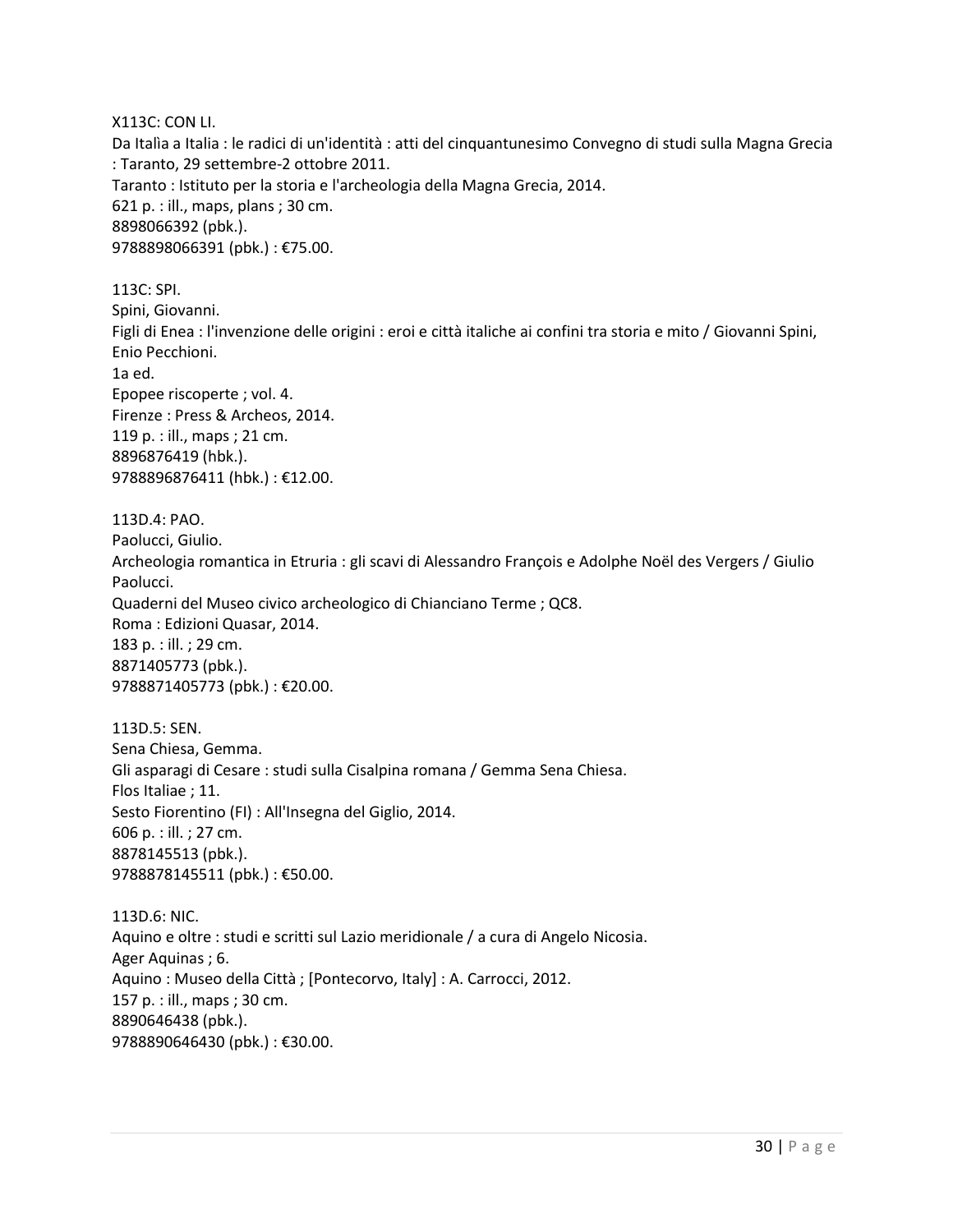X113D.6: PAS. Pasqualini, Anna. Latium vetus et adiectum : ricerche di storia, religione e antiquaria / Anna Pasqualini. Themata ; 13. Tivoli (Roma) : Edizioni Tored, 2013. xvi, 678 p. : ill., map, plans, ports ; 25 cm. 888861754X (hbk.). 9788888617541 (hbk.) : €150.00.

113D.10: ACC. Acconcia, Valeria. Ritualità funeraria e convivialità : tra rigore e ostentazione nell'Abruzzo preromano / Valeria Acconcia. Officina etruscologia ; 10. Roma : Officina Edizioni, 2014. 390 p. : ill., maps, plans ; 24 cm. 8860491274 (pbk.). 9788860491275 (pbk.) : €22.00.

#### X113E: CAS.

Casteggio e l'antico : 25 anni di studi e ricerche archeologiche in Provincia di Pavia : atti del convegno di studi, Casteggio (Pavia), 19 ottobre 2013 / a cura di Stefano Maggi e Maria Elena Gorrini ; redazione di Maria Elena Gorrini, Chiara Mussi e Alessandra Salvaggio. Flos Italiae ; 12. Firenze : All'insegna del giglio, 2014. 230 p. : ill., maps, plans ; 24 cm. 8878146129 (pbk.). 9788878146129 (pbk.) : €32.00.

113E: GEN. Genova dalle origini all'anno Mille : archeologia e storia / a cura di Piera Melli. Genova : Soprintendenza per i beni archeologici della Liguria : Sagep editori, 2014. 279 p. : ill. (chiefly col.), plans ; 30 cm. + 1 CD-ROM. 8863732817 (pbk.). 9788863732818 (pbk.) : €50.00.

X113E: LAN. Garofalo, Paolo, 1975- Lanuvio : storia e istituzioni in età romana / Paolo Garofalo. Ricerche di filologia, letteratura e storia ; 21. Tivoli (Roma) : Edizioni Tored, 2014. 2 v. (xxvi, 770 p. ) : ill., maps, plans ; 24 cm. 8888617728 (set : pbk.). 9788888617725 (set : pbk.) : €120.00.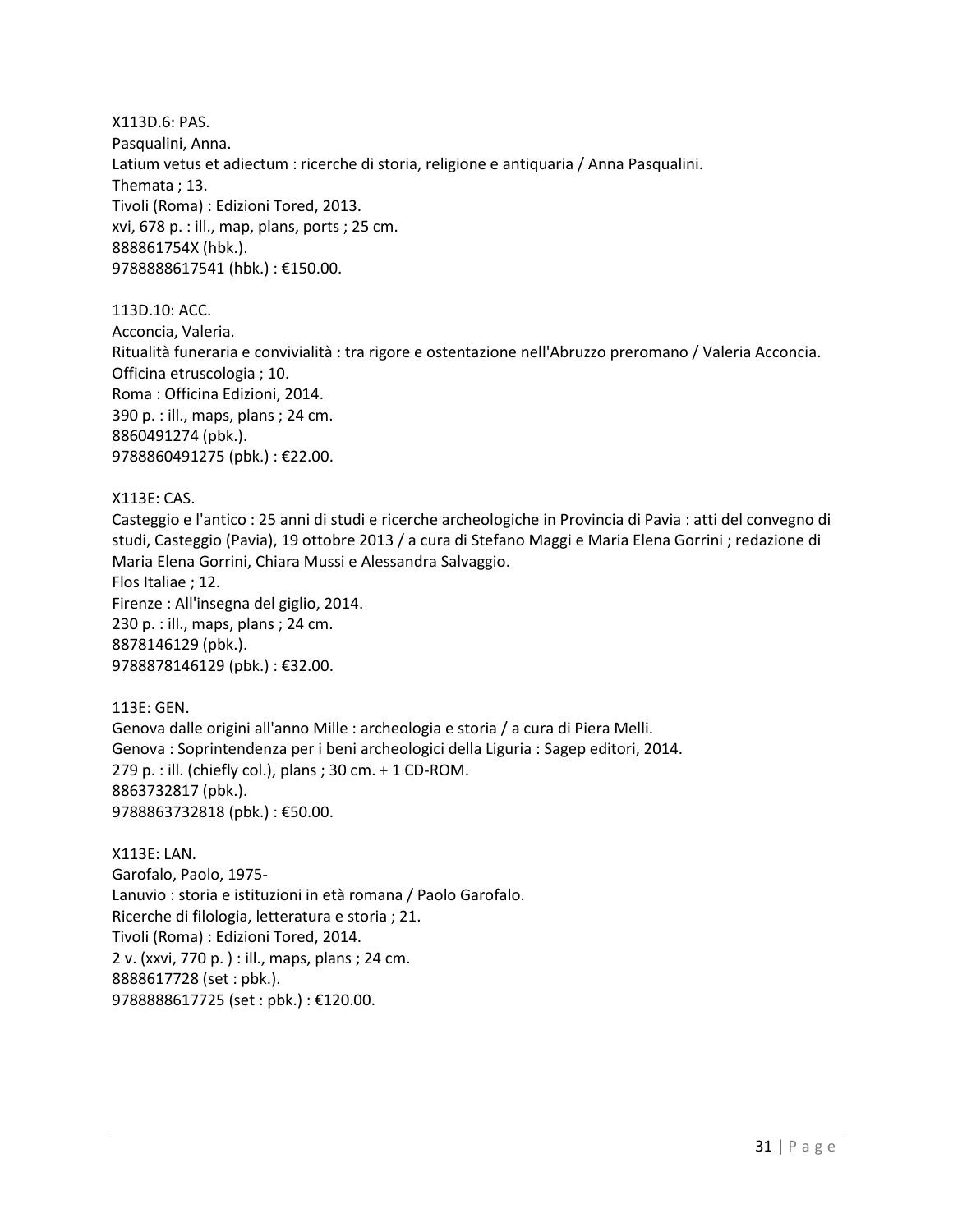X113E: NOR. Norba : domus e materiali / [direzione e redazione Lorenzo Quilici, Stefania Quilici Gigli]. Atlante tematico di topografia antica. Supplemento ; 19. Roma : "L'Erma" di Bretschneider, 2014. 161 p. : ill., map, plans ; 26 cm. 889130882X (pbk.). 9788891308825 (pbk.) : €130.00.

113E: OST. Bolder-Boos, Marion. Ostia - der Hafen Roms / Marion Bolder-Boos. Zaberns Bildbände zur Archäologie. Sonderbände der Antiken Welt. [Darmstadt] : Verlag Philipp von Zabern, 2014. 144 p. : col. ill., plans ; 31 cm. 3805348193 (hbk.). 9783805348195 (hbk.) : €29.95.

113E: PAD. Rossi, Cecilia, 1982- Le necropoli urbane di Padova romana / Cecilia Rossi. Antenor. Quaderni / Università degli studi di Padova, Dipartimento di archeologia ; 30. Padova : Padova University Press, 2014. 445 p. : ill. (some col.), plans ; 30 cm. 8897385931 (pbk.). 9788897385936 (pbk.): €60.00.

113E: POG.

Poggio Civitella (Montalcino, SI) : un insediamento etrusco ai confini del territorio chiusino / [a cura e con testi di] Luca Cappuccini ; introduzione di Luigi Donati ; con contributi di Irene Bianchi ... [et al.]. Insediamenti d'altura ; 1. Sesto Fiorentino (FI) : All'insegna del giglio, 2014. 191 p. : ill. (some col.), maps,plans ; 30 cm. 887814620X (pbk.). 9788878146204 (pbk.) : €36.00.

113F: SCO.

Diana Umbronensis a Scoglietto : santuario, territorio e cultura materiale (200 a.C. - 550 d.C.) / a cura di Alessandro Sebastiani, Elena Chirico, Matteo Colombini e Mario Cygielman. Archaeopress Roman Archaeology ; 3. Oxford : Archaeopress, 2015. x, 396 p. : ill., maps, plans ; 30 cm. 178491052X (pbk.). 9781784910525 (pbk.) : £50.00.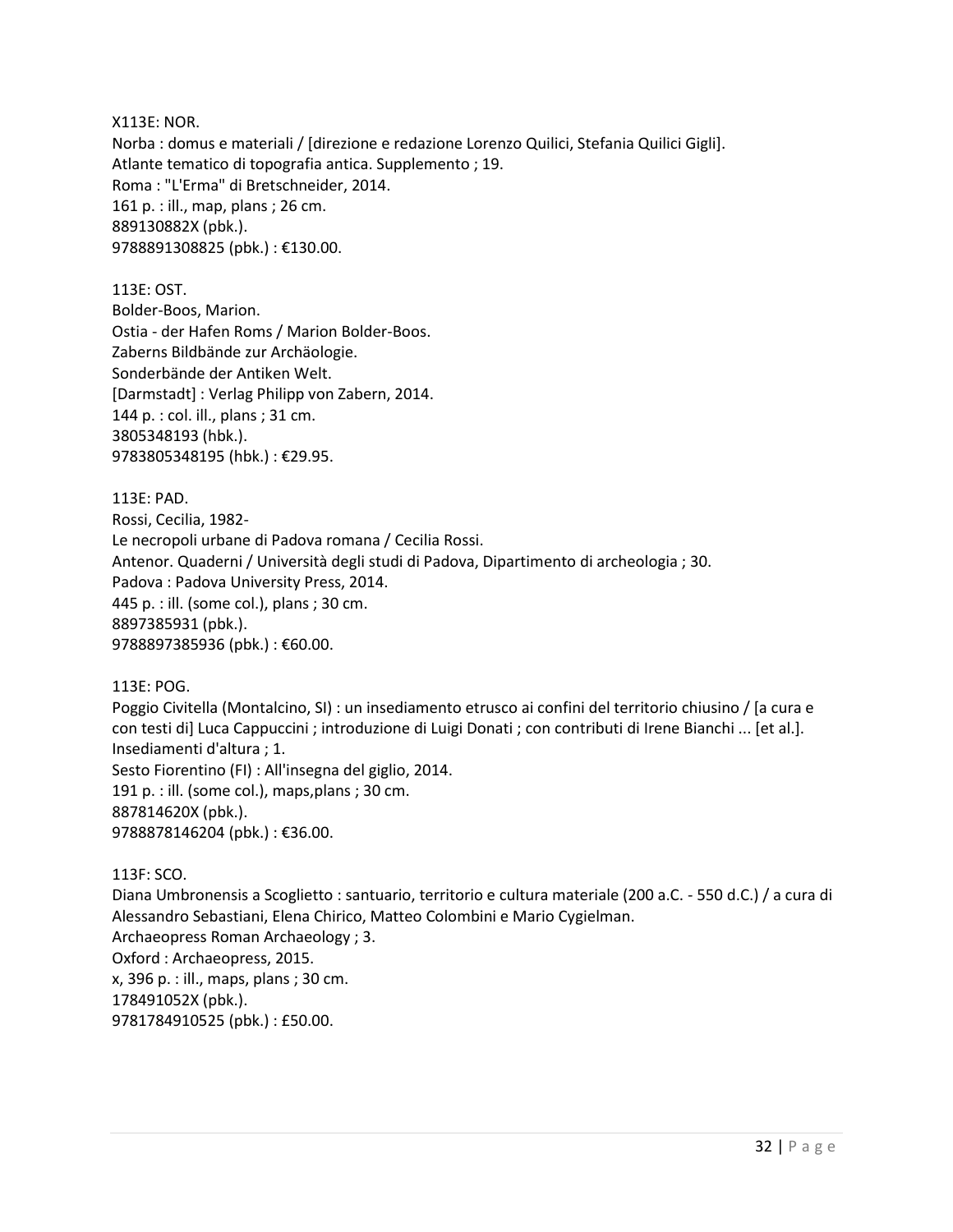113F: TOL.

La necropoli di Tolle : le tombe del IV-II sec. a.C. / a cura di Giulio Paolucci, Elisa Salvadori ; appendice epigrafica a cura di Enrico Benelli. Cinisello Balsamo, Milano : Silvana editoriale, 2014. 193 p. : ill., map, plan ; 28 cm. 8836629563 (pbk.). 9788836629565 (pbk.) : €18.00.

113J: KAL. Kalas, Gregor. The restoration of the Roman Forum in late antiquity : transforming public space / Gregor Kalas. 1st ed. Ashley and Peter Larkin series in Greek and Roman culture. Austin : University of Texas Press, 2015. xv, 228 p. : ill., plans ; 29 cm. 0292760787 (hbk.). 9780292760783 (hbk.) : £39.00 / \$60.00. R.

113M: COL. Colagrossi, Mariano, 1871-1935. L'anfiteatro flavio : nei suoi venti secoli di storia / P. Mariano Colagrossi. Antichità romane ; 12. Roma : Arbor sapientiae, 2014. viii, 383 p., 6 leaves of plates : ill., plans ; 30 cm. 8897805361 (pbk.). 9788897805366 (pbk.): €48.00.

113P: SIN. Singor, H. W. Sicilië in de oudheid : de Griekse periode / Henk Singor. Zenobiareeks ; 2. Hilversum : Verloren, 2013. 143 p. : ill. (some col.), facs., maps ; 22 cm. 9087043864 (pbk.). 9789087043865 (pbk.) : €15.00.

X113Q: SOL. Sposito, Alberto, 1939- Solunto : paesaggio, città, architettura / Alberto Sposito. Bibliotheca archaeologica ; 50. Rome : "L'Erma" di Bretschneider, 2014. 350 p. : ill. (some col.), plans ; 28 cm. 8891308994 (pbk.). 9788891308993 (pbk.) : €265.00.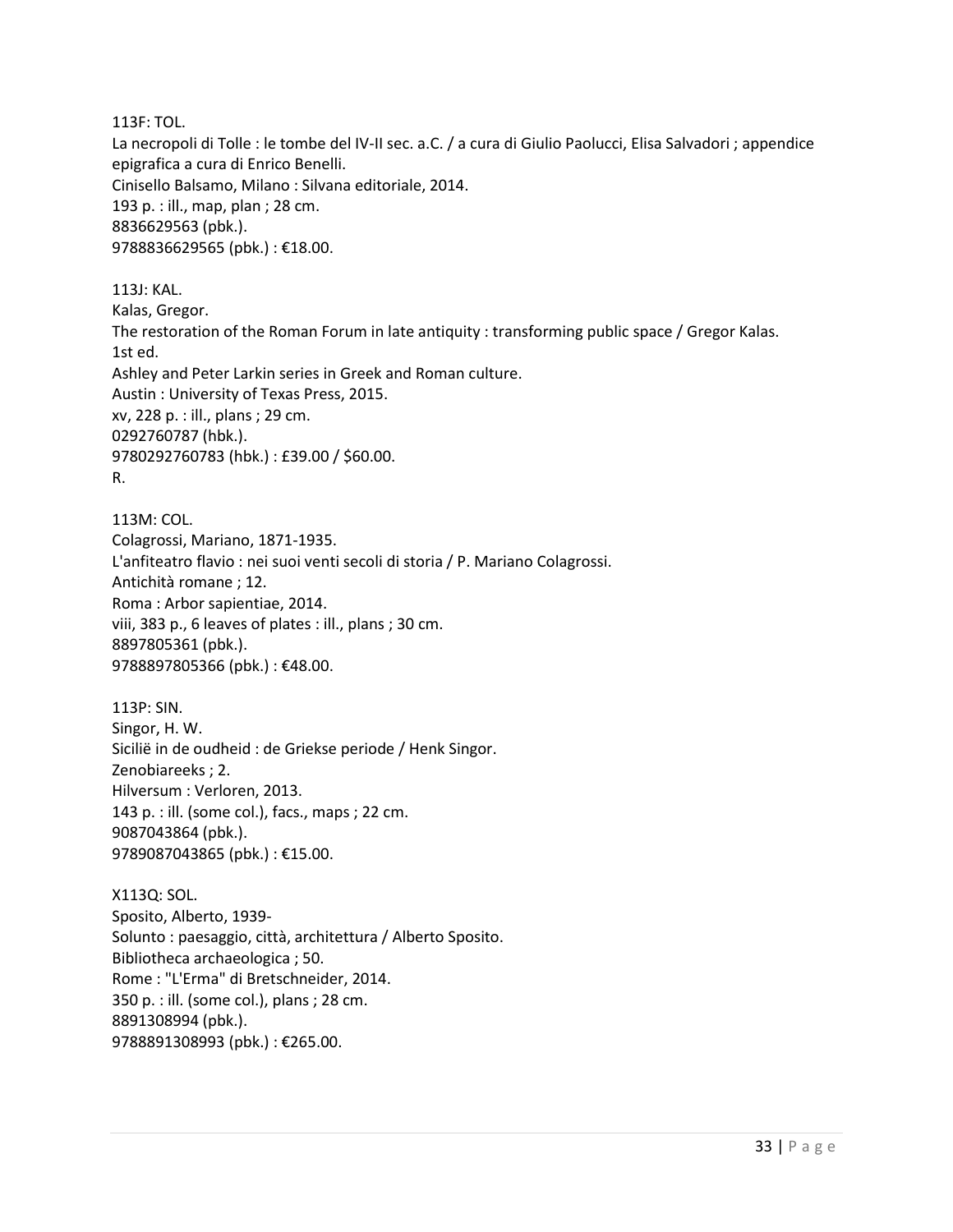114A: PÉR.

Teatros romanos en España y Portugal : ¿patrimonio protegido? / Luis Pérez-Prat Durbán, María del Valle Gómez de Terreros Guardiola (eds.). Collectanea ; 188. Huelva : Servicio de Publicaciones, Universidad de Huelva, 2014. 379 p. : ill. (chiefly col.), facs, plans ; 28 cm. 8416061106 (pbk.). 9788416061105 (pbk.): €30.00.

114A: RAM.

Tema monográfico : Antonio Rambla : in memoriam / coordinadora: Carmen Peral Bejarano. Mainake ; 34. Málaga : Servicio de Publicaciones, Centro de Ediciones de la Diputación de Málaga, 2013. 367 p. : ill. (some col.), maps, plans, port. ; 28 cm. (pbk.).

114B: ESP.

Espinosa, David (Espinosa Espinosa). Plinio y los 'oppida de antiguo Lacio' : el proceso de difusión del Latium en Hispania Citerior / David Espinosa Espinosa. BAR international series ; 2686. Oxford : Archaeopress, 2014. viii, 202 p. : ill., plans ; 30 cm. 1407313320 (pbk.). 9781407313320 (pbk.) : £35.00.

114B: FOR.

Cortés Vicente, Ada. L'arquitectura domèstica d'època tardorepublicana i altimperial a les ciutats romanes de Catalunya / Ada Cortés Vicente. 1a ed. Forma Conventus Tarraconensis. Serie Studia archaeologica ; 1. Barcelona : Institut d'Estudis Catalans : Universitat Autònoma de Barcelona, 2014. 351 p. : ill., plans ; 30 cm. 8499652182 (IEC : pbk.). 9788499652184 (IEC : pbk.) : €40.00. 8494131095 (UAB : pbk.). 9788494131097 (UAB : pbk.) : €40.00.

114C: VIL.

Villajoyosa antique (Alicante, Espagne) : territoire et topographie : le sanctuaire de La Malladeta / études réunies par Pierre Rouillard, Antonio Espinosa et Jesús Moratalla ; contributions de Laurent Costa ... [et al.]. Collection de la Casa de Velázquez ; 141. Madrid : Casa de Velázquez, 2014. 334 p. : ill. (some col.), maps, plans ; 30 cm. 8415636628 (pbk.). 9788415636625 (pbk.) : €55.00.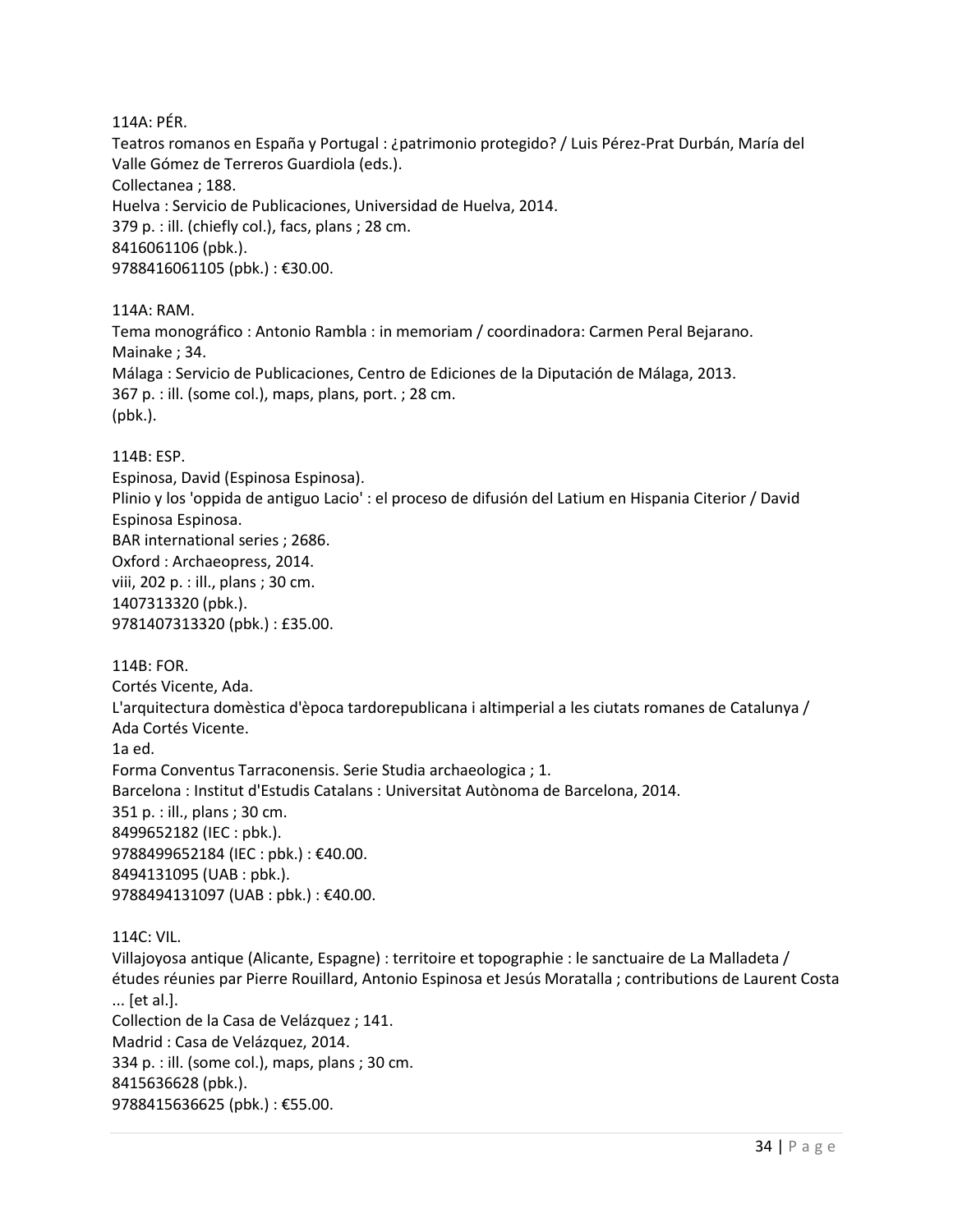114G: JAN.

Signa et tituli : monuments et espaces de représentation en Gaule méridionale sous le regard croisé de la sculpture et de l'épigraphie / Sandrine Agusta-Boularot et Emmanuelle Rosso (éd.). Bibliothèque d'archéologie méditerranéenne et africaine ; 18. Arles : Errance, 2015. 239 p. : ill. (some col.), maps, plans ; 28 cm. 287772588X (pbk.). 9782877725880 (pbk.) : €39.00.

114H Copy 2: AUT. Labaune, Yannick. Autun antique / Yannick Labaune. Guides archéologiques de la France ; 52. Paris : Éditions du Patrimoine, Centre des monuments nationaux, 2014. 144 p. : ill. (chiefly col.), maps, plans ; 21 cm. 2757703315 (pbk.). 9782757703311 (pbk.) : €18.00.

X115A: GRU. Römische Landnutzung in der Eifel : Neue Ausgrabungen und Forschungen : Tagung in Mayen, vom 3. bis zum 6. November 2011 / Martin Grünewald, Stefan Wenzel (Hrsg.). RGZM Tagungen ; Bd. 16. Mainz : Verlag des Römisch-Germanischen Zentralmuseums, 2012. 467 p. : ill., maps, plans ; 30 cm. 3884672088 (pbk.). 9783884672082 (pbk.) : €58.00.

115B: BAD. Hornung, Sabine, 1971- Luxus auf dem Lande : die römische Palastvilla von Bad Kreuznach / Sabine Hornung ; mit einem Beitrag von Rüdiger Gogräfe ; herausgegeben von Angela Nestler-Zapp. 2. Aufl. Bad Kreuznach : Römerhalle, Museen im Rittergut Bangert, 2011. 120 p. : ill. (chiefly col.), plans ; 21 cm. 3000248226 (pbk.). 9783000248221 (pbk.) : €29.90.

X115B: COL. Xantener Berichte : Grabung--Forschung--Präsentation : Sammelband / [herausgegeben von: Martin Müller]. Veröffentlichung des Landschaftsverbandes Rheinland. Xantener Berichte ; Bd. 24. Darmstadt ; Mainz : Verlag Philipp Von Zabern, 2012. vii, 541 p. : ill. (some col.), maps, plans ; 29 cm. 3805345879 (hbk.). 9783805345873 (hbk.) : €75.00.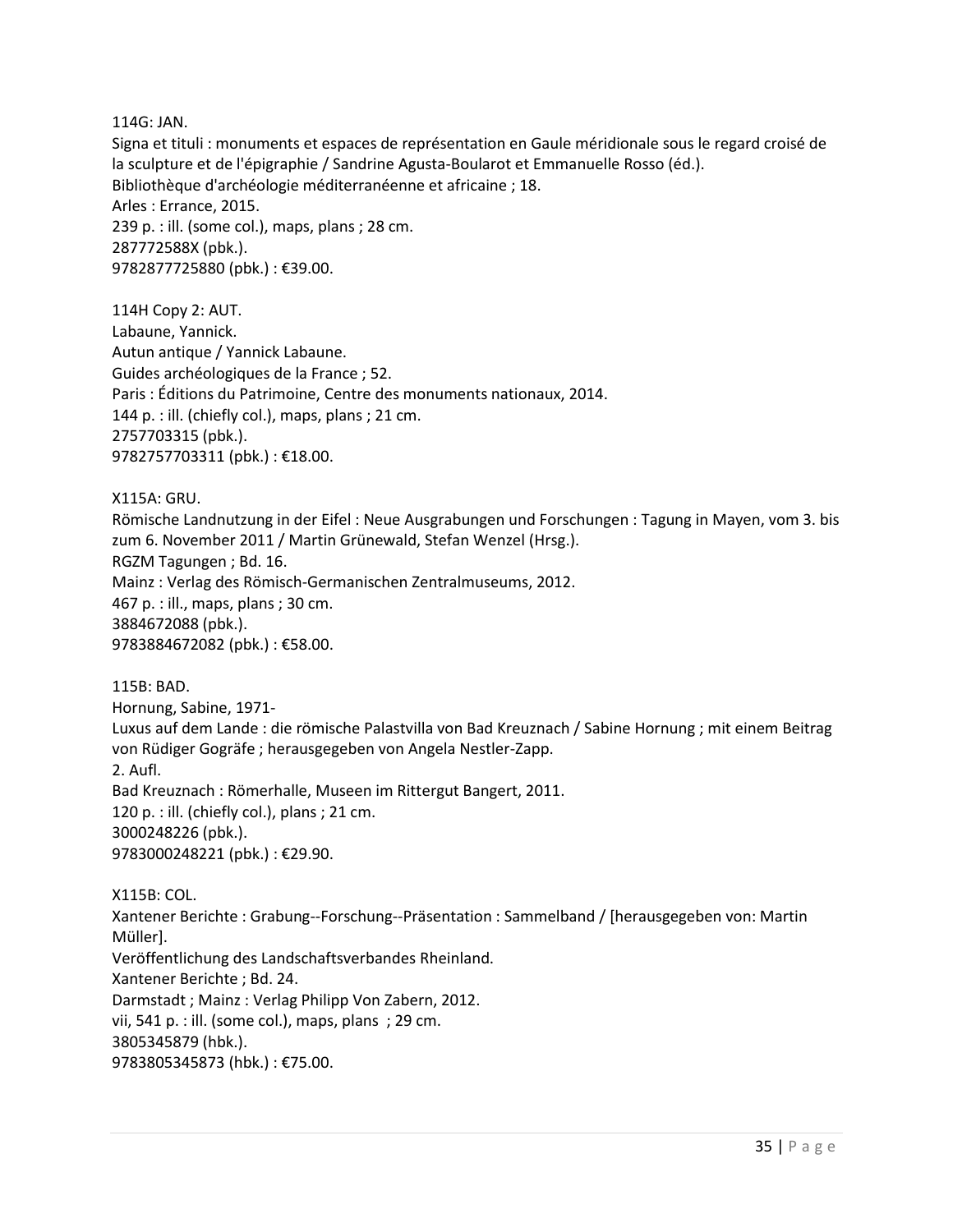115B: AUG. Heimerl, Ferdinand. Nordafrikanische Sigillata, Küchenkeramik und Lampen aus Augusta Vindelicum/Augsburg / von Ferdinand Heimerl. Münchner Beiträge zur Provinzialrömischen Archäologie ; Bd. 6. Wiesbaden : Reichert, 2014. 155 p., 19 p. of plates : ill. (some col.), maps, plans ; 31 cm. 3954900289 (hbk.). 9783954900282 (hbk.) : €39.00.

115B: TRI. Wulf-Rheidt, Ulrike. "Den Sternen und dem Himmel würdig" : kaiserliche Palastbauten in Rom und Trier / Ulrike Wulf-Rheidt. Trierer Winckelmannsprogramme ; Heft 24. Wiesbaden : Harrassowitz, 2014. 33 p., 8 p. of plates : ill., plans ; 30 cm. 3447102357 (pbk.). 9783447102353 (pbk.) : €19.80.

115F: BOR. Borhy, László. Die Römer in Ungarn / László Borhy ; mit einem Beitrag von Miklós Szabó. Zaberns Bildbände zur Archäologie. Sonderbände der Antiken Welt. Darmstadt : Verlag Philipp von Zabern, 2014. 168 p. : col. ill., maps ; 31 cm. 3805348207 (hbk.). 9783805348201 (hbk.) : €34.95.

115G: NEM.

The early and late Roman rural cemetery at Nemesbőd (Vas County, Hungary) / editor in chief, Gábor Ilon ; text edited by Judit Kvassay. Archaeopress Roman archaeology ; 5. Oxford : Archaeopress, 2015. x, 194 p. : ill., map, plans ; 30 cm. 1784910481 (pbk.). 9781784910488 (pbk.) : £34.00.

115N: HOO. The Roman villa of Hoogeloon and the archaeology of the periphery / editors Nico Roymans & Ton Derks & Henk Hiddink. Amsterdam archaeological studies ; 22. Amsterdam : Amsterdam University Press, 2015. x, 346 p. : col. ill., maps, plans, ports ; 31 cm. 9089648364 (hbk.). 9789089648365 (hbk.) : €119.00. R.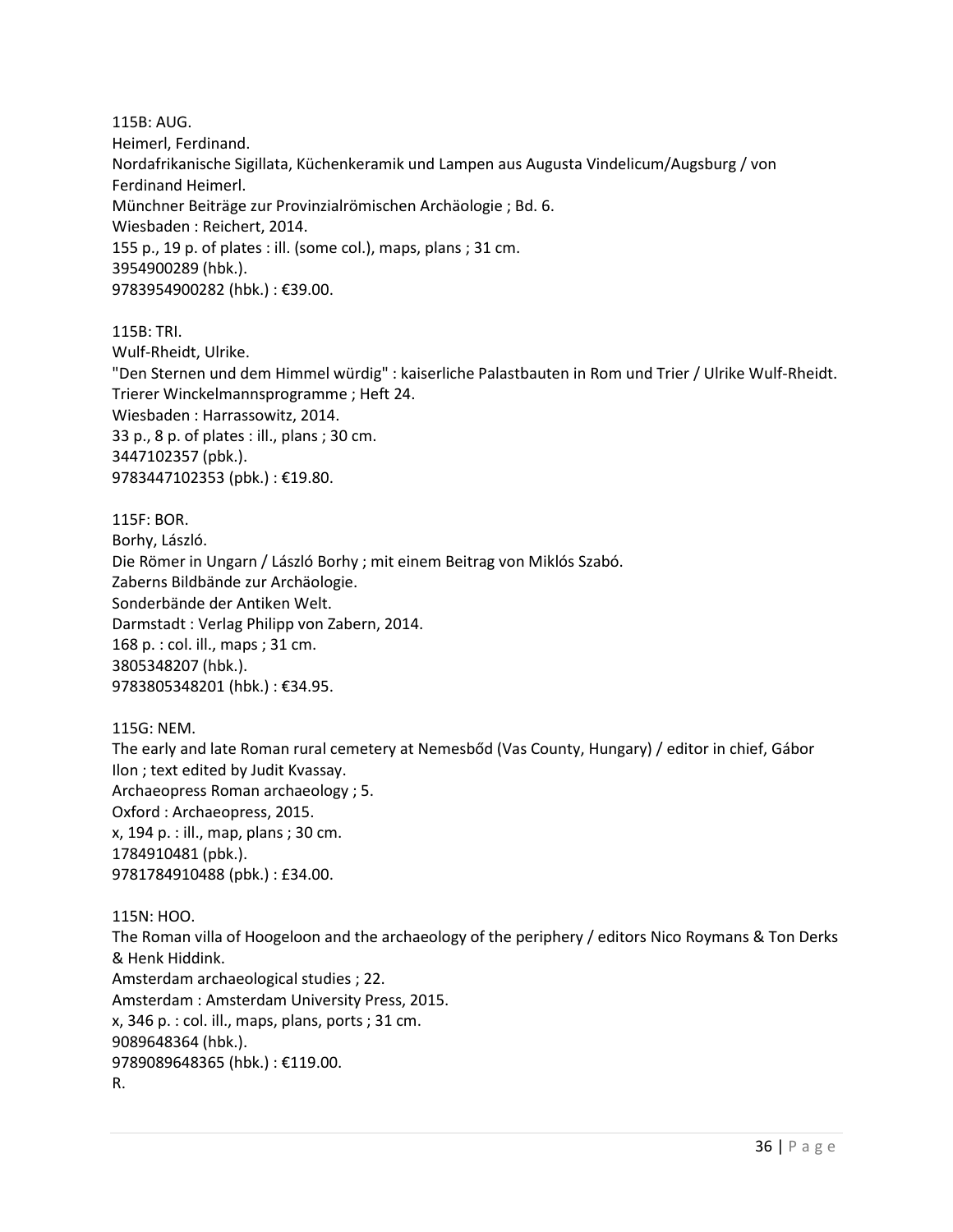116A Copy 1: FUL.

The towns of Roman Britain : the contribution of commercial archaeology since 1990 / edited by Michael Fulford and Neil Holbrook ; with contributions by Paul Bidwell, Stewart Bryant, Michael Fulford, Neil Holbrook, Mark Maltby, Patrick Ottaway, John Pearce, Dominic Perring, Mark Robinson and Roger M. Thomas. Britannia monograph series ; no. 27. London : Society for the Promotion of Roman Studies, 2015. xvi, 216 p. : ill. (some col.), maps, plans ; 30 cm. 090776441X (pbk.).

9780907764410 (pbk.) : £28.00.

<span id="page-36-0"></span>B.

## **117-119: ANCIENT HISTORY**

117D: MUS. Convegno Fare storia antica : in ricordo di Domenico Musti (Roma, 18-19 aprile 2012). Atti dei convegni lincei ; 284. Roma : Scienze e lettere editore commerciale, 2014. 262 p. : ill., port. ; 26 cm. 8821811026 (pbk.). 9788821811029 (pbk.) : €50.00.

ST.11. Journal of ancient history. Boston ; Berlin : De Gruyter, 2013 v. ; 23 cm. Two issues per year. Began with: Volume 1, number 1 (2013). 2324-8106. 2324-8114.

X117D: RUS. Ruschenbusch, Eberhard, 1924-2007. Kleine Schriften zur alten Geschichte / Eberhard Ruschenbusch ; herausgegeben von Jörn Kobes. 1. Aufl. Philippika : Marburger altertumskundliche Abhandlungen ; 65. Wiesbaden : Harrassowitz Verlag, 2014. viii, 464 p. : ill., maps ; 25 cm. 3447101105 (hbk.). 9783447101103 (hbk.) : €78.00.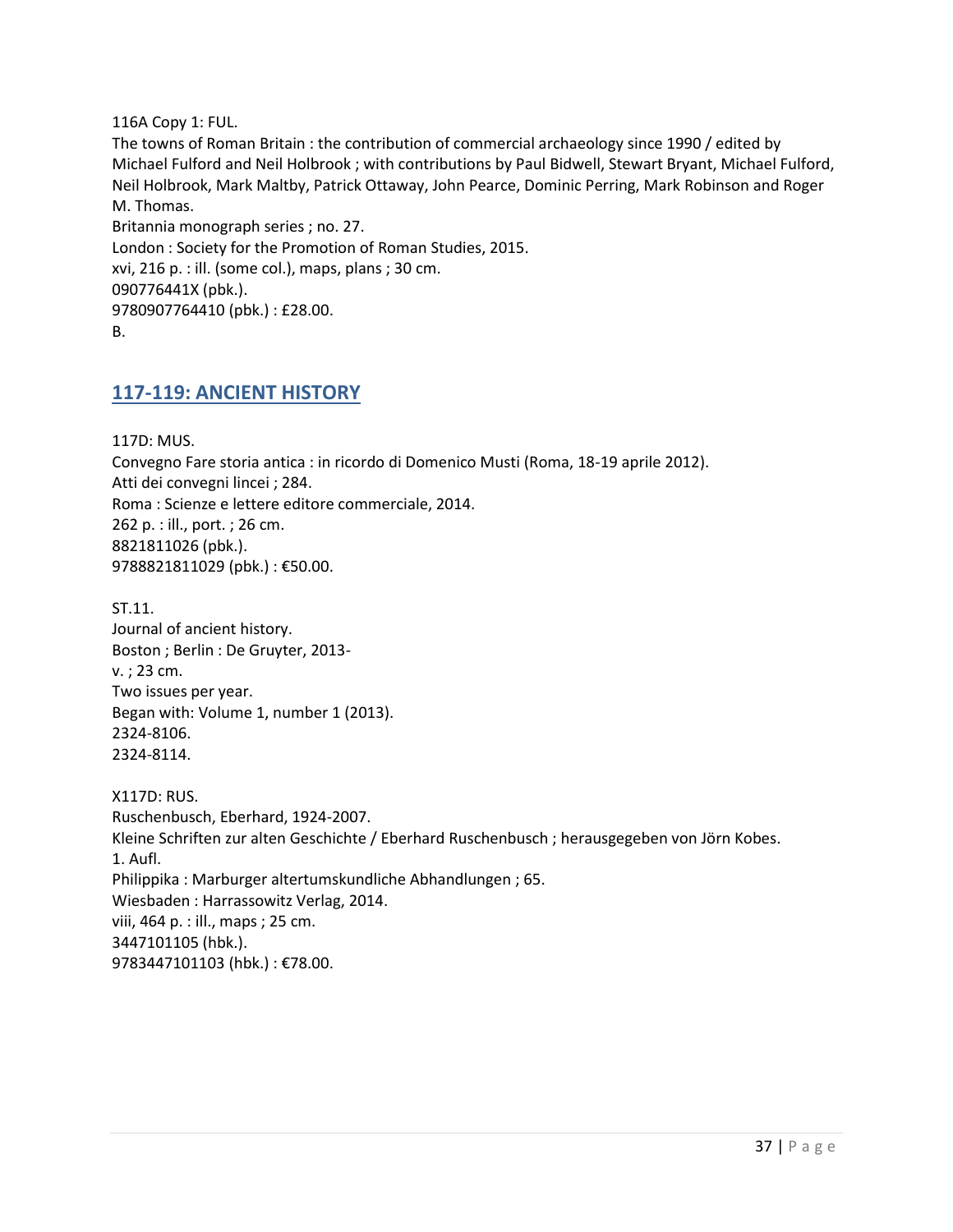118E: VAL. Valente, Marcello, 1979- I prodromi della guerra di Corinto : nelle testimonianze delle Elleniche di Ossirinco e delle Elleniche di Senofonte / Marcello Valente. Fonti e studi di storia antica ; 17. Alessandria : Edizioni dell'Orso, 2014. 174 p. ; 24 cm. 8862745389 (pbk.). 9788862745383 (pbk.) : €17.00.

118F: FUE. Fündling, Jörg. Philipp II. von Makedonien / Jörg Fündling. Gestalten der Antike. Darmstadt : Philipp von Zabern, 2014. 229 p. : ill., maps ; 23 cm. 3805348223 (hbk.). 9783805348225 (hbk.) : €29.95. 9783805348393 (online). 9783805348409 (online).

118i: SAL. Saldutti, Vittorio. Cleone, un politico ateniese / Vittorio Saldutti. Documenti e studi / Dipartimento di scienze dell'antichità e del tardoantico dell'Università di Bari Aldo Moro, Sezione storica ; 60. Bari : Edipuglia, 2014. 221 p. ; 24 cm. 8872287308 (pbk.). 9788872287309 (pbk.) : €35.00.

118K: BOS. East and West in the world empire of Alexander : essays in honour of Brian Bosworth / edited by Pat Wheatley, Elizabeth Baynham. Oxford : Oxford University Press, 2015. xxvi, 372 p. : ill., facs., maps, port. ; 24 cm. 0199693420 (hbk.). 9780199693429 (hbk.) : £90.00. H.

118K: BUR. Alexander en Darius : de Macedoniër in de spiegel van het Nabije Oosten / onder redactie van Diederik Burgerdijk, Wouter Henkelman en Willemijn Waal. Zenobiareeks ; 1. Hilversum : Verloren, 2013. 267 p. : ill. (some col.), facs., map, plan ; 22 cm. 908704383X (pbk.). 9789087043834 (pbk.) : €25.00.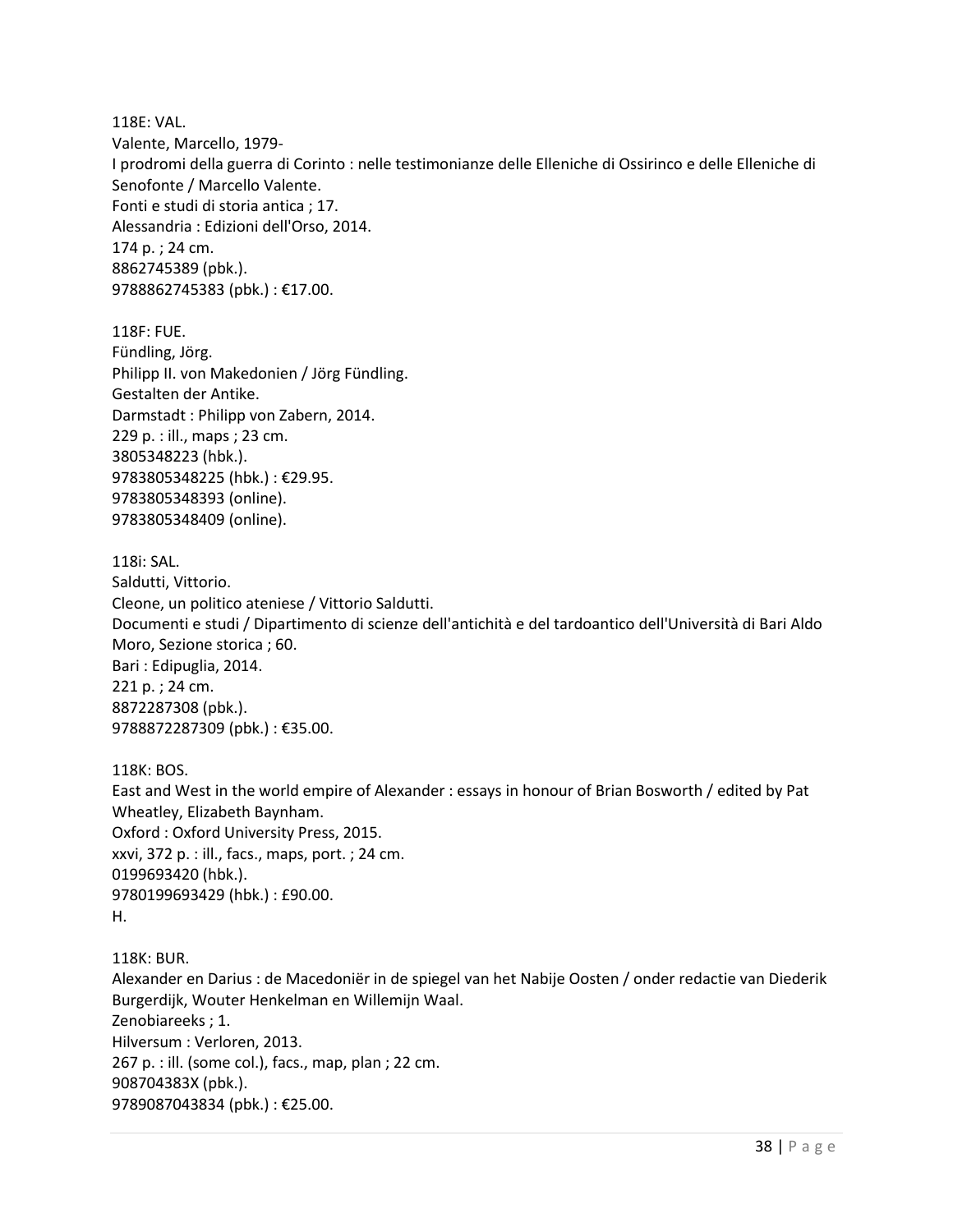118K: UNG. Unger, Steffen. Der König von Asien : Alexander der Grosse erobert Persien / Steffen Unger. Darmstadt : Von Zabern, 2014. 192 p. : ill., maps, plans ; 23 cm. 3805348215 (hbk.). 9783805348218 (hbk.) : €24.95. 9783805348379 (online). 9783805348386 (online).

118N: FEY.

Le projet politique d'Antiochos IV : journées d'études franco-allemandes, Nancy, 17-19 juin 2013 / [organisées par] Chr. Feyel, L. Graslin-Thomé. Travaux et mémoires (Université de Nancy II. Institut d'études anciennes). Études anciennes ; 56. Études nancéennes d'histoire grecque ; 2. Nancy : ADRA, 2014. 492 p. : ill., maps ; 24 cm. 2913667406 (pbk.). 9782913667402 (pbk.) : €26.00.

118o: BON. Kleopatra : die ewige Diva / [Elisabeth Bronfen, Agnieszka Lulińska, Kuratorinnen]. Bonn : Bundeskunsthalle, [2013]. 336 p. : ill. (some col.), geneal. table, ports ; 28 cm. 3777420883 (Verlagsausgabe : hbk.). 9783777420882 (Verlagsausgabe : hbk.) : €45.00. 3777421502 (Museumsausgabe : hbk.). 9783777421506 (Museumsausgabe : hbk.) : €45.00.

Library Office. Fowden, Garth. Abraham or Aristotle? : first millennium empires and exegetical traditions : an inaugural lecture by the Sultan Qaboos Professor of Abrahamic Faiths given in the University of Cambridge, 4 December 2013 / Garth Fowden. Cambridge : Cambridge University Press, 2015. 30 p. ; 19 cm. 110746241X (pbk.). 9781107462410 (pbk.) : £10.99 / \$17.99. H.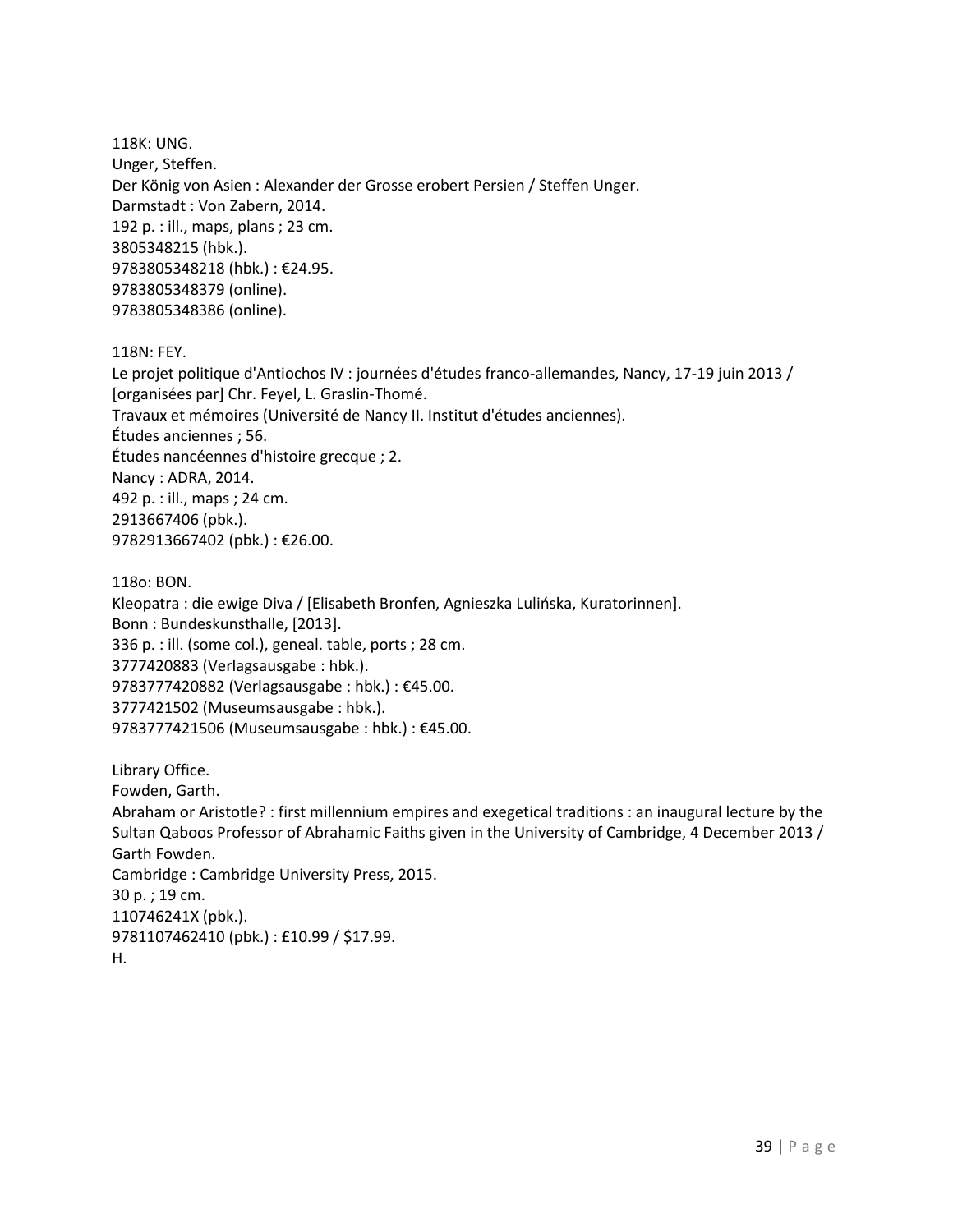119D: HOY. Hoyos, B. D. (B. Dexter), 1944- Mastering the West : Rome and Carthage at war / Dexter Hoyos. Ancient warfare and civilization. Oxford : Oxford University Press, 2015. xxi, 337 p. : ill., maps ; 25 cm. 0199860106 (hbk.). 9780199860104 (hbk.) : £18.99. R.

119D.2: MEI. Meier, Mischa. Caesar und das Problem der Monarchie in Rom / Mischa Meier. Schriften der Philosophisch-Historischen Klasse der Heidelberger Akademie der Wissenschaften ; Bd. 52. Heidelberg : Winter, 2014. 83 p. ; 21 cm. 3825362485 (pbk.). 9783825362485 (pbk.) : €24.00.

119E: HEK. Hekster, Olivier. Emperors and ancestors : Roman rulers and the constraints of tradition / Olivier Hekster. 1st ed. Oxford studies in ancient culture and representation. Oxford : Oxford University Press, 2015. xxxii, 395 p. : ill. ; 26 cm. 0198736827 (hbk.). 9780198736820 (hbk.) : £80.00. R.

119F.1: BAR. Bartenstein, Felix, 1980- Bis ans Ende der bewohnten Welt : die römische Grenz- und Expansionspolitik in der augusteischen Zeit / Felix Bartenstein. Quellen und Forschungen zur antiken Welt ; Bd. 59. München : Herbert Utz Verlag, 2014. 217 p. : maps ; 21 cm. 3831641854 (pbk.). 9783831641857 (pbk.) : €49.00.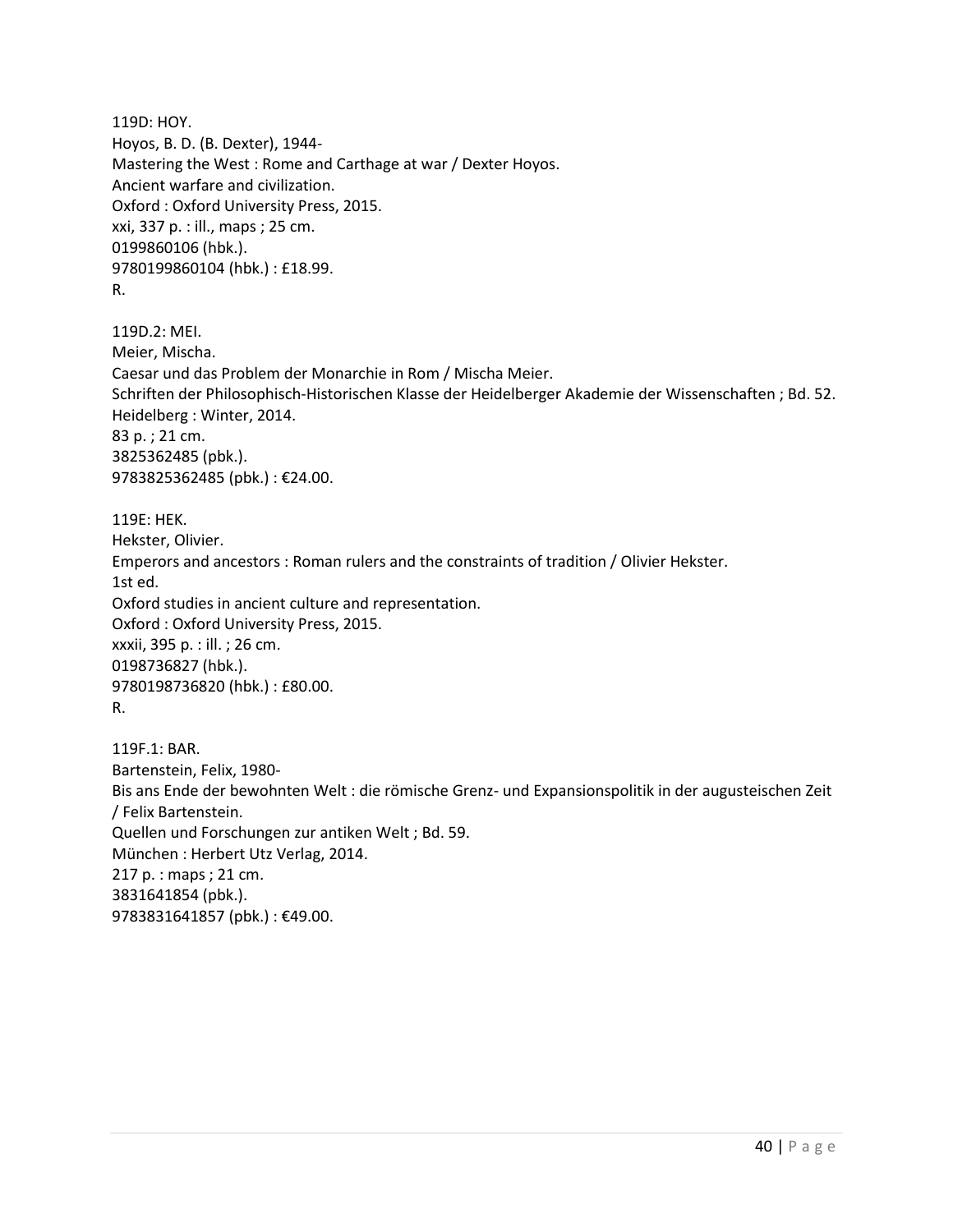119F.1: GOL. Goldsworthy, Adrian Keith. Augustus : from revolutionary to emperor / Adrian Goldsworthy. London : Weidenfeld & Nicolson, 2014. viii, 598 p., [16] leaves of plates : ill. (some col.), geneal. tables, maps, plans ; 24 cm. 0297864254 (hbk.). 9780297864257 (hbk.) : £25.00. 0297864262 (electronic bk.). 9780297864264 (electronic bk.). R.

119F.1: LED. Le Doze, Philippe 1972- Mécène : ombres et flamboyances / par Philippe Le Doze. Collection d'études anciennes. Série latine ; 78. Paris : Les Belles Lettres, 2014. 306 p. ; 24 cm. 2251328920 (pbk.). 9782251328928 (pbk.) : €45.00.

119F.4: CAS. Castorio, Jean-Noël. Messaline : la putain impériale / Jean-Noël Castorio. Biographie Payot. Paris : Payot, 2015. 462 p., [4] p. of plates : ill., geneal. table ; 23 cm. 2228911771 (pbk.). 9782228911771 (pbk.) : €26.00.

119F.5: RUD. Rudich, Vasily, 1949- Religious dissent in the Roman Empire : violence in Judaea at the time of Nero / Vasily Rudich. Routledge monographs in classical studies. London ; New York, NY : Routledge, 2015. xxiv, 350 p. ; 24 cm. 0415161061 (hbk.). 9780415161060 (hbk.) : £100.00. 9781315750798 (electronic book). R.

119J.1: PAS. Pasek, Steve, 1975- Bellum civile inter principes : der Bürgerkrieg zwischen Septimius Severus und Pescennius Niger (193/194 n. Chr.) / Steve Pasek. München : Akademische Verlagsgemeinschaft München, 2014. 435 p. : ill., plan ; 21 cm. 3869245867 (pbk.). 9783869245867 (pbk.) : €74.90.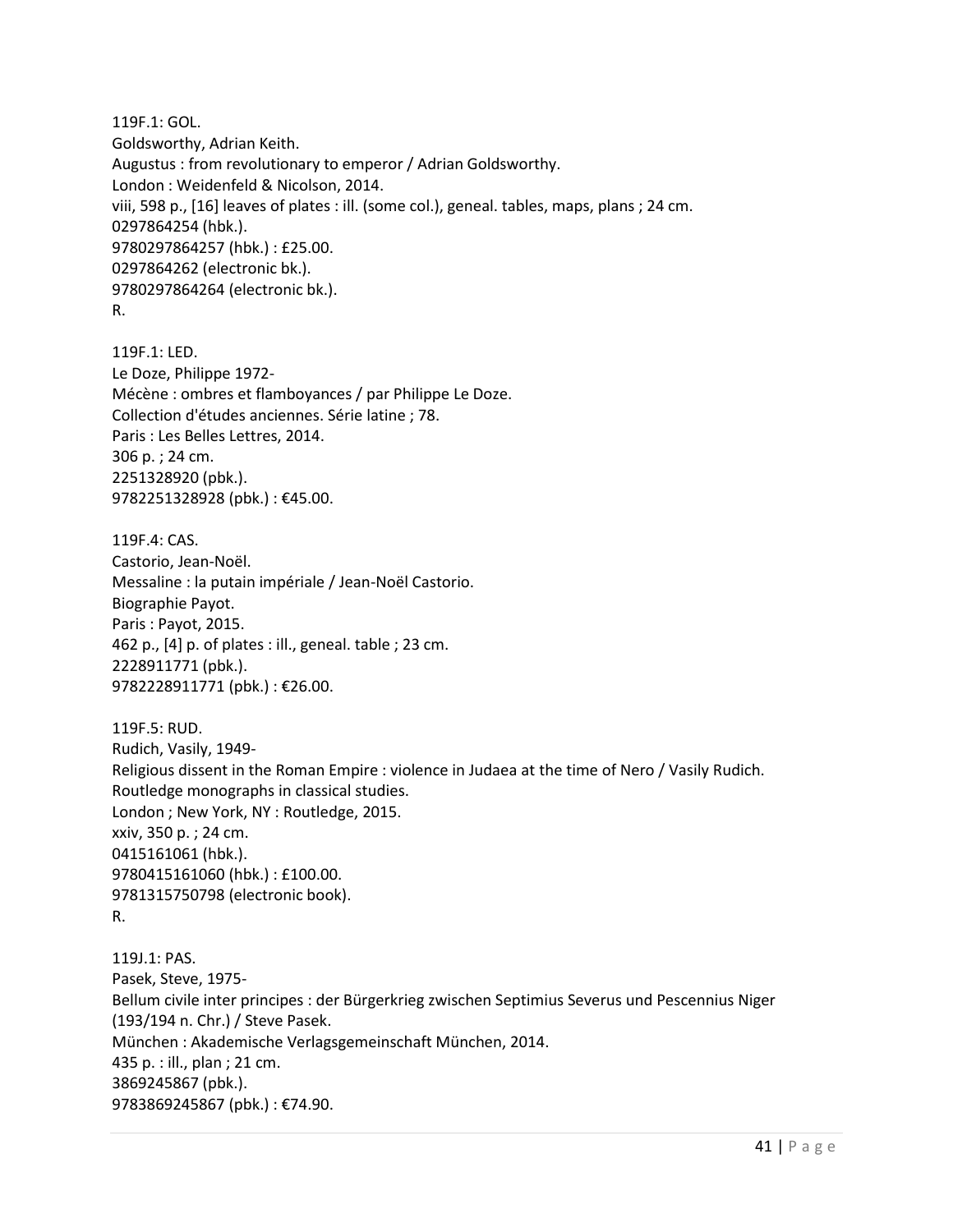119J.1: SCH. Schöpe, Björn. Der römische Kaiserhof in severischer Zeit (193-235 n. Chr.) / Björn Schöpe. Historia-Einzelschriften ; Band 231. Alte Geschichte. Stuttgart : Franz Steiner Verlag Wiesbaden, 2014. 401 p. : ill., maps ; 25 cm. 3515106952 (hbk.). 9783515106955 (hbk.) : €72.00. 3515107045 (E-Book). 9783515107044 (E-Book). R.

119K: GLA. Glas, Toni, 1981- Valerian : Kaisertum und Reformansätze in der Krisenphase des Römischen Reiches / Toni Glas. Paderborn : Ferdinand Schöningh, 2014. 410 p. : ill. ; 24 cm. 3506778889 (hbk.). 9783506778888 (hbk.) : €49.90.

119K: HER. Herrmann, Katrin. Gordian III. : Kaiser einer Umbruchszeit / Katrin Herrmann. Speyer : Kartoffeldruck-Verlag, 2013. 203 p. ; 21 cm. 3939526207 (pbk.). 9783939526209 (pbk.) : €18.00.

119M: LAN. Lançon, Bertrand, 1952- Théodose / Bertrand Lançon. [Paris] : Perrin, 2014. 393 p. : map ; 21 cm. 2262041997 (pbk.). 9782262041991 (pbk.) : €23.00.

119N: BAL. Baltrusch, Ernst, 1956- Herodes : König im Heiligen Land : eine Biographie / Ernst Baltrusch. München : Beck, 2012. 448 p. : ill., maps. ; 23 cm. 3406637388 (hbk.). 9783406637384 (hbk.) : €26.95.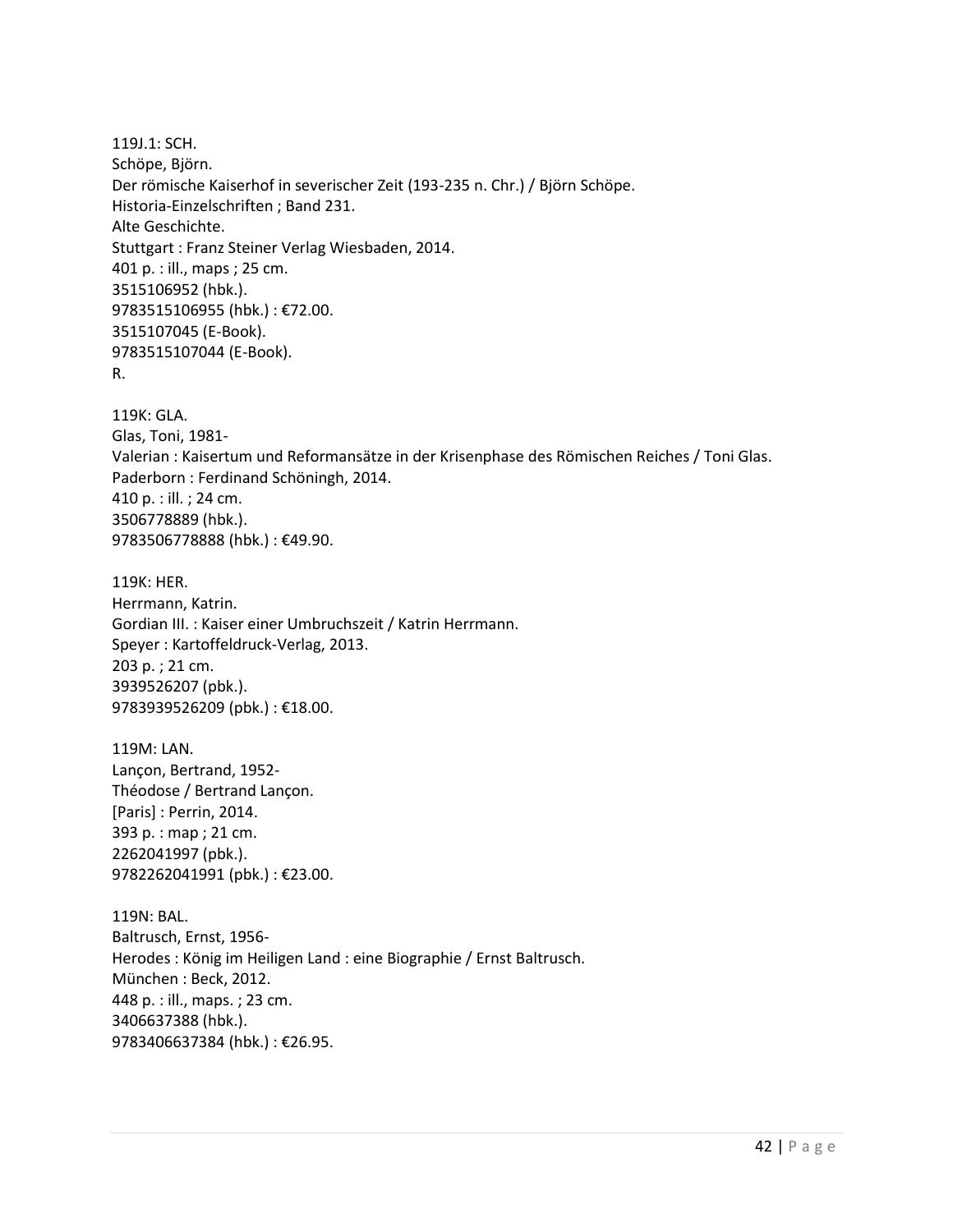119Q: KOR. Korobeĭnikov, Dimitri, 1971- Byzantium and the Turks in the thirteenth century / Dimitri Korobeĭnikov. 1st ed. Oxford studies in Byzantium. Oxford : Oxford University Press, 2014. xx, 372 p. : ill., map. ; 24 cm. 0198708262 (hbk.). 9780198708261 (hbk.) : £72.00.

## <span id="page-42-0"></span>**120: CHRISTIANITY, JUDAISM ETC.**

120B: BAR. Barceló, Pedro, 1950- Das Römische Reich im religiösen Wandel der Spätantike : Kaiser und Bischöfe im Widerstreit / Pedro Barcelo. 220 p. : ill. ; 24 cm. 3791725297 (hbk.). 9783791725291 (hbk.) : €26.95. 3791725203 (incorrect ISBN on back of dustjacket). 9783791725208 (incorrect ISBN on back of dustjacket).

120C: DUN. The bishop of Rome in late antiquity / edited by Geoffrey D. Dunn. Farnham : Ashgate, 2015. xi, 273 p. : ill., plan ; 25 cm. 1472455517 (hbk.). 9781472455512 (hbk.) : £70.00. 9781472455536 (ePub ebook) : £70.00. 9781472455529 (PDF ebook) : £70.00. R.

120E: FAB. Faber, Eike. Von Ulfila bis Rekkared : die Goten und ihr Christentum / Eike Faber. Alte Geschichte. Potsdamer altertumswissenschaftliche Beiträge ; Bd. 51. Stuttgart : Franz Steiner Verlag, 2014. 300 p. : ill. ; 25 cm. 3515109269 (pbk.). 9783515109260 (pbk.) : €62.00. 9783515109291 (online). R.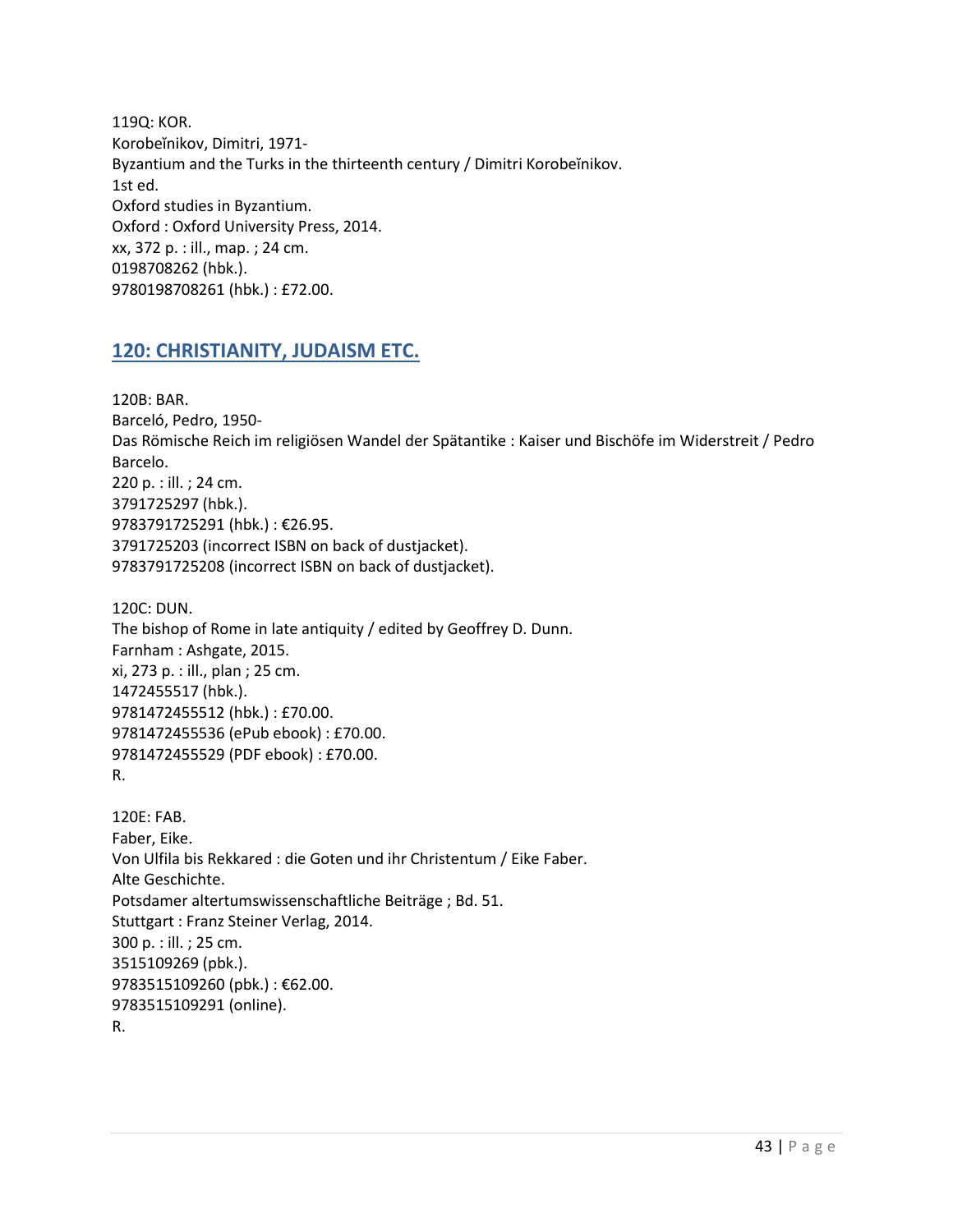X120G: WIL. Williams, Margaret, 1947- Jews in a Graeco-Roman environment / Margaret H. Williams. Wissenschaftliche Untersuchungen zum Neuen Testament ; 312. Tübingen : Mohr Siebeck, 2013. xiv, 462 p. : ill. ; 24 cm. 3161519019 (hbk.). 9783161519017 (hbk.) : €149.00.

## <span id="page-43-0"></span>**121: POLITICS AND LAW**

121C: ARG. Argyropoulos, Panagiotis, 1977- Von der Theorie zur Empirie : philosophische und politische Reformmodelle des 4. bis 2. Jahrhunderts v. Chr / Panagiotis Argyropoulos. Geschichtswissenschaften ; Bd. 28. München : Herbert Utz Verlag, 2013. 205 p. : ill. ; 21 cm. 3831642443 (pbk.). 9783831642441 (pbk.) : €39.00.

121D: MAC. Mack, William Joseph Behm Garner, 1986- Proxeny and polis : institutional networks in the ancient Greek world / William Mack. 1st ed. Oxford studies in ancient documents. Oxford : Oxford University Press, 2015. xx, 410 p. : ill., graphs, maps ; 23 cm. 019871386X (hbk.). 9780198713869 (hbk.) : £90.00. H.

121E: MAN. Mancini, Vittorio, 1939- L'identità romana : dinamiche del dominio e dell'integrazione nel millennio di Roma antica / Vittorio Mancini. [San Zeno di Mozzecane, Italy] : Dielle, 2014. 290 p. : ill. (chiefly col.), maps ; 21 cm. 8890593475 (incorrect ISBN inside book). 8890593474 (pbk.). 9788890593475 (pbk.) : €21.90.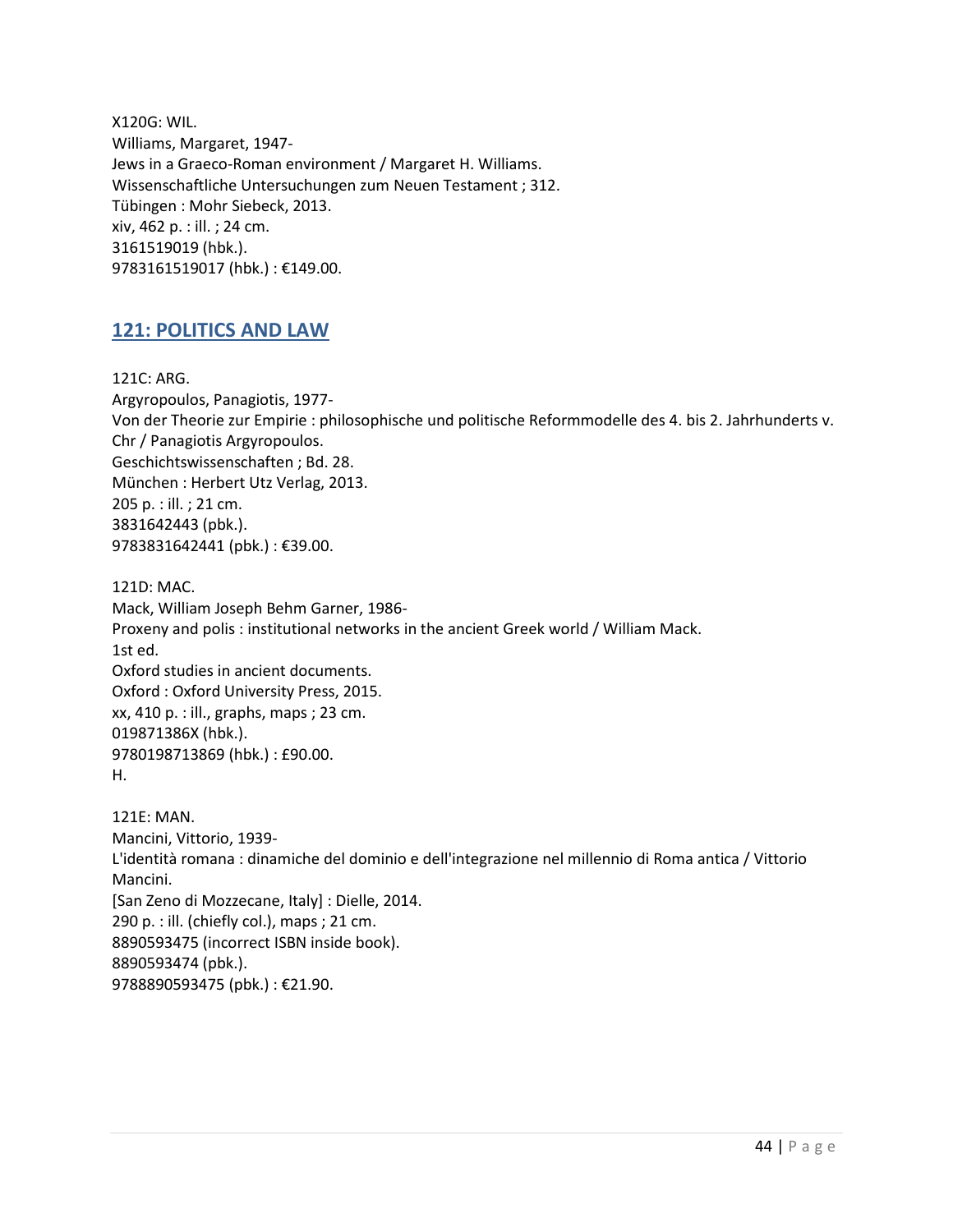121F: BÉR. Bérenger, Agnès. Le métier de gouverneur dans l'empire romain : de César à Dioclétien / Agnès Bérenger. De l'archéologie à l'histoire ; 62. Paris : Éditions De Boccard, 2014. 535 p. ; 24 cm. 2701803500 (pbk.). 9782701803500 (pbk.) : €59.00. 2701803802 (hbk.). 9782701803807 (hbk.) : €109.00.

121F: CRI.

Dalla repubblica al principato : politica e potere in Roma antica / Roberto Cristofoli, Alessandro Galimberti, Francesca Rohr Vio. Studi superiori ; 951. Studi storici. Roma : Carocci editore, 2014. 303 p. ; 22 cm. 8843073672 (pbk.). 9788843073672 (pbk.) : €25.00.

#### X121F: CRI.

Lo spazio del non-allineamento a Roma fra tarda repubblica e primo Principato : forme e figure dell'opposizione politica / a cura di Roberto Cristofoli, Alessandro Galimberti, Francesca Rohr Vio. Monografie / Centro ricerche e documentazione sull'antichità classica ; 36. Roma : "L'Erma" di Bretschneider, 2014. ix, 250 p. : 1 ill. ; 24 cm. 8891306576 (pbk.). 9788891306579 (pbk.) : €140.00.

121F: DRO. Drogula, Fred K. Commanders and command in the Roman Republic and Early Empire / Fred K. Drogula. Studies in the history of Greece and Rome. Chapel Hill : The University of North Carolina Press, 2015. x, 422 p. ; 25 cm. 1469621266 (hbk.). 9781469621265 (hbk.) : £52.50 / \$59.95. 9781469621272 (ebook). R.

121F: EPI. Epigrafia e ordine senatorio, 30 anni dopo / a cura di Maria Letizia Caldelli, Gian Luca Gregori. Tituli ; 10. Roma : Edizioni Quasar, 2014. 2 v. (viii, 776 p.) : ill. ; 27 cm. 8871405676 (set : pbk.). 9788871405674 (set : pbk.) : €90.00.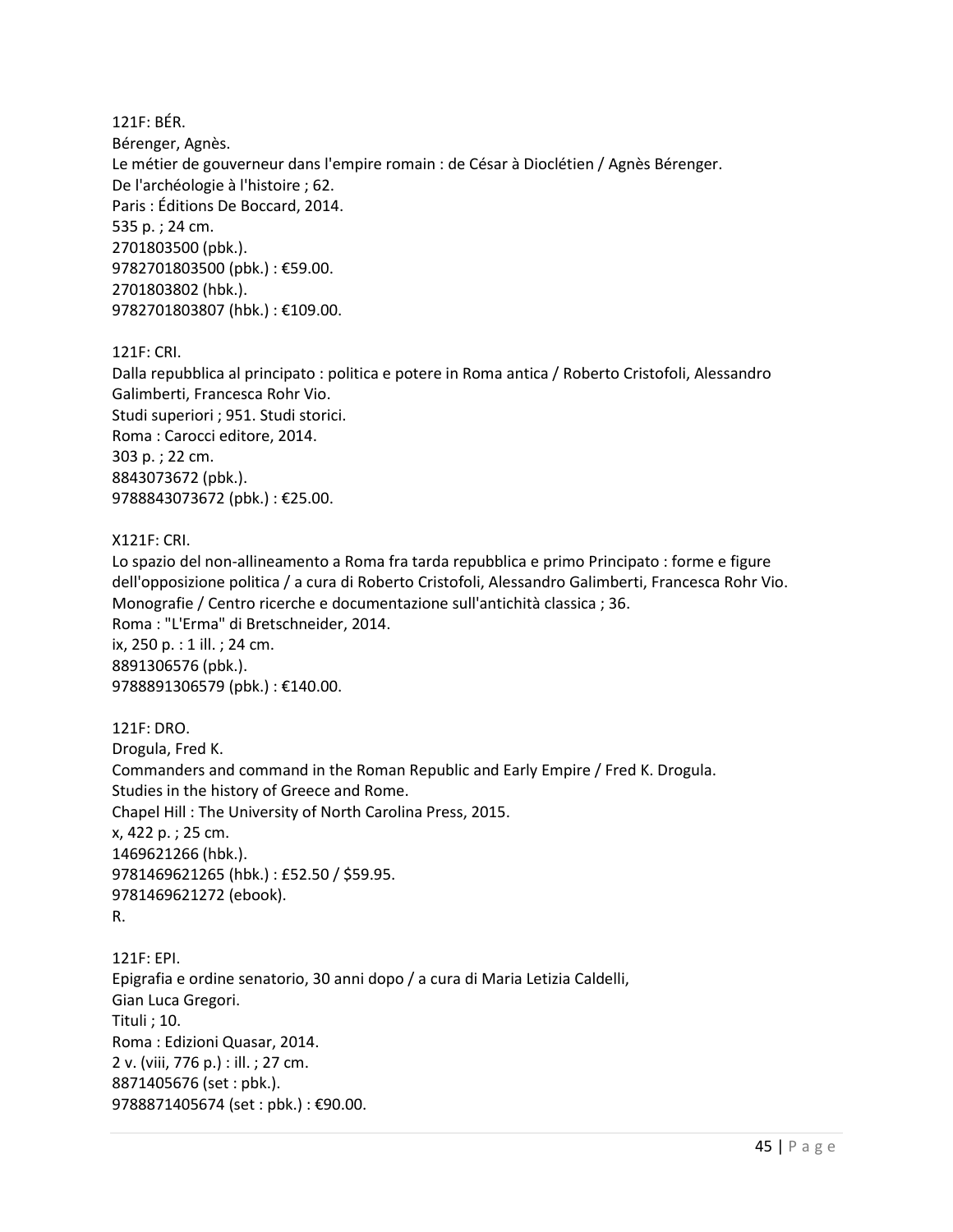121F: GRA.

La diplomatie romaine sous la République : réflexions sur une pratique : actes des rencontres de Paris, 21-22 juin 2013, et Genève, 31 octobre-1er novembre 2013 / édités par Barthélémy Grass et Ghislaine Stouder ; avec la collaboration de Jean-Louis Ferrary, Sylvie Pittia et Pierre Sanchez. Collection ISTA (Institut des sciences et techniques de l'antiquité). Besançon : Presses universitaires de Franche-Comté, 2015. 217 p. ; 22 cm. 2848675012 (pbk.). 9782848675015 (pbk.) : €18.00. R.

121F: LEF. Monumenta : du centre du pouvoir aux confins de l'Empire / sous la direction de Sabine Lefebvre. Histoires. Dijon : Éditions universitaires de Dijon, 2014. 212 p. : ill., maps, plans ; 23 cm. 2364411041 (pbk.). 9782364411043 (pbk.) : €20.00.

X121i: KRA.

Liber amicorum Christoph Krampe zum 70. Geburtstag / herausgegeben von Matthias Armgardt, Fabian Klinck, Ingo Reichard. Freiburger rechtsgeschichtliche Abhandlungen ; n.F., Bd. 68. Berlin : Duncker & Humblot, 2013. viii, 399 p. : port. ; 24 cm. 3428139178 (pbk.). 9783428139170 (pbk.) : €129.90. 9783428539178 (online). 9783428839179 (print + online).

121J: SIR. Nova ratione : change of paradigms in Roman law / edited by Boudewijn Sirks. Philippika : Marburger altertumskundliche Abhandlungen ; 72. Wiesbaden : Harrassowitz Verlag, 2014. 179 p. ; 24 cm. 3447102195 (pbk.). 9783447102193 (pbk.): €48.00.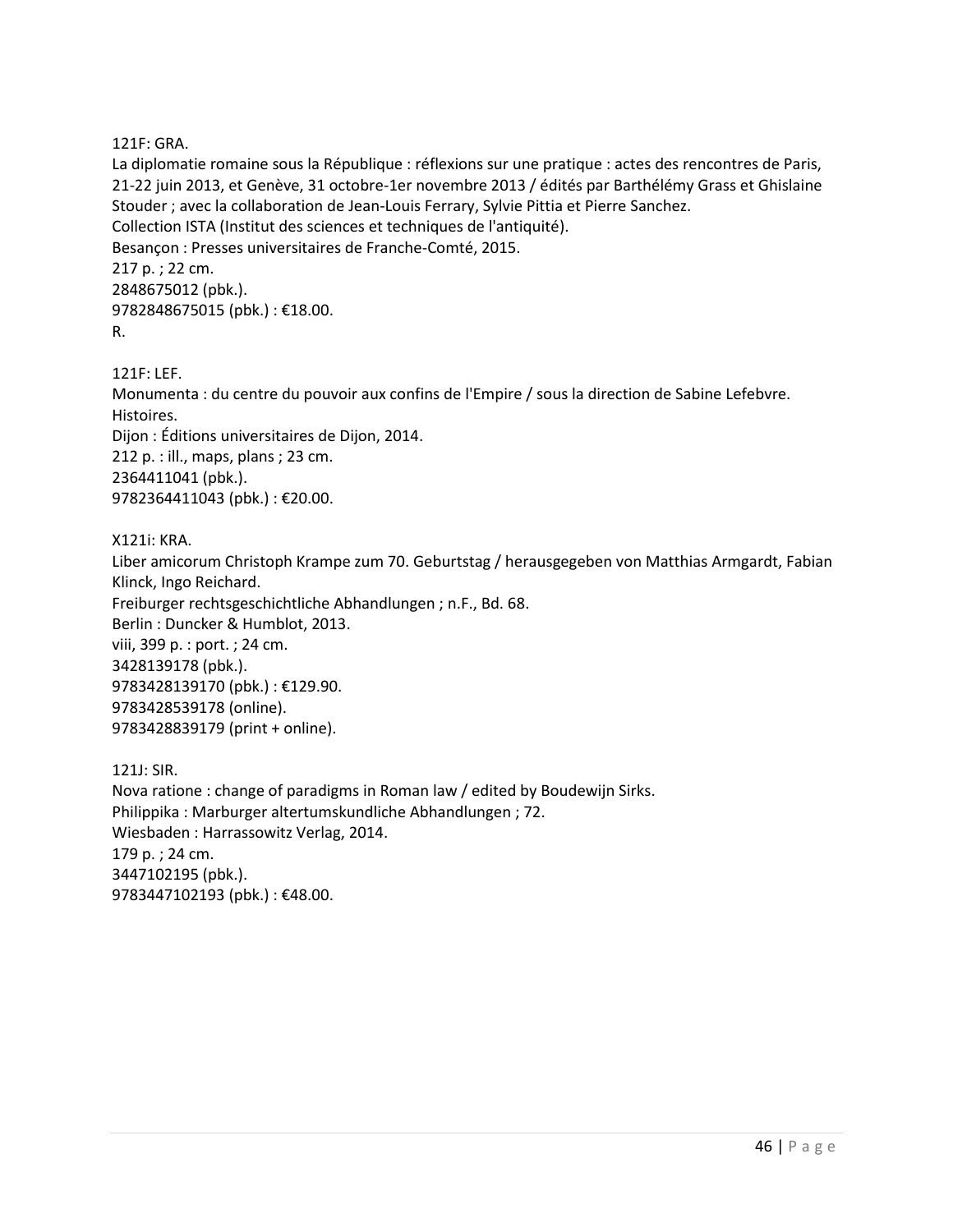## <span id="page-46-0"></span>**122-123: RELIGION AND PHILOSOPHY**

122A: BAG.

Sulle rive dell'Acheronte : costruzione e percezione della sfera del post mortem nel Mediterraneo antico / a cura di Igor Baglioni. Religio : collana di studi del Museo delle religioni "Raffaele Pettazzoni". Roma : Quasar, 2014-2015. 2 v. (207, 280 p.) : ill. ; 24 cm. 8871405706 (v. 1 : pbk.). 9788871405704 (v. 1 : pbk.) : €24.00. 8871405714 (v. 2 : pbk.). 9788871405711 (v. 2 : pbk.) : €30.00.

122A: CHA.

Panthéon en poche : dieux et déesses de l'Antiquité / textes réunis et présentés par Laure de Chantal ; précédé d'un entretien avec Pierre Brunel. 2e tirage. Signets ; 1. Paris : Les Belles Lettres, 2013. xiii, 352 p. : maps ; 18 cm. 2251030018 (pbk.). 9782251030012 (pbk.) : €14.50.

122A: JAY. Héros voyageurs et constructions identitaires / édité par Ghislaine Jay-Robert & Cécile Jubier-Galinier. Collection Études. Perpignan : Presses universitaires de Perpignan, 2014. 430 p. : ill. (some col.) ; 24 cm. 2354122330 (pbk.). 9782354122331 (pbk.) : €26.00.

122A Copy 4: MOR. Morford, Mark Percy Owen, 1929- Classical mythology / Mark P.O. Morford, Robert J. Lenardon, Michael Sham. Internat. 10th ed. Oxford : Oxford University Press, 2015. xvi, 806, 44 p., [16] p. of col. plates : ill., maps, plans, geneal. tables ; 26 cm. 019999739X (pbk.). 9780199997398 (pbk.) : £39.99.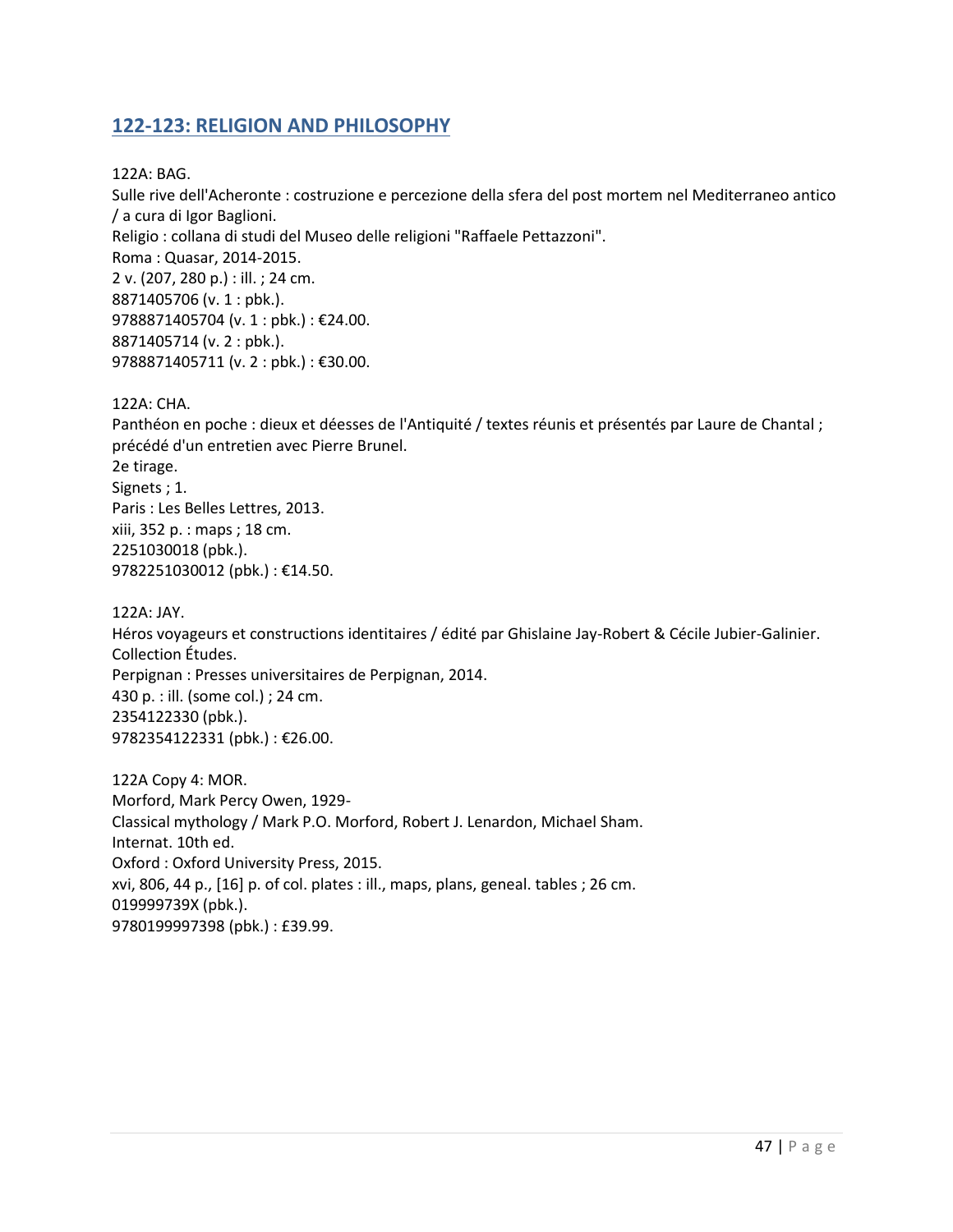122A: RUE. Rücker, Michaela. "Pharmakeía und crimen magiae" : Frauen und Magie in der griechisch-römischen Antike / Michaela Rücker. Philippika : Marburger altertumskundliche Abhandlungen ; 78. Wiesbaden : Harrassowitz Verlag, 2014. vi, 256 p. ; 24 cm. 3447102837 (pbk.). 9783447102834 (pbk.): €58.00.

122A: SAU. Sauzeau, Pierre. La quatrième fonction : altérité et marginalité dans l'idéologie des Indo-Européens / Pierre et André Sauzeau. Vérité des mythes ; 38. Paris : Les Belles lettres, 2012. 410 p. : ill. ; 22 cm. 2251385630 (pbk.). 9782251385631 (pbk.) : €45.00.

122A: SON. Sonnabend, Holger, 1956- Götterwelten : die Religionen der Antike / Holger Sonnabend. Darmstadt : Theiss, Imprint der WBG, 2014. 192 p. : col. ill., maps ; 28 cm. 3806226350 (hbk.). 9783806226355 (hbk.) : €29.95.

122A: STR. Daughters of Hecate : women and magic in the ancient world / edited by Kimberly B. Stratton with Dayna S. Kalleres. Oxford : Oxford University Press, 2014. xv, 533 p. ; 25 cm. 0195342712 (pbk.). 9780195342710 (pbk.) : £25.99. 0195342704 (hbk.). 9780195342703 (hbk.) : £64.00. 9780199711550. 9780199387748.

122B: GAR. Realidad, fantasía, interpretación, funciones y pervivencia del mito griego : estudios en honor del profesor Carlos García Gual / Aurelio Pérez Jiménez (ed.). 1a ed. Zaragoza : Libros Pórtico, 2014. 768 p. : ill. (some col.), port. ; 24 cm. 847956136X (pbk.). 9788479561369 (pbk.): €60.00.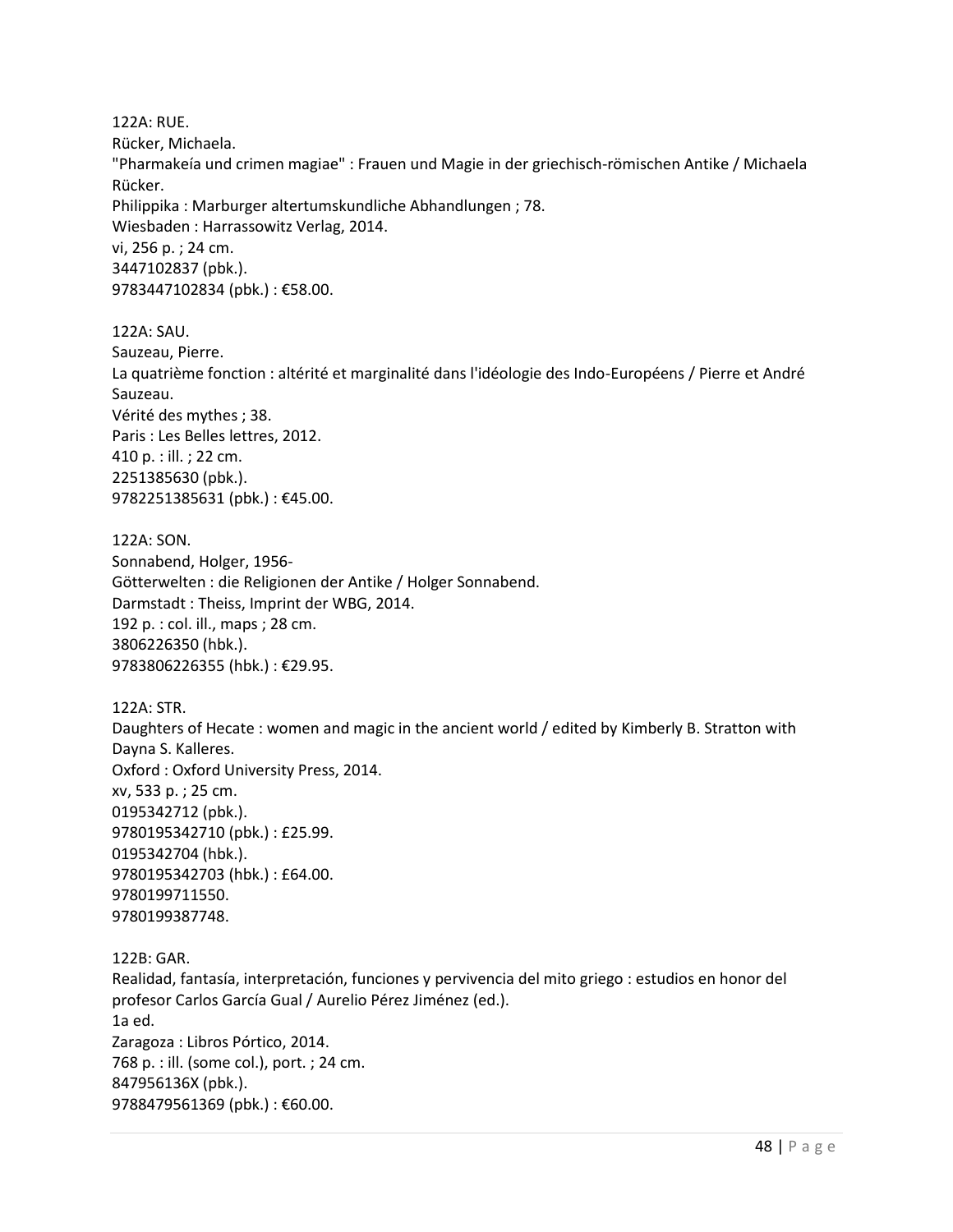122G: MAC. Macchioro, Vittorio, 1880-1958. Zagreus : studi intorno all'orfismo / Vittorio Macchioro ; a cura di Christian Pugliese. Abraxas ; 15. Milano : Mimesis, 2014. xli, 712 p. : ill. ; 21 cm. 8857518272 (pbk.). 9788857518275 (pbk.) : €29.00.

122i: BLO.

Religious identities in the Levant from Alexander to Muhammed : continuity and change / edited by Michael Blömer, Achim Lichtenberger, and Rubina Raja. Contextualizing the sacred ; v. 4. Turnhout, Belgium : Brepols, 2015. xxxvi, 422 p. : ill., maps, plans ; 28 cm. 2503544452 (pbk.). 9782503544458 (pbk.) : €135.00. R.

122K Copy 3: STE.

The impact of Rome on cult places and religious practices in ancient Italy / edited by Tesse D. Stek & Gert-Jan Burgers. Bulletin of the Institute of Classical Studies. Supplement ; 132. London : Institute of Classical Studies, School of Advanced Study, University of London, 2015. viii, 331 p. : ill. (some col.), maps, plans ; 25 cm. 1905670583 (pbk.). 9781905670581 (pbk.) : £48.00. R.

122L.1B: MAS. Mastrocinque, Attilio. Bona Dea and the cults of Roman women / Attilio Mastrocinque. Alte Geschichte. Potsdamer altertumswissenschaftliche Beiträge ; Bd. 49. Stuttgart : Steiner, 2014. 209 p. : ill. ; 25 cm. 3515107525 (pbk.). 9783515107525 (pbk.) : €52.00. 9783515107549 (online). R.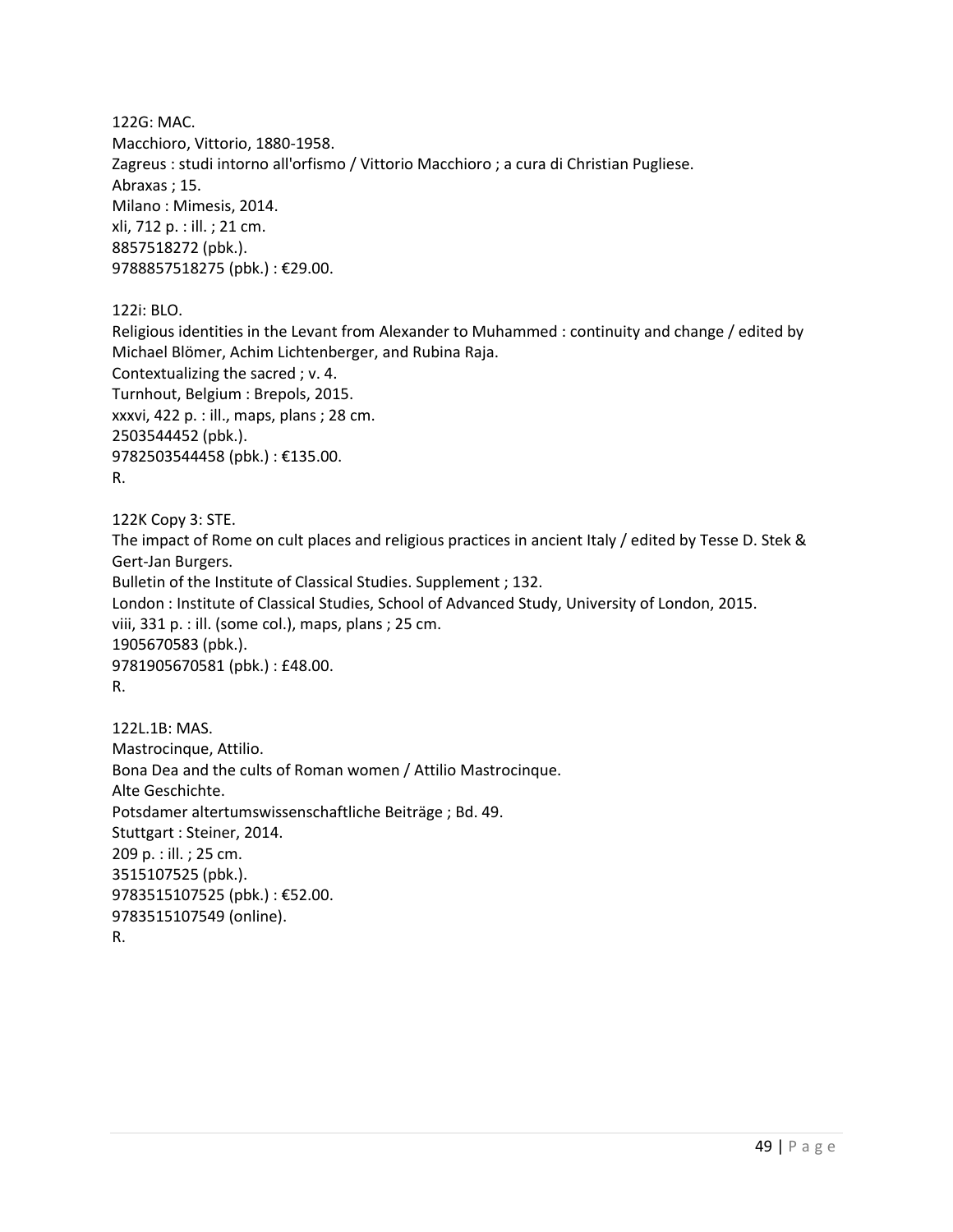122L.4: STU. Sturm, Robert, 1971- Diana : die Darstellung der römischen Göttin in antiken und postantiken Quellen / Robert Sturm. Studien zur Geschichtsforschung des Altertums ; Band 30. Hamburg : Verlag Dr. Kovač, 2014. 222 p. : ill. ; 21 cm. 3830081952 (pbk.). 9783830081951 (pbk.) : €79.90.

122L.7: BUR. Burchett, Bessie Rebecca. Giano nel culto e nella vita di Roma antica : studio sulle religioni romane / Bessie Rebecca Burchett. Collana Religio Romana ; 07. Forlì : Victrix, [2014]. viii, 102 p. ; 21 cm. 888864671X (pbk.). 9788888646718 (pbk.) : €12.00.

123B: CON. Proceedings of the Boston Area Colloquium in Ancient Philosophy. Vol. 29, 2013 / edited by Gary M. Gurtler, S.J., William Wians. Leiden : Brill, 2014. x, 228 p. ; 25 cm. 9004268375 (hbk.). 9789004268371 (hbk.) : €114.00 / \$148.00.

123H: DOY. Doyle Sánchez, Daniel. La doctrina estoica de la oikeiosis : reconstrucción sistemática de la fundamentación de la moral en el estoicismo / Daniel Doyle Sánchez. Reason and normativity ; v. 10 = Razon y normatividad ; v. 10 = Vernunft und Normativität ; Bd. 10. Hildesheim ; New York : Gerog Olms Verlag, 2014. 501 p. ; 21 cm. 3487151766 (pbk.). 9783487151762 (pbk.) : €68.00.

123H: STO. Veillard, Christelle. Les stoïciens. 2, Le stoïcisme intermédiaire : Diogène de Babylonie, Panétius de Rhodes, Posidonius d'Apamée / Christelle Veillard. Figures du savoir ; 58. Paris : Les Belles Lettres, 2015. 266 p. ; 19 cm. 2251760806 (pbk.). 9782251760803 (pbk.) : €19.00.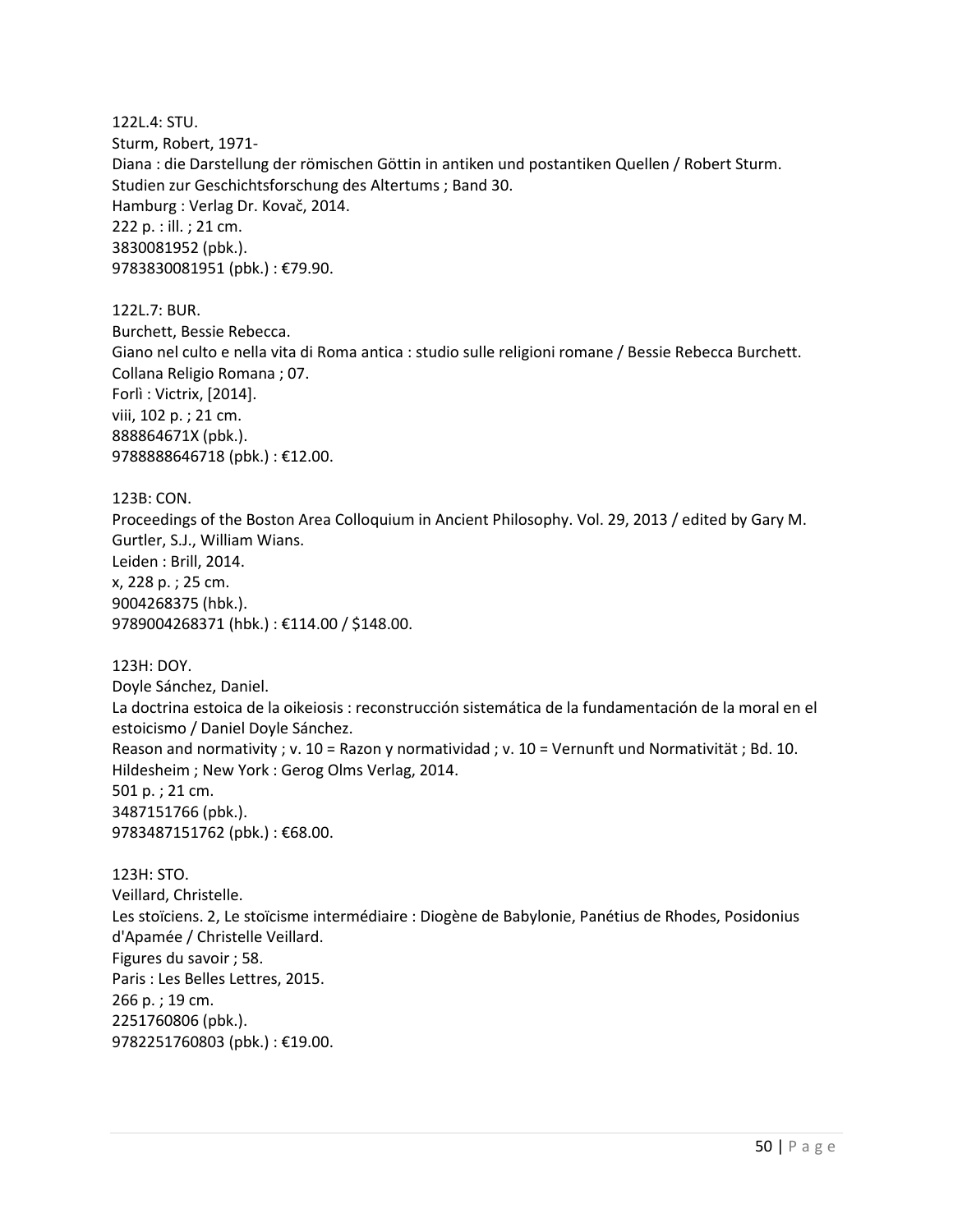123i: SCH. Schiavon, Georgia. Felicità antica e infelicità moderna : l'epicureismo e Leopardi / Georgia Schiavon. Studi (Milan, Italy) ; 25. Milano : Alboversorio, 2015. 391 p. ; 21 cm. 889755394X (pbk.). 9788897553946 (pbk.) : €25.00.

123i: VER. Verde, Francesco. Elachista : la dottrina dei minimi nell'epicureismo / Francesco Verde. Ancient and medieval philosophy. Series I / De Wulf-Mansion Centre ; 48. Leuven : Leuven University Press, 2013. xii, 440 p. : ill. ; 25 cm. 9058679470 (hbk.). 9789058679475 (hbk.) : €99.50.

123J Copy 2: GUT. Gutas, Dimitri. Avicenna and the Aristotelian tradition : introduction to reading Avicenna's philosophical works / by Dimitri Gutas. 2nd, rev. and enl. ed. / including an inventory of Avicenna's authentic works. Leiden : Brill, 2014. xxxi, 617 p. ; 24 cm. 900425580X (hbk.) : €167.00. 9789004255807 (hbk.) : €167.00. 9004201726 (pbk.). 9789004201729 (pbk.). 9789004262072 (e-book).

123J: TAN. Tanaseanu-Döbler, Ilinca. Theurgy in late antiquity : the invention of a ritual tradition / Ilinca Tanaseanu-Döbler. Beiträge zur europäischen Religionsgeschichte (BERG) ; v. 1. Göttingen : Vandenhoeck & Ruprecht, 2013. 325 p. ; 24 cm. 3525540205 (hbk.). 9783525540206 (hbk.) : €84.99.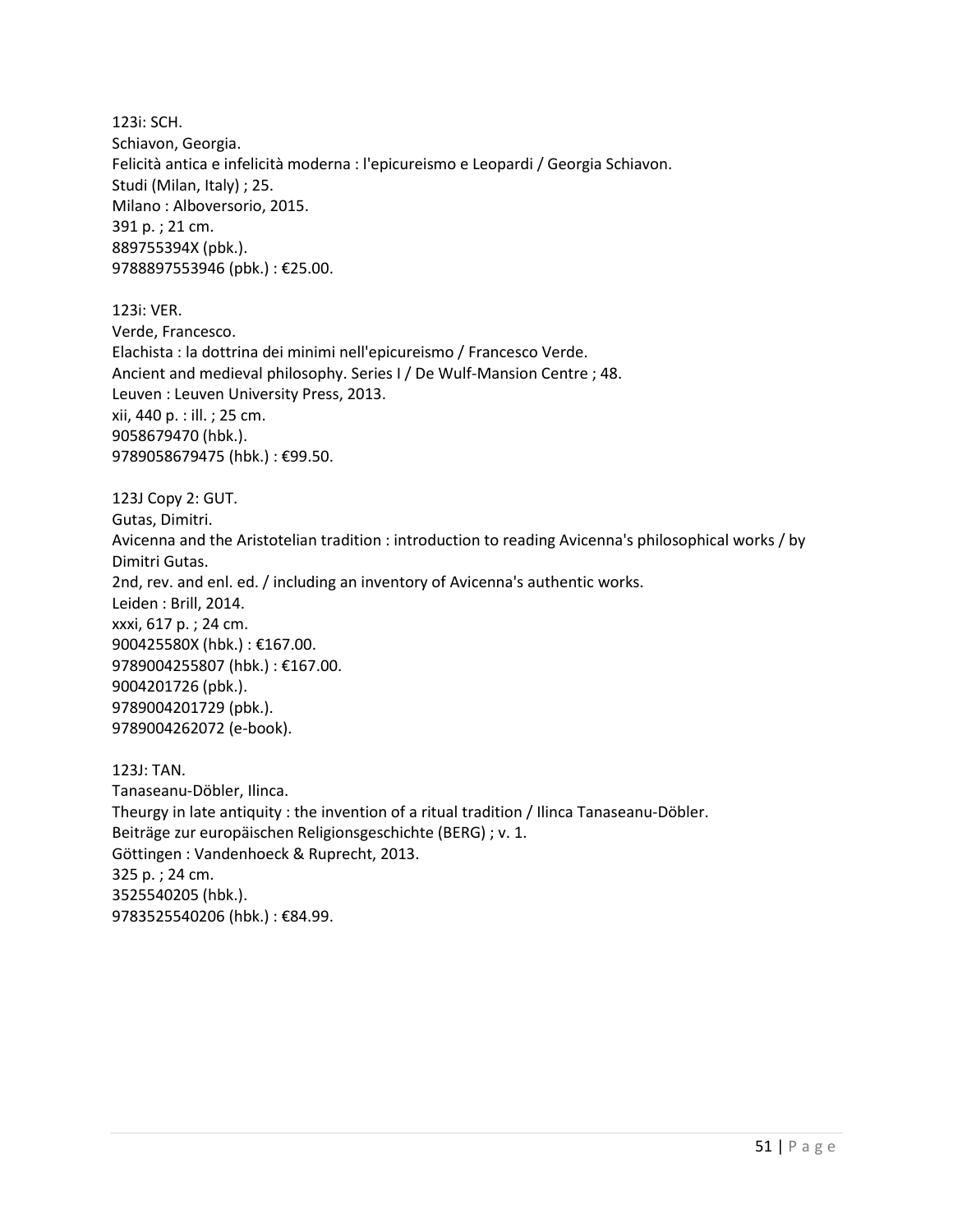## <span id="page-51-0"></span>**127: SCIENCE AND TECHNOLOGY**

127D: KUE. Künzl, Ernst. Medica : die Ärztin / Ernst Künzl. Mainz am Rhein : Nünnerich-Asmus Verlag & Media, 2013. 120 p. : 54 ill., map ; 22 cm. 3943904202 (pbk.). 9783943904208 (pbk.) : €19.90.

127F.1C: GRA. Grassmann, Hans-Christian. Die Funktion von Hypokausten und Tubuli in antiken romischen Bauten, insbesondere in Thermen : Erklarungen und Berechnungen / Hans-Christian Grassmann. BAR international series ; 2309. Oxford : Archaeopress, 2011. 57 p. : ill. (some col.) ; 30 cm. 1407308920 (pbk.). 9781407308920 (pbk.) : £22.00.

X127F.2B: KOK. Corpus archaiōn latomeiōn latomeia tou helladikou chōrou apo tous proïstorikous eōs tous mesaiōnikous chronous / Geōrgia Kokkorou-Aleura ... [et al.]. Athēna : Institouto tou vivliou A. Kardamitsa & Sia, 2014. 368 p. : ill. ; 29 cm. 960354342X (pbk.). 9789603543428 (pbk.) : €105.00.

127F.2D: DEG. Glass making in the Greco-Roman world : results of the ARCHGLASS project / edited by Patrick Degryse. Studies in archaeological sciences ; 4. Leuven : Leuven University Press, 2014. 189 p. : ill. ; 25 cm. 9462700079 (hbk.). 9789462700079 (hbk.) : €25.00.

## <span id="page-51-1"></span>**128-135: ART**

128C: EST. Figures de dieux : construire le divin en image / sous la direction de Sylvia Estienne ... [et al.]. Collection "Histoire". Série "Histoire ancienne." Rennes : Presses universitaires de Rennes, 2015. 380 p., xxxii p. of col. plates : ill. (some col.), plans ; 24 cm. 2753535221 (pbk.). 9782753535220 (pbk.) : €21.00. H. and R.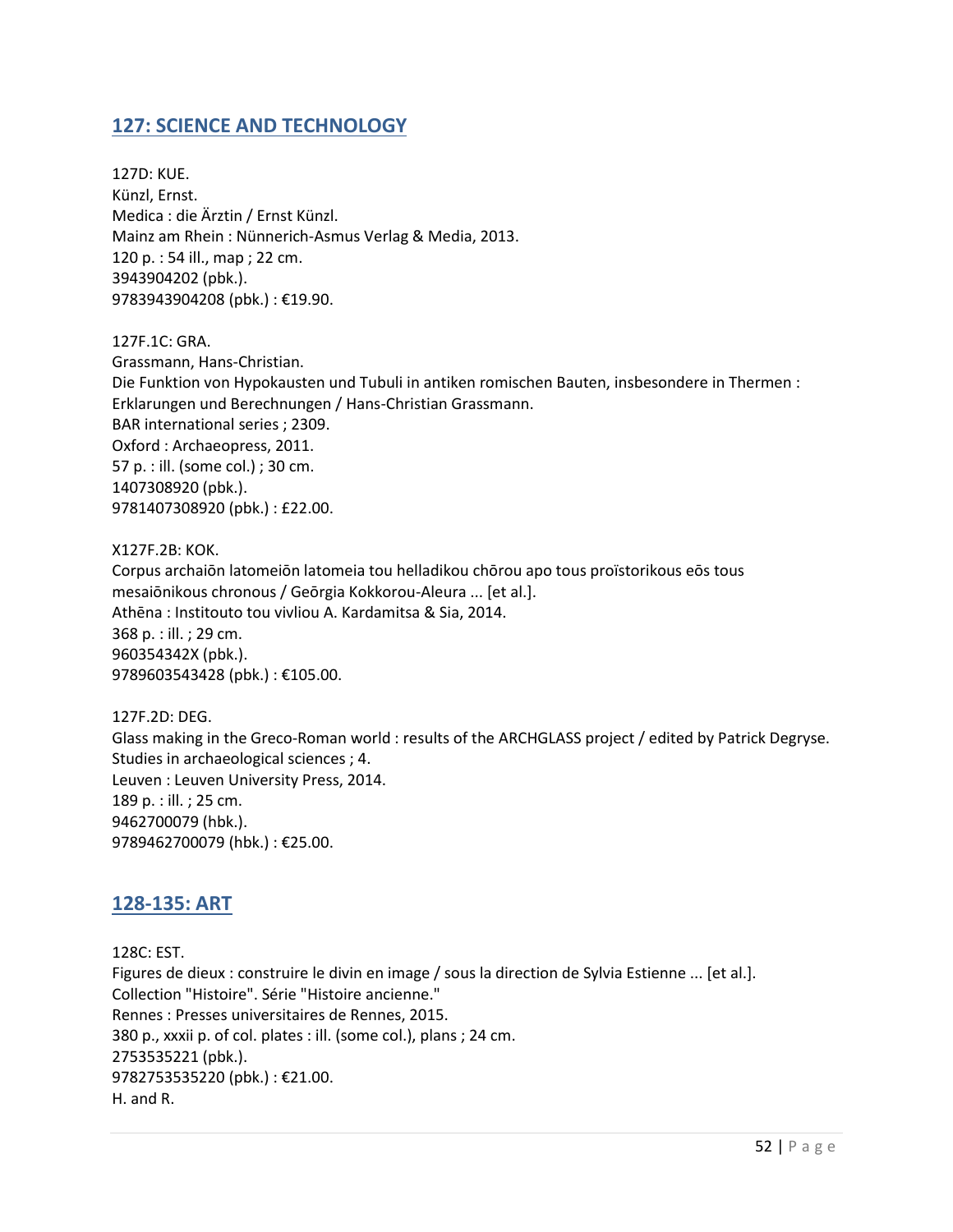128C: ZIM.

Rezeption, Zeitgeist, Fälschung - Umgang mit Antike(n) : Akten des Internationalen Kolloquiums am 31. Januar und 1. Februar 2014 in Tübingen / Kathrin Barbara Zimmer (Hrsg.). Tübinger Archäologische Forschungen ; Bd. 18. Rahden/Westf. : VML, Verlag Marie Leidorf GmbH, 2015. vi, 364 p. : ill., music, plans ; 31 cm. 3896469983 (hbk.). 9783896469984 (hbk.) : €59.80. H. or R.

128D: BAR. Barringer, Judith M., 1959- The art and archaeology of ancient Greece / Judith M. Barringer. Cambridge : Cambridge University Press, 2014. xx, 438 p. : ill. (chiefly col.), maps, plans ; 29 cm. 1107001234 (hbk.). 9781107001237 (hbk.) : £80.00 / \$160.00. 0521171806 (pbk.). 9780521171809 (pbk.) : £40.00 / \$95.00. H.

X128G: ENG. Engemann, Josef. L'art romain tardif et paléochrétien : de Constantin à Justinien / Josef Engemann. Histoire de l'art romain ; 5. Paris : Picard, 2014. 269 p. : ill. (some col.), facs, plans ; 34 cm. 2708409670 (hbk.). 9782708409675 (hbk.) : €89.00.

129B: ABD. Abdelwahed, Youssri Ezzat Hussein. Egyptian cultural identity in the architecture of Roman Egypt (30 BC-AD 325) / Youssri Ezzat Hussein Abdelwahed. Archaeopress Roman archaeology ; 6. Oxford : Archaeopress, 2015. x, 222 p. : ill., maps, plans ; 30 cm. 1784910643 (pbk.). 9781784910648 (pbk.) : £37.00.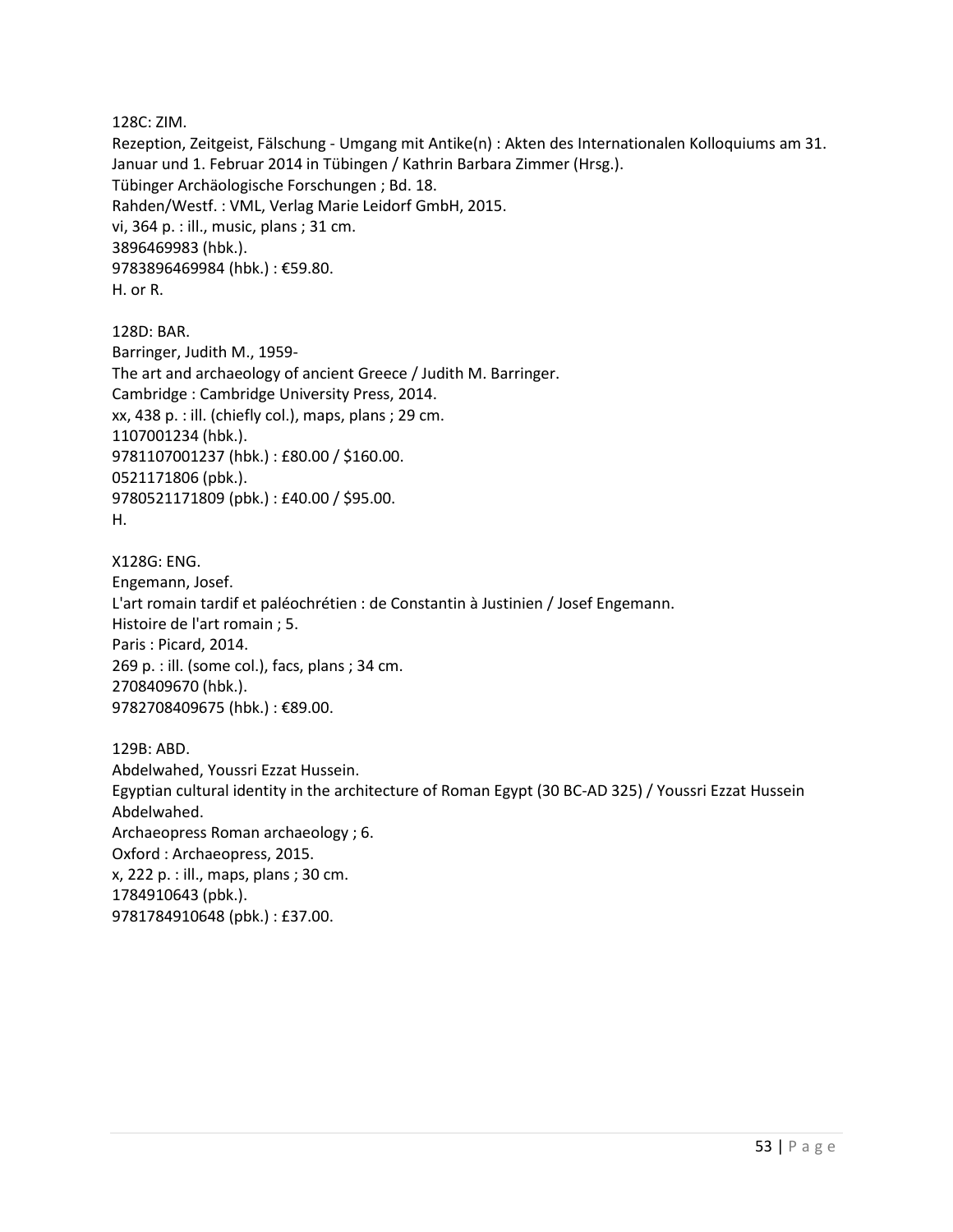X129F: PEN.

La villa restaurata e i nuovi studi sull'edilizia residenziale tardoantica : atti del Convegno internazionale del Centro interuniversitario di studi sull'edilizia abitativa tardoantica nel Mediterraneo (CISEM), (Piazza Armerina, 7-10 novembre 2012) / a cura di Patrizio Pensabene e Carla Sfameni. Insulae Diomedeae ; 23. Bari : Edipuglia, 2014. 702 p. : ill. (some col.), maps, plans ; 30 cm. 8872287235 (pbk.). 9788872287231 (pbk.) : €100.00.

ST.7.

Paz Peralta, Juan Ángel.

Los cubos de las murallas de Zaragoza y del palacio de la Aljafería (1065-1075) : paradigmas de la arquitectura militar en al-Andalus : su emulación en las murallas urbanas del reino de León y Castilla y Francia / Juan A. Paz Peralta.

Caesaraugusta ; 84.

Zaragoza : Institucion Fernando el Católico, 2015. 329 p. : ill., map, plans ; 24 cm.

X130B: COS. Museo dei Brettii e degli Enotri : catalogo dell'esposizione / a cura di Maria Cerzoso e Alessandro Vanzetti. Soveria Mannelli : Rubbettino, 2014. xxi, 720 p. : ill. (some col.), maps, plans ; 30 cm. 8849842333 (hbk.). 9788849842333 (hbk.) : €49.00.

131C: LAU. Laube, Ingrid. Expedition Ernst von Sieglin : Skulpturen des Hellenismus und der Kaiserzeit aus Ägypten : die Sammlungen in Dresden, Stuttgart und Tübingen / Ingrid Laube ; mit Aufnahmen von Thomas Zachmann und Hendrik Zwietasch. München : Hirmer Verlag, 2012. 403 p. : ill. (chiefly col.) ; 29 cm. 3777456918 (hbk.). 9783777456911 (hbk.) : €49.90.

#### 131J: HAM.

The Winged Victory of Samothrace : rediscovering a masterpiece / edited by Marianne Hamiaux, Ludovic Laugier, and Jean-Luc Martinez. Paris : Musée du Louvre : Somogy, 2015. 197 p. : ill. (mostly col.), plans ; 31 cm. 2757209124 (Somogy : hbk.). 9782757209127 (Somogy : hbk.) : €35.00. 2350315010 (Musée du Louvre : hbk.). 9782350315010 (Musée du Louvre : hbk.) : €35.00. H.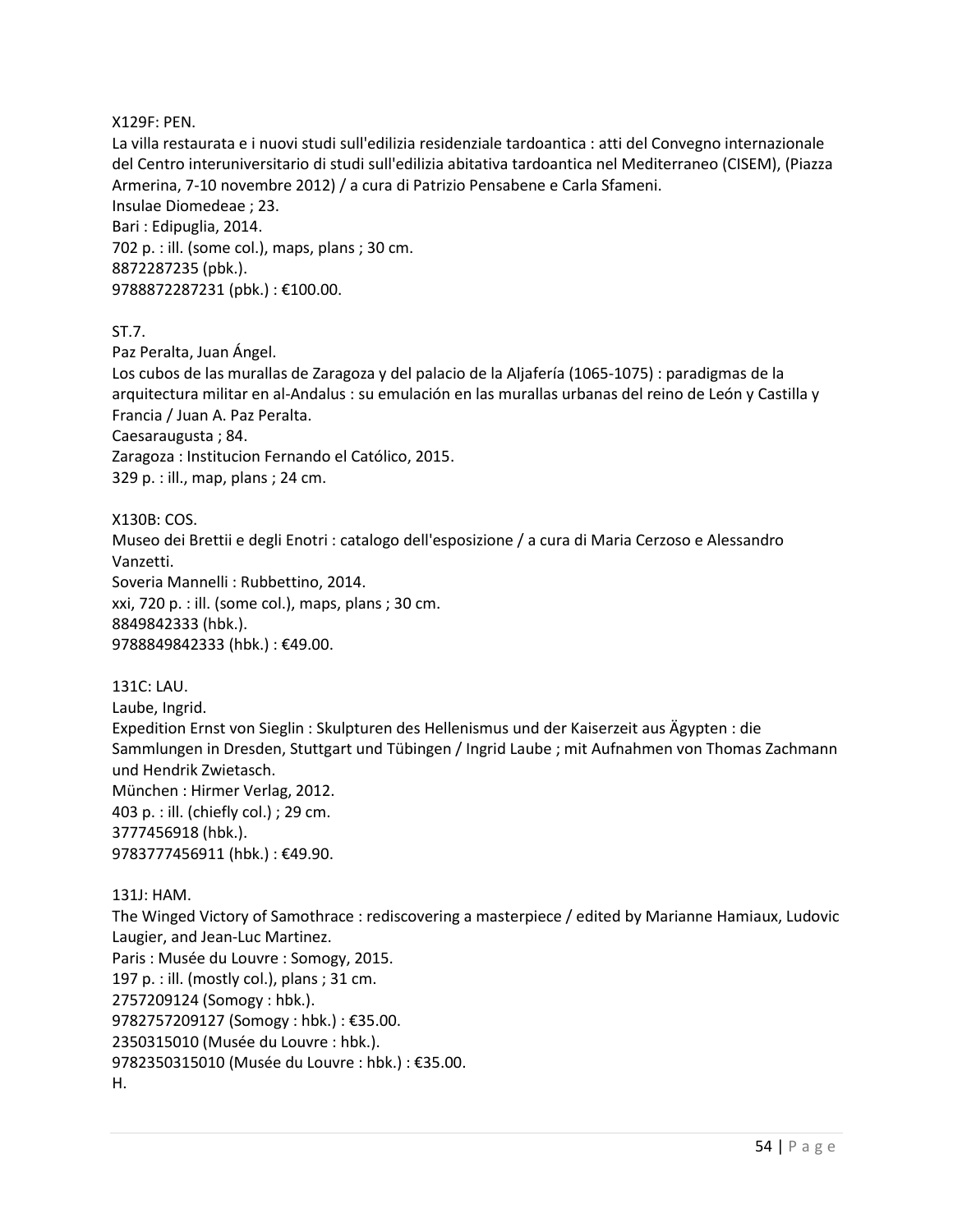131M: CON.

Escultura romana en Hispania. VII, Homenaje al Prof. Alberto Balil ; [VII reunión de escultura romana en Hispania, Santiago de Compostela y Lugo, 4-6 de Julio de 2011] / Fernando AcuñaJuan Manuel Abascal, Rosario Cebrián, editores científicos.

Santiago de Compostela : [s.n.], 2013. 446 p. : ill., map, plan, ports ; 23 cm. 8484087395 (pbk.). 9788484087397 (pbk.) : €28.00.

X132A: Aus 2.

Corpus vasorum antiquorum. The Nicholson Museum, The University of Sydney, Fasc. 2, Red figure & over-painted pottery of South Italy / Michael Turner, Alexander Cambitoglou. Corpus vasorum antiquorum. Australia ; fasc. 2. Sydney : Nicholson Museum, 2014. 111 p., [12] p., 134 p. of plates : ill. (chiefly col.) ; 33 cm. 1742103294 (hbk.). 9781742103297 (hbk.) : Aus.\$199.95.

X132B: BOE. Böhm, Stephanie, 1958- Korinthische Figurenvasen : Düfte, Gaben und Symbole / Stephanie Böhm. 1. Aufl. Regensburg : Schnell + Steiner, 2014. 287 p., [104] p. of plates : ill. (chiefly col.), map ; 31 cm. 379542870X (hbk.). 9783795428709 (hbk.) : €99.00.

132B: MAN. La Collezione Rizzon a Manfredonia : una raccolta di ceramiche dell'antica Puglia acquisita al patrimonio della città / catalogo dei materiali, Giuseppina Diomede. Foggia : Claudio Grenzi editore, 2014. 40 p. : col. ill. ; 31 cm. 8884315689 (pbk.). 9788884315687 (pbk.) : €19.00.

132B: PAR. Coulié, Anne. La céramique de la Grèce de l'Est : le style des chèvres sauvages : la collection du musée du Louvre / Anne Coulié ; avec la collaboration d'Anne Bouquillon. Montreuil : Gourcuff - Gradenigo Editions ; Paris : Louvre Éditions, 2014. 207 p. : ill. (chiefly col.), map ; 27 cm. 2353402089 (Gourcuff - Gradenigo : pbk.). 9782353402083 (Gourcuff - Gradenigo : pbk.) : €44.00. 2350314952 ( Musée du Louvre : pbk.). 9782350314952 (Musée du Louvre : pbk.) : €44.00.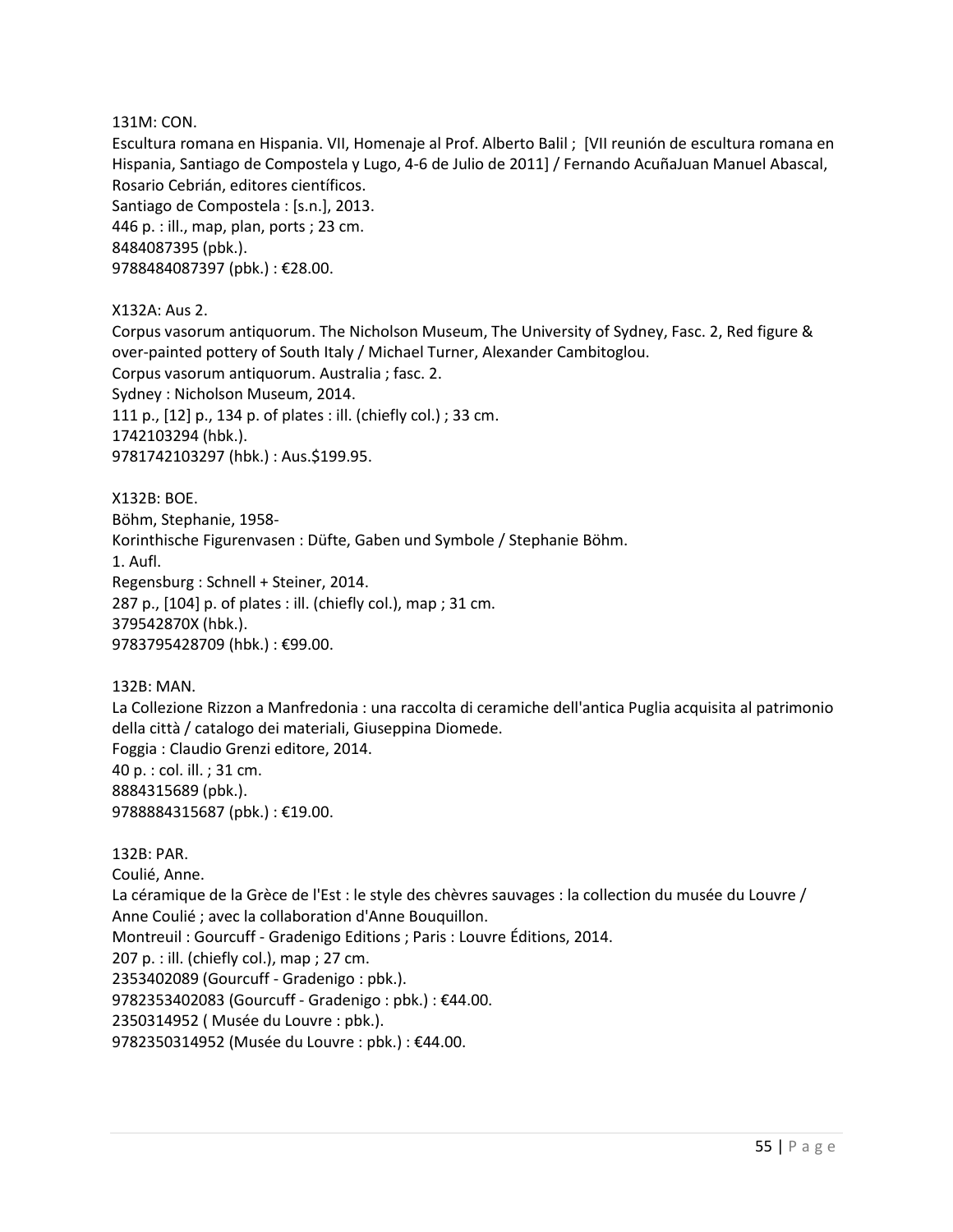132G: HUG.

Le vase qui parle : Un dispositif numérique de médiation pour le patrimoine culturel / Christophe Hugot, Isabelle Westeel (dir.) ; préface de Fabienne Blaise. Villeneuve d'Ascq : Pu du Septentrion, 2014. 64 p. : col. ill. ; 21 cm. 2757405993 (pbk.). 9782757405994 (pbk.) : €8.00.

132G: SCH.

The regional production of red-figure pottery : Greece, Magna Graecia and Etruria / Edited by Stine Schierup & Victoria Sabetai. Gösta Enbom monographs ; v.4. Aarhus, Denmark : Aarhus Universitetsforlag 2014. 358 p. : ill. (some col.), maps (some col.) ; 25 cm. 8771243933 (hbk.). 9788771243932 (hbk.) : £30.00.

132J.2: LOU.

Loughton, Matthew.

The Arverni and Roman wine : Roman amphorae from Late Iron Age sites in the Auvergne (Central France) : chronology, fabrics and stamps / Matthew Loughton.

Archaeopress Roman archaeology ; 2. Oxford : Archaeopress 2014. x, 626 p. : ill., maps ; 30 cm.

1784910422 (pbk.). 9781784910426 (pbk.) : £77.00.

132J.2: MAR.

La difusión comercial de las ánforas vinarias de Hispania Citerior-Tarraconensis (s. I a.C. - I. d.C.) / editado par Verònica Martínez Ferreras. Archaeopress Roman archaeology ; 4. Oxford : Archaeopress, 2015. xii, 220 p. : ill. (some col.), maps, plans ; 30 cm. 1784910627 (pbk.). 9781784910624 (pbk.) : £40.00. 9781784910631 (e-book).

133B: CON.

Peintures murales et stucs d'époque romaine : révéler l'architecture par l'étude du décor : actes du 26e Colloque de l'AFPMA, Strasbourg, 16 et 17 novembre 2012 / édité par Julien Boislève, Alexandra Dardenay et Florence Monier. Pictor; 3. Bordeaux : Ausonius, 2014. 345 p. : ill. (chiefly col.), maps (chiefly col.), plans (chiefly col.); 30 cm. 2356131221 (pbk.). 9782356131225 (pbk.) : €45.00. R.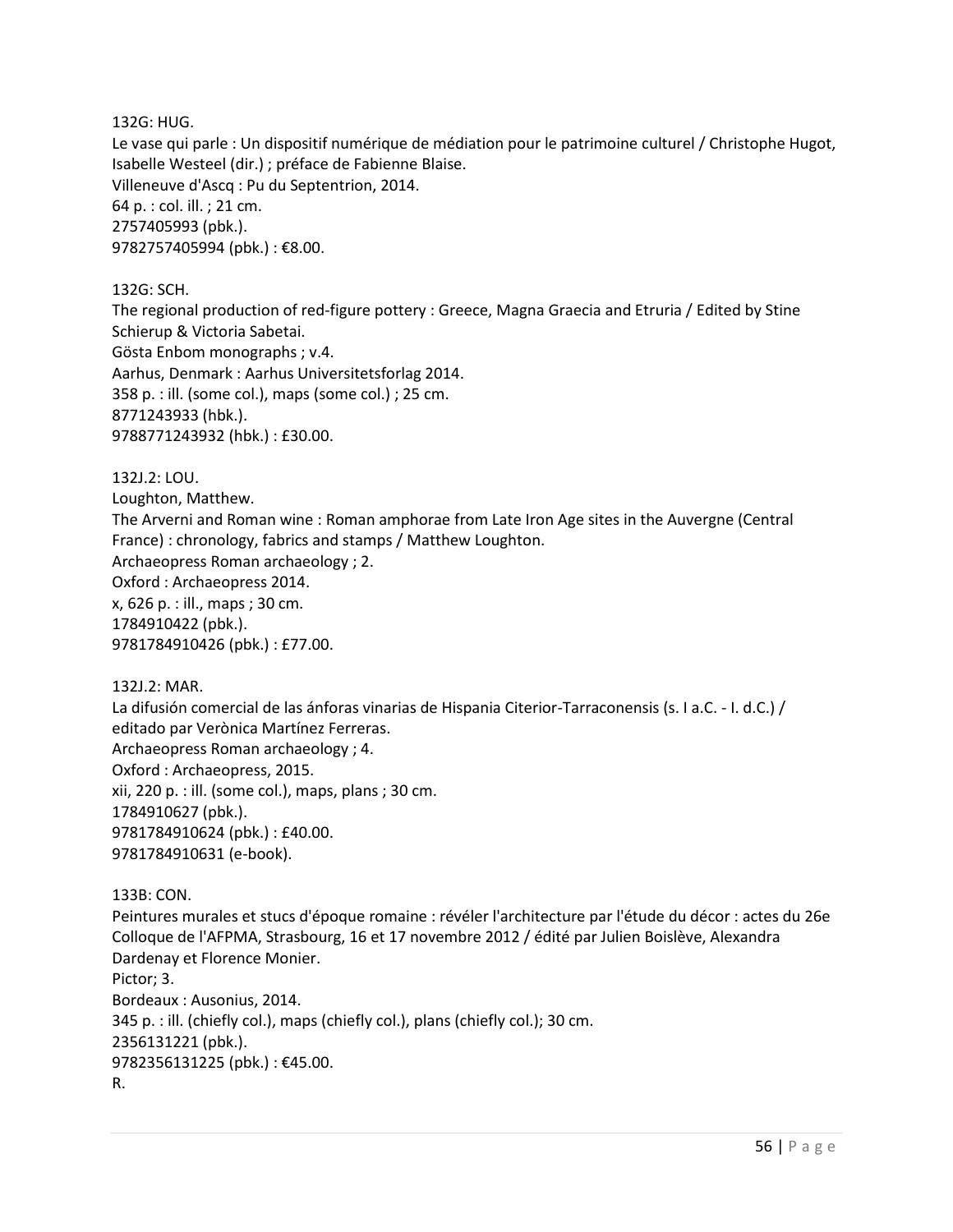133B: HEC.

Les décors peints et stuqués dans la cité des Médiomatriques, Ie-IIIe siècle p.C.: I. Metz-Divodurum / sous la direction de Dominique Heckenbenner et Magali Mondy ; avec les contributions de Arnaud Coutelas ... [et al.]. Pictor ; 4. Bordeaux : Ausonius, 2014. 269 p. : ill. (chiefly col.), maps, plans ; 30 cm. 235613123X (pbk.). 9782356131232 (pbk.) : €50.00.

133D.1: MAD. Madden, Andrew M. Corpus of Byzantine church mosaic pavements from Israel and the Palestinian territories / by Andrew M. Madden. Colloquia Antiqua ; 13. Leuven ; Walpole, MA : Peeters, 2014. xvi, 242 p. : ill., map ; 25 cm. 9042930616 (hbk.). 9789042930612 (hbk.) : €78.00.

X134B: ZER.

Koroplastikē kai mikrotechnia ston Aigaiako chōro apo tous geōmetrikous eōs kai tē Romaikē periodo : Diethnes synedrio stē mnēmē tēs Ēōs Zervoudakē, Rodos, 26-29 Noemvriou 2009 / epimeleia Angelikē Giannikourē. Athēna : Hypourgeio Politismou kai Athlētismou, 2014. 2 v. (448, 368 p.) : ill., maps, plans, port. ; 29 cm. 9608717426 (set : pbk.). 9789608717428(set : pbk.). 9608717434 (tomos 1 : pbk.). 9789608717435 (tomos 1 : pbk.) : €70.00. 9608717442 (tomos 2 : pbk.). 9789608717442 (tomos 2 : pbk.) : €70.00.

135G: TRI. Cingolani, Sofia. I vetri del Museo Archeologico di Tripoli / Sofia Cingolani. Archaeopress Roman archaeology ; 7. Oxford : Archaeopress, 2015. ii, 182 p. : ill., maps, plans ; 30 cm. 1784910945 (pbk.). 9781784910945 (pbk.) : £33.00.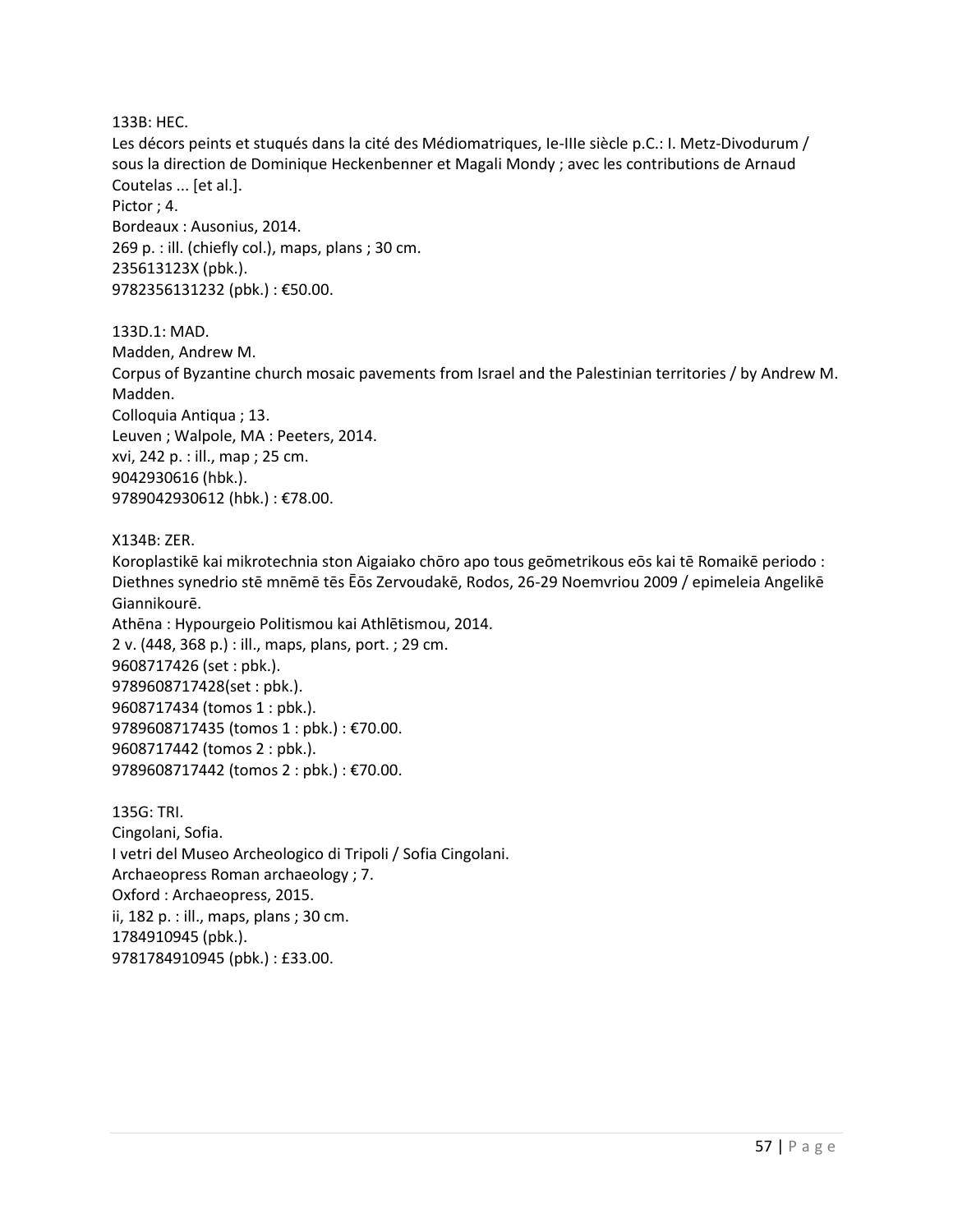## <span id="page-57-0"></span>**136: NUMISMATICS**

136N.1: MOT. Motta, Rosa Maria. Material culture and cultural identity : a study of Greek and Roman coins from Dora / Rosa Maria Motta. Archaeopress Archaeology. Oxford : Archaeopress, 2015. x, 103 p. : ill., map, plans ; 30 cm. 1784910929 (pbk.). 9781784910921 (pbk.) : £25.00. 9781784910938 (epdf).

136R.2: BUT. Butcher, Kevin. The metallurgy of Roman silver coinage : from the reform of Nero to the reform of Trajan / Kevin Butcher and Matthew Ponting ; with contributions by Jane Evans, Vanessa Pashley and Christopher Somerfield. Cambridge : Cambridge University Press, 2014. xxxii, 797 p., [12] p. of col. plates : ill. ; 26 cm. 1107027128 (hbk.). 9781107027121 (hbk.) : £110.00 / \$170.00. R.

136R.2: DEP. Depeyrot, Georges. Monnaies romaines : histoire et vie d'un empire / Georges Depeyrot. Collection Archéologie vivante. Lacapelle-Marival : Archéologie nouvelle, 2014. 192 p. : col. ill. ; 24 cm. 9791091458160 (pbk.) : €22.00.

136W: ZUR. Numismatica Ars Classica. The M. L. collection of coins of Magna Graecia and Sicily : The J. Falm collection : miniature masterpieces of Greek coinage depicting animals. Auktion (Numismatica Ars Classica) ; 82. Zürich : London : Numismatica Ars Classica, 2015. [71] p. : col. ill. ; 30 cm. (pbk.).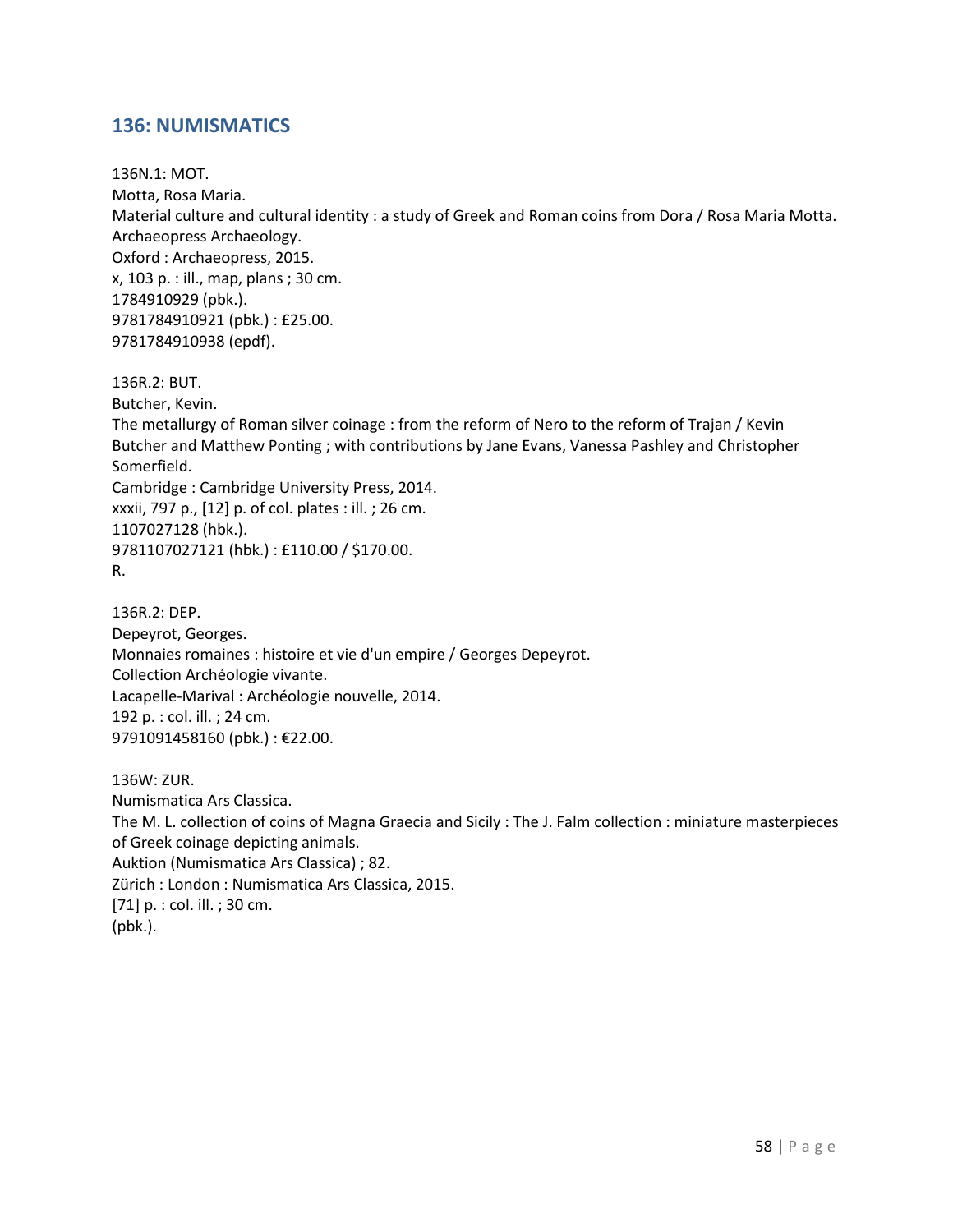## <span id="page-58-0"></span>**152-153: ANCIENT LIFE**

152F: BER. Bernet, Anne. Histoire des gladiateurs / Anne Bernet. Texto. Paris : Tallandier, 2014. 369 p. ; 18 cm. 9791021006676 (pbk.) : €10.50.

152F: MAN. Mann, Christian, 1971- Die Gladiatoren / Christian Mann. Originalausgabe. Beck'sche Reihe. Wissen ; 2772. München : C.H. Beck, 2013. 126 p. : ill., map ; 18 cm. 3406646085 (pbk.). 9783406646089 (pbk.) : €8.95.

152F: MAN. Mann, Christian, 1971- "Um keinen Kranz, um das Leben kämpfen wir!" : Gladiatoren im Osten des Römischen Reiches und die Frage der Romanisierung / Christian Mann. Studien zur Alten Geschichte ; Bd. 14. Berlin : Verlag Antike, 2011. 320 p. : ill. ; 23 cm. 3938032456 (hbk.). 9783938032459 (hbk.) : €64.90.

152F: MAT. Mattesini, Silvano, 1950- Il Colosseo era una chiesa / Silvano Mattesini ; con la collaborazione di Paula Badescu ; consulenza grafica di Marcella Mattesini. Roma : Palombi, 2014. 293 p. : ill., plans ; 21 cm. 8860606373 (pbk.). 9788860606372 (pbk.) : €15.00.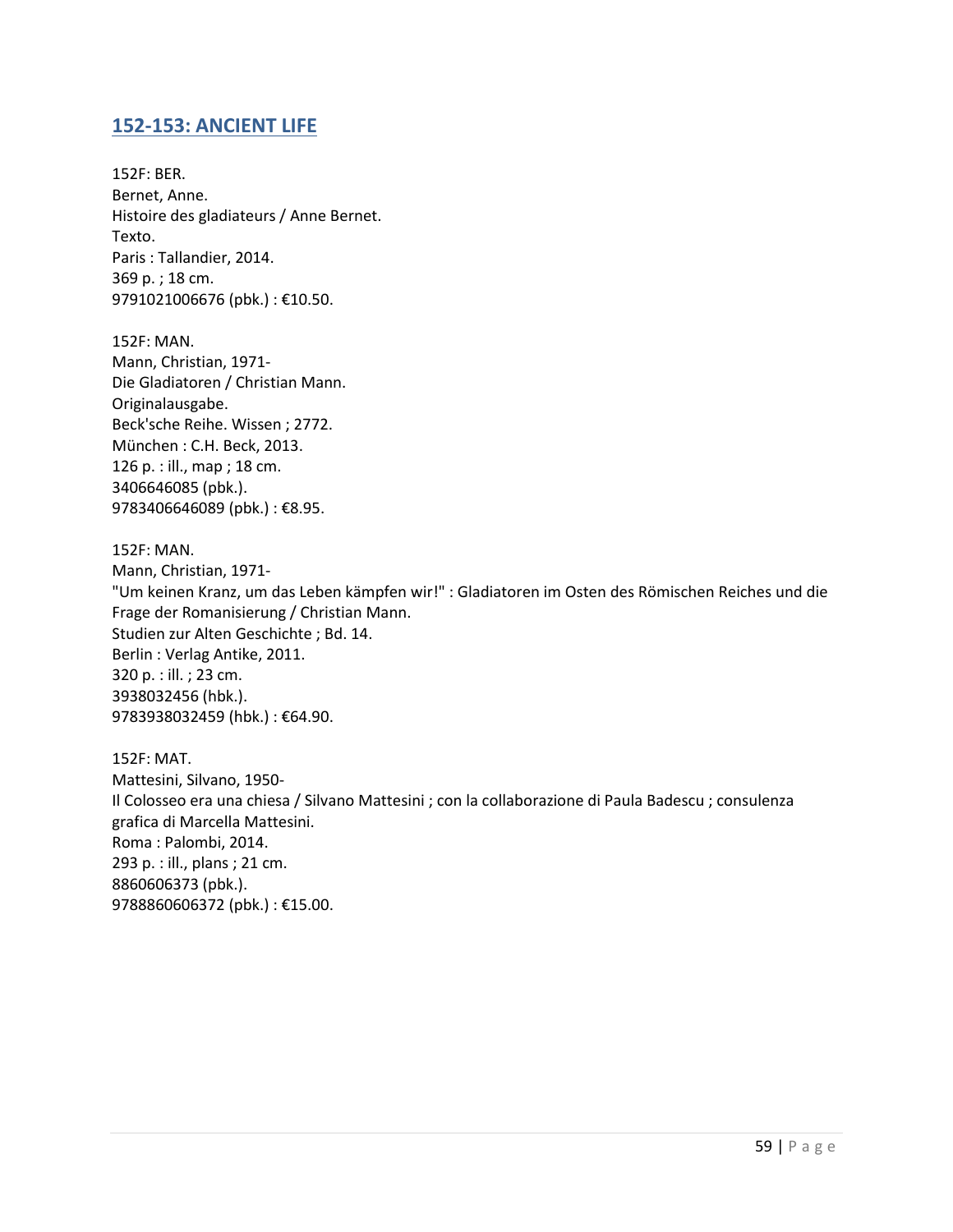#### 152F: VAD.

Gladiatoren und Kolosseum : Helden und Architektur im Dienst der Mächtigen / Kurator Rossella Rea = Gladiators and the Colosseum : heroes and architecture in the service of the powerful / curated by Rossella Rea ; [Herausgeber: Rainer Vollkommer - Liechtensteinisches Landesmuseum ; italienische Originaltexte: Rossella Rea]. [Vaduz] : Liechtensteinisches Landesmuseum, 2014.

125 p. : col. ill. ; 24 cm. 3952425907 (pbk.). 9783952425909 (pbk.) : €34.00.

#### 152H: ALF.

Luxury and dress : political power and appearance in the Roman Empire and its provinces / Carmen Alfaro Giner, Jónatan Ortiz García, M. Julia Martínez García (eds.). Valencia : Universitat de València, 2013. 223 p. : ill. (some col.), map ; 24 cm. 8437089808 (pbk.). 9788437089805 (pbk.) : €25.00.

152H: CON.

Production and trade of textiles and dyes in the Roman Empire and neighbouring regions = Producción y comercio de textiles y tintes del Mediterráneo en el mundo antiguo : actas del IV Symposium internacional sobre textiles y tintes del Mediterráneo en el mundo antiguo, Valencia, 5 al 6 de noviembre, 2010 / C. Alfaro, M. Tellenbach, J.Ortiz eds. Purpurae vestes ; 4. Valencia : Universitat de València, 2014. 265 p. : ill., maps ; 29 cm. 8437091837 (pbk.).

9788437091839 (pbk.) : €35.00.

152i: SAN. Fueron felices y comieron perdices : gastronomía y literatura / Germán Santana Henríquez (ed.). 1. ed. Madrid : Ediciones Clásicas, 2014. 276 p. : ill. ; 22 cm. 8478827994 (pbk.). 9788478827992 (pbk.) : €18.00.

152J: MAR. Fraude, mentiras y engaños en el mundo antiguo / Francisco Marco Simón, Francisco Pina Polo, José Remesal Rodríguez (eds.). 1a. ed. Col·lecció Instrumenta ; 45. Barcelona : Universitat de Barcelona, Publicacions i Edicions, 2014. 321 p. : ill. ; 30 cm. 8447538893 (pbk.). 9788447538898 (pbk.) : €40.00.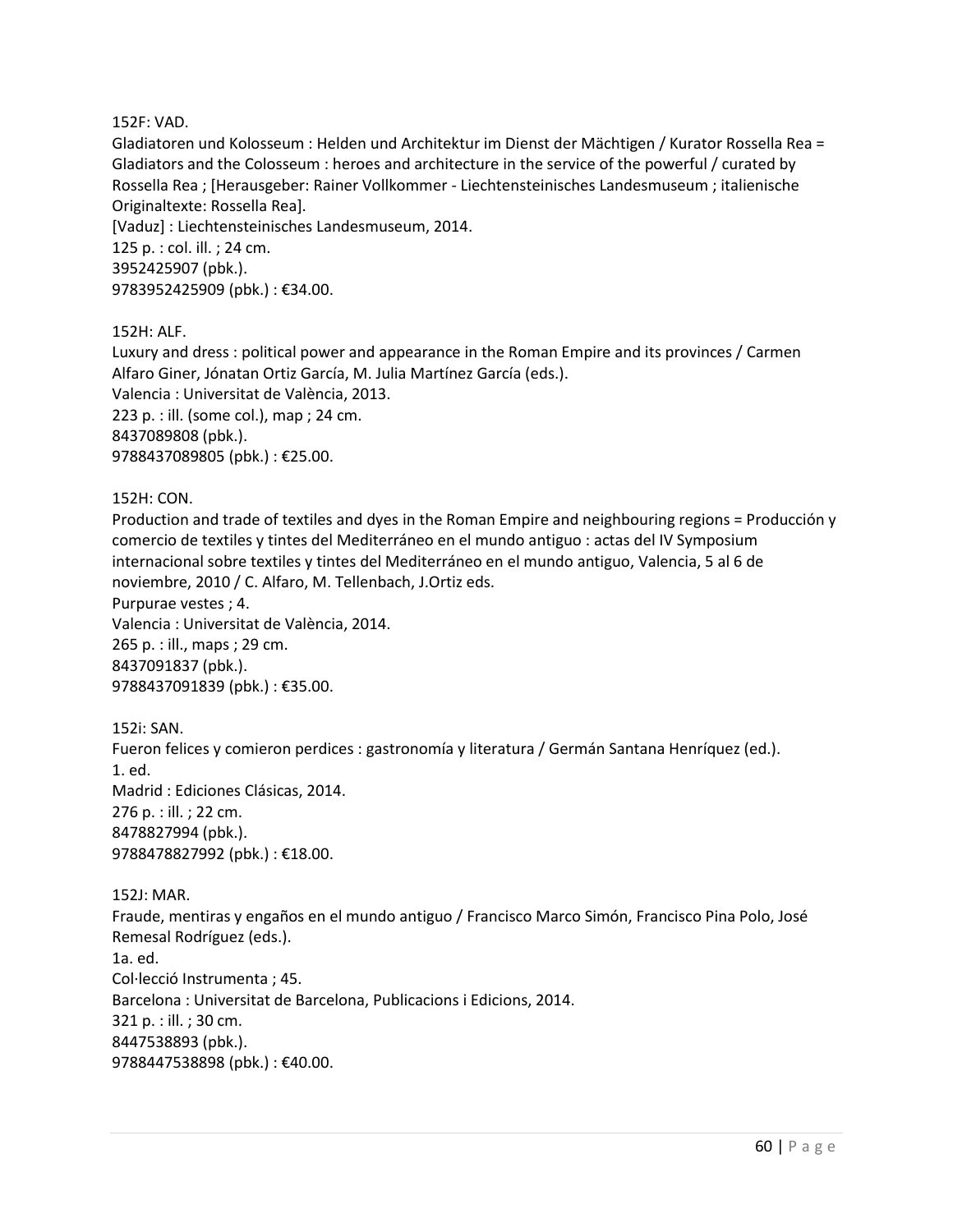152J.1: DIC.

A Roman women reader : selections from the second century BCE through the second century CE / [compiled by] Sheila K. Dickison and Judith P. Hallett. BC Latin readers. Mundelein, Illinois : Bolchazy-Carducci Publishers, Inc., 2015. xxii, 225 p. : 3 ill. ; 20 cm. 0865166625 (pbk.). 9780865166622 (pbk.) : \$19.00.

152J.1: MOR. Mädchen im Altertum = Girls in antiquity / Susanne Moraw, Anna Kieburg (Hrsg.). Frauen, Forschung, Archäologie ; Bd. 11. Münster : Waxmann, 2014. 436 p. : ill., plans ; 31 cm. 3830931018 (hbk.). 9783830931010 (hbk.) : €68.00. 9783830981015 online.

152J.2: SCH. Schnizlein, Moritz. Patchworkfamilien in der Spätantike / Moritz Schnizlein. Hypomnemata ; Bd. 191. Göttingen : Vandenhoeck & Ruprecht, 2012. 342 p. ; 24 cm. 3525252994 (hbk.). 9783525252994 (hbk.) : €89.99.

152J.2: VUO. Vuolanto, Ville. Children and asceticism in late antiquity : continuity, family dynamics and the rise of Christianity / Ville Vuolanto. Farnham : Ashgate, 2015. viii, 263 p. : ill. ; 25 cm. 1472414365 (hbk.). 9781472414366 (hbk.) : £70.00. 9781472414380 (ePub ebook) : £70.00. 9781472414373 (PDF ebook) : £70.00. R.

152J.3: FLU. Chauds latins : le sexe dans l'Antiquité romaine / [présenté par] Laurent Flutsch, Sophie Weber. Gollion : Infolio, 2014. 133 p. : ill. (chiefly col.) ; 24 cm. 2884747400 (pbk.). 9782884747400 (pbk.) : €19.90.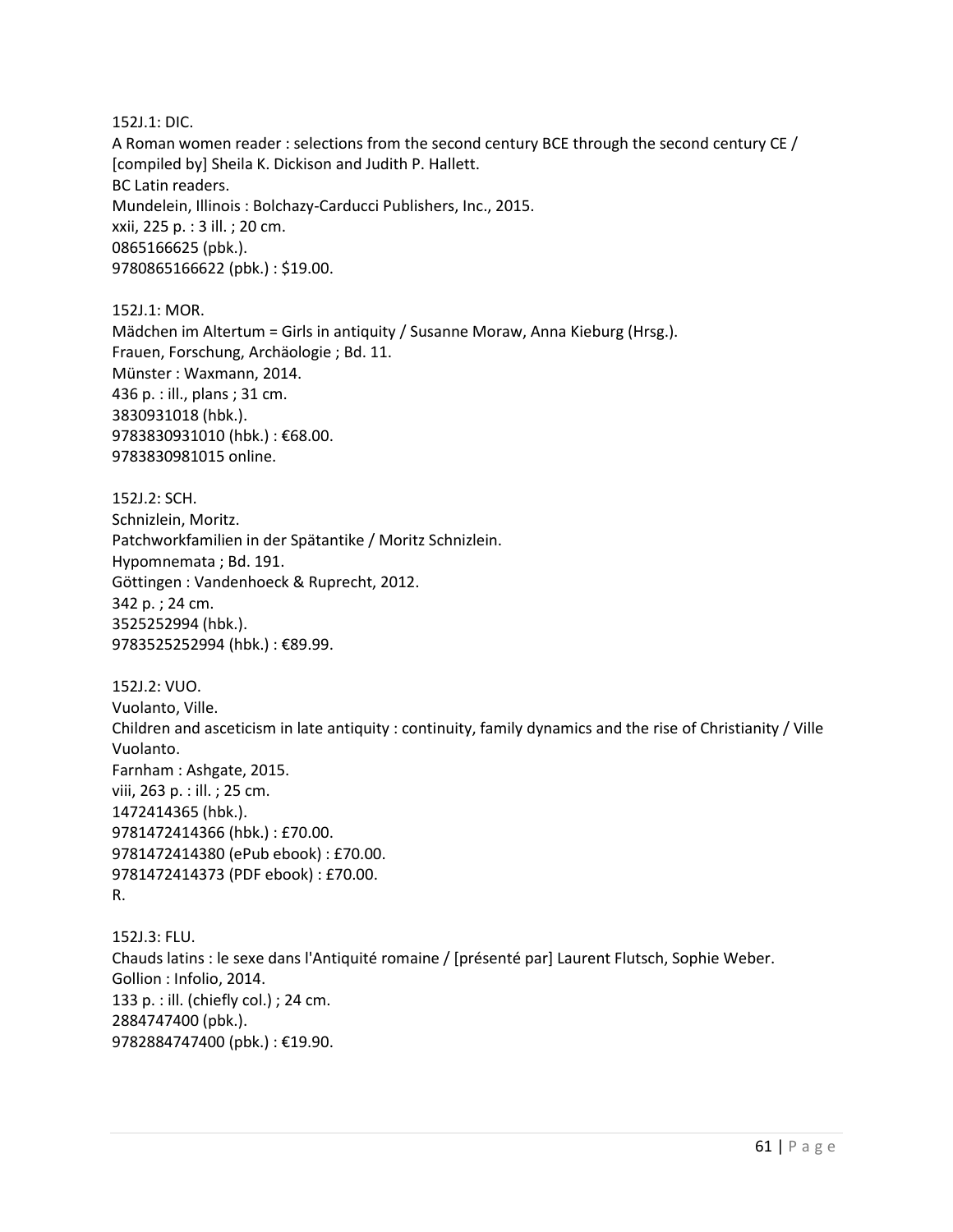153A: ALL. Corps au supplice et violences de guerre dans l'Antiquité / Annie Allély. AUSONIUS - Publications. Scripta antiqua ; 67. Bordeaux : Ausonius ; Paris : diff. De Boccard, 2014. 228 p. : ill. ; 24 cm. 2356131140 (pbk.). 9782356131140 (pbk.) : €25.00.

153A: GRA. Graells i Fabregat, Raimon. Mistophoroi ex Iberias : una aproximación al mercenariado hispano a partir de las evidencias arqueológicas (s. VI-IV a.C.) / Raimon Graells i Fabregat. Archeologia. Nuova serie. Venosa (Pz) [i.e. Potenza, Italy] : Osanna, 2014. 302 p. : ill., maps ; 24 cm. 8881674564 (pbk.). 9788881674565 (pbk.) : €45.00.

153A: OLE. Animales y guerra en el mundo antiguo / Oriel Olesti ; Jordi Vidal ; Borja Antela (editores). Zaragoza : Libros Pórtico, 2014. xi, 154 p. : ill., map, plans ; 24 cm. 8479561351 (pbk.). 9788479561352 (pbk.) : €22.00.

153D: SOM. Sommer, Michael, 1970- Wirtschaftsgeschichte der Antike / Michael Sommer. Originalausgabe. Beck'sche Reihe. Wissen ; 2788. München : Verlag C.H. Beck, 2013. 128 p. : ill. ; 18 cm. 3406654800 (pbk.). 9783406654800 (pbk.) : €8.95.

153E: MEI. Meier, Ludwig. Die Finanzierung öffentlicher Bauten in der hellenistischen Polis / Ludwig Meier. 1. Aufl. Die hellenistische Polis als Lebensform ; Bd. 3. Berlin : Verlag Antike, 2012. 480 p. ; 23 cm. 3938032499 (hbk.). 9783938032497 (hbk,) : €79.90.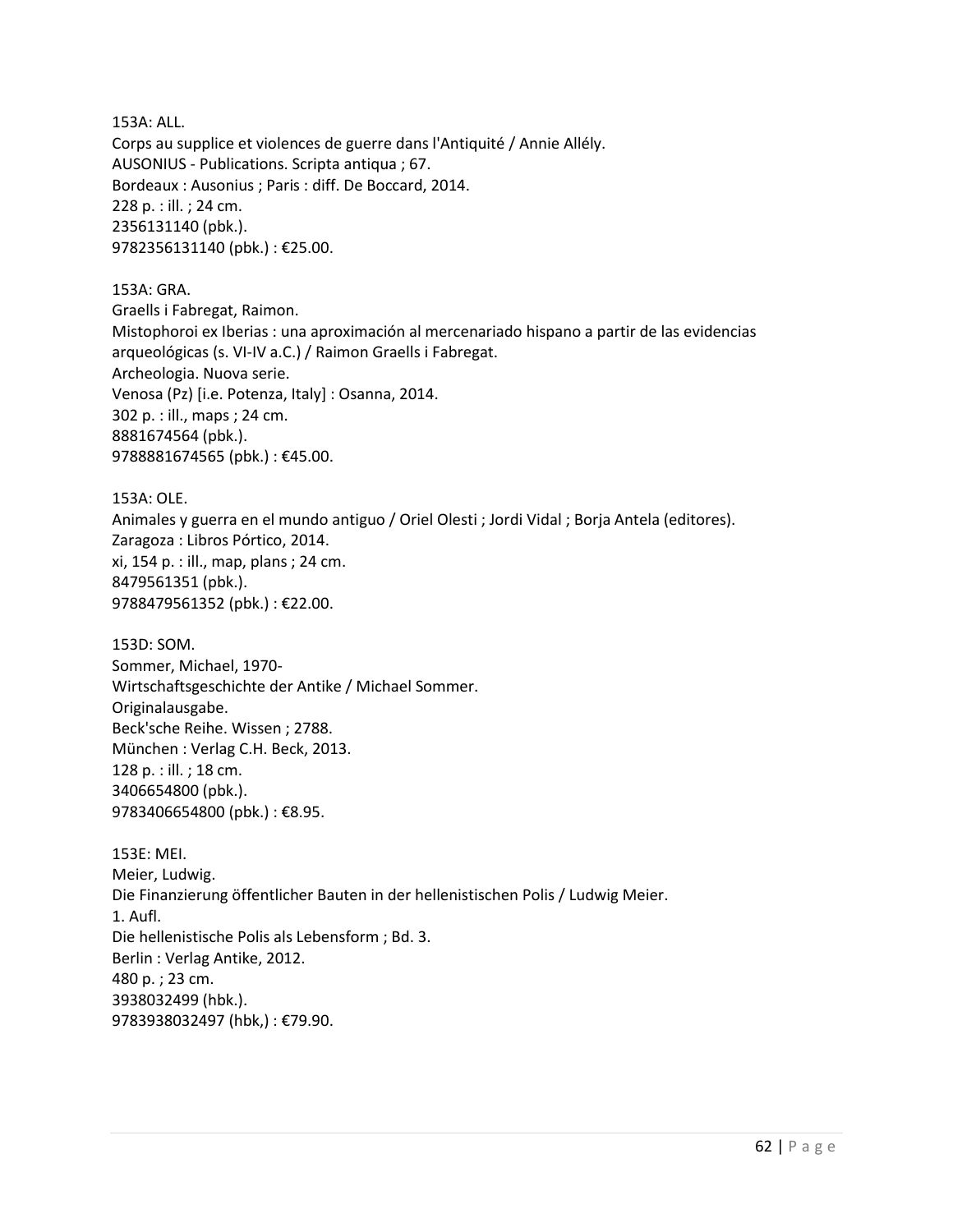153E: PAT. Patriquin, Larry. Economic equality and direct democracy in ancient Athens / Larry Patriquin. Palgrave pivot. New York, NY : Palgrave Macmillan, 2015. vi, 100 p. ; 23 cm. 1137503475 (hbk.). 9781137503473 (hbk.) : £45.00. 9781137503497 (ePub ebook). 9781137503480 (PDF ebook). H.

153F.3: LEV. Levrero, Roberta. Mercanti, prezzi e legislazione : il commercio internazionale dei Romani / Roberta Levrero. Arti e mestieri nel mondo romano antico ; 8. Roma : Edizioni Quasar, 2014. 117 p. : ill. ; 24 cm. 887140579X (pbk.). 9788871405797 (pbk.) : €13.00.

153F.3: LEV. Levrero, Roberta. Vie commerciali, marittime e terrestri : il commercio internazionale dei Romani / Roberta Levrero. Arti e mestieri nel mondo romano antico ; 7. Roma : Edizioni Quasar, 2014. 153 p. : ill., maps, plans ; 24 cm. 8871405781 (pbk.). 9788871405780 (pbk.) : €13.00.

## <span id="page-62-0"></span>**202: FESTSCHRIFTEN**

202: BRU. Industria apium : l'archéologie : une démarche singulière, des pratiques multiples : hommages à Raymond Brulet / sous la direction de Marco Cavalieri ; en collaboration avec Éric De Waele et Laure Meulemans. Collection "Fervet opus" ; no 1. Louvain-La-Neuve : UCL, Presses universitaires de Louvain, 2012. 384 p. : ill., maps, port. ; 25 cm. 2875580795 (pbk.). 9782875580795 (pbk.) : €28.00.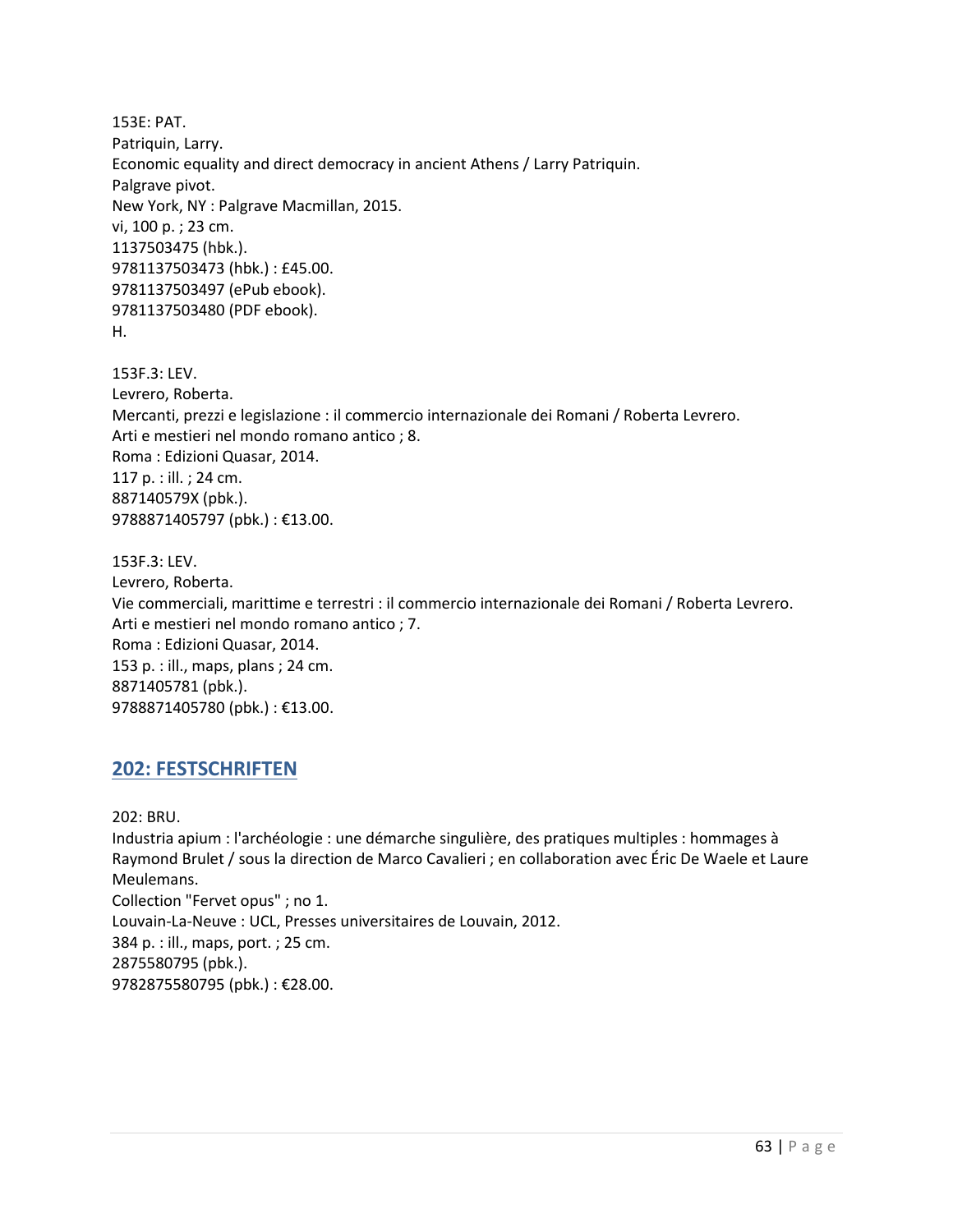202: MAR. Xenia : studi in onore di Lia Marino / a cura di Nicola Cusumano e Daniela Motta. Caltanissetta : S. Sciascia, 2013. 332 p. ; 24 cm. 8882414272 (pbk.). 9788882414276 (pbk.) : €30.00.

## <span id="page-63-0"></span>203-206: CLASSICAL STUDIES ETC.

203B: CER.

La tradizione classica e l'Unità d'Italia : atti del Seminario, Napoli - Santa Maria Capua Vetere 2-4 ottobre 2013 / a cura di Salvatore Cerasuolo ... [et al.]. Filologia e tradizione classica ; 1. Napoli : Satura editrice, 2014. 2 v. (vii, 585 p.) : 1 ill. ; 24 cm. 8876071458 (set : pbk.). 9788876071454 (set : pbk.) : €90.00.

203B: CON. Aspetti della fortuna dell'antico nella cultura europea : atti dell'undecima giornata di studi, Sestri Levante, 14 marzo 2014 / a cura di Sergio Audano e Giovanni Cipriani. Echo ; 17. Foggia : Edizioni Il Castello, 2015. 253 p. ; 21 cm. 8865721464 (pbk.). 9788865721469 (pbk.) : €20.00.

204B Copy 1: BEN. Bent, J. Theodore, 1852-1897. The Dodecanese : further travels among the insular Greeks : selected writings of J. Theodore & Mabel V.A. Bent, 1885-1888 : travel writings of J. Theodore & Mabel V.A. Bent from their expeditions to the Eastern Mediterranean / edited by Gerald Brisch. Archaeopress 3rdguides series. Oxford : Archaeopress, 2015. xiv, 195 p. : ill., maps, ports ; 21 cm. 1784910961 (pbk.). 9781784910969 (pbk.) : £15.00. H.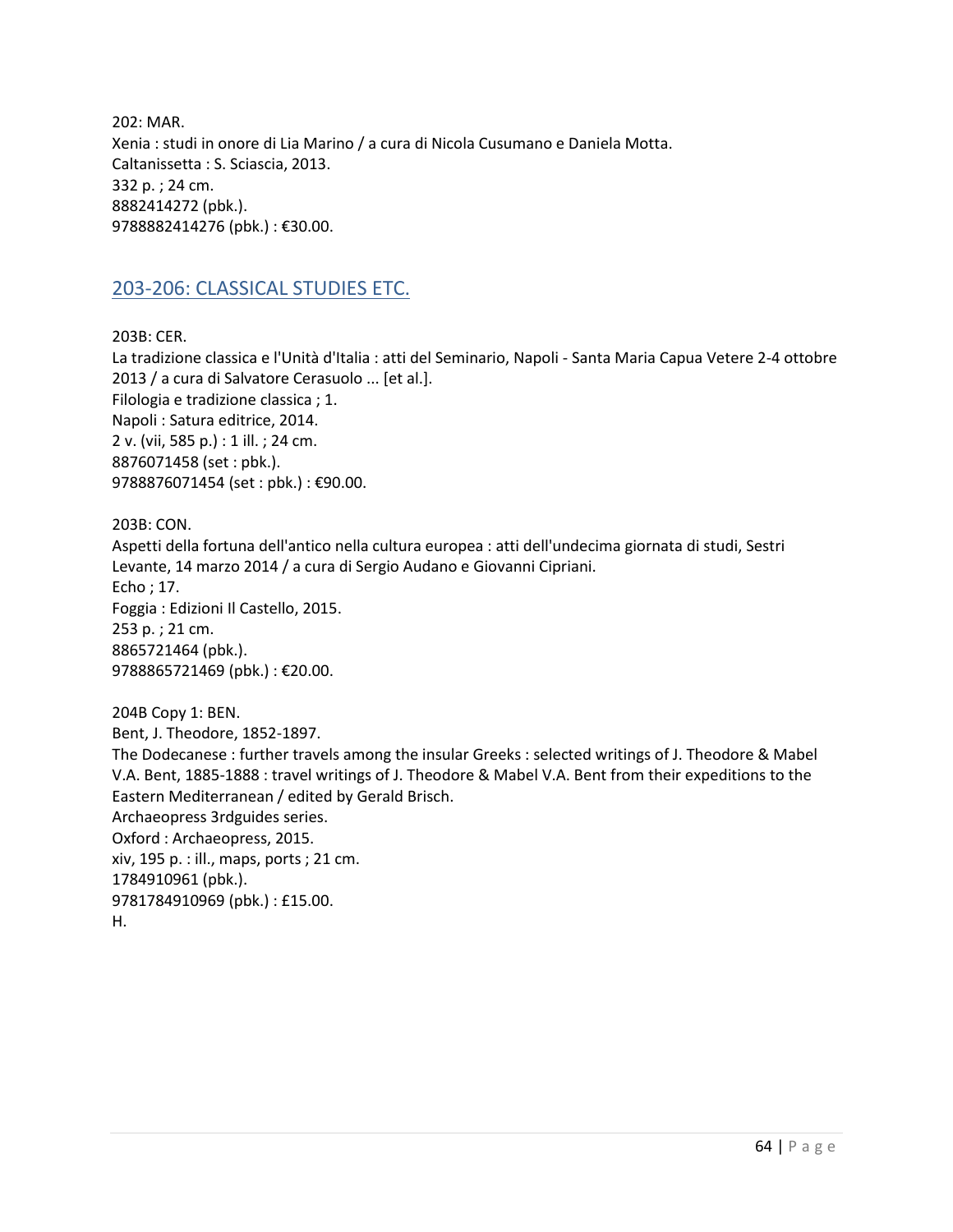204B: GRO. Brill's companion to George Grote and the classical tradition / edited by Kyriakos N. Demetriou. Brill's companions to classical reception ; v. 1. Leiden : Brill, 2014. xi, 418 p. ; 25 cm. 900426910X (hbk.). 9789004269101 (hbk.) : €143.00 / \$196.00. 9789004280496 (e-book). H. 204B: SCH. Fikentscher, Rüdiger. Liebe, Arbeit, Einsamkeit : ein Gelehrtenpaar in zwei Diktaturen : Wilhelm Schubart, Papyrologe, Gertrud Schubart-Fikentscher, Rechtshistorikerin / Rüdiger Fikentscher. Halle (Saale) : Mitteldeutscher Verlag, [2013].

509 p., 32 p. of plates : 50 ill., 3 geneal. tables, ports ; 22 cm. 3954620723 (hbk.). 9783954620722 (hbk.) : €24.95.

205A: LAD. Ladstätter, Sabine. Knochen, Steine, Scherben : Abenteuer Archäologie / Sabine Ladstätter ; redaktionell betreut von Jürgen Hatzenbichler. St. Pölten : Residenz Verlag, 2013. 200 p. ; 23 cm. 3701733163 (hbk.). 9783701733163 (hbk.) : €21.90.

205B: FEL. Felch, Jason. Chasing Aphrodite : the hunt for looted antiquities at the world's richest museum / Jason Felch and Ralph Frammolino. Boston [Mass.] : Houghton Mifflin Harcourt, 2011. viii, 375 p., [8] p. of plates : ill. ; 24 cm. 0151015015 (hbk.). 9780151015016 (hbk.) : \$28.00.

205B: SWE. From plunder to preservation : Britain and the heritage of empire, c.1800-1940 / edited by Astrid Swenson and Peter Mandler. Proceedings of the British Academy ; 187. Oxford : Published for the British Academy by Oxford University Press, 2013. xii, 304 p. : ill., maps, plans ; 24 cm. 0197265413 (hbk.). 9780197265413 (hbk.) : £70.00.